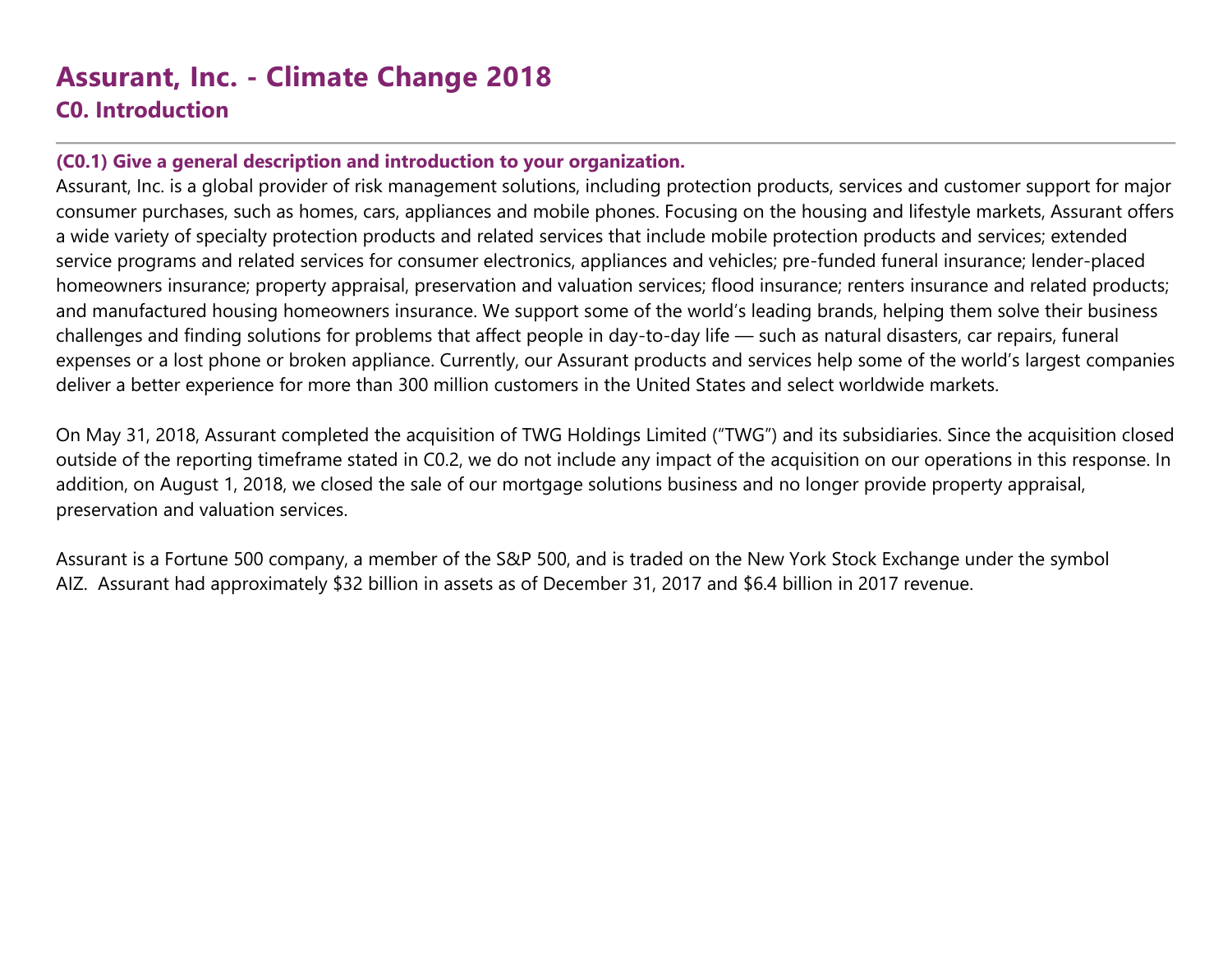| (C0.2) State the start and end date of the year for which you are reporting data. |                |                  |                                                                             |                                                                                              |
|-----------------------------------------------------------------------------------|----------------|------------------|-----------------------------------------------------------------------------|----------------------------------------------------------------------------------------------|
|                                                                                   | Start date     | <b>End date</b>  | Indicate if you are providing<br>emissions data for past<br>reporting years | Select the number of past<br>reporting years you will be<br>$ $ providing emissions data for |
| Row 1                                                                             | January 1 2017 | December 31 2017 | No                                                                          |                                                                                              |

**(C0.3) Select the countries/regions for which you will be supplying data.**

United Kingdom of Great Britain and Northern Ireland United States of America

**(C0.4) Select the currency used for all financial information disclosed throughout your response.** USD

**(C0.5) Select the option that describes the reporting boundary for which climate-related impacts on your business are being reported. Note that this option should align with your consolidation approach to your Scope 1 and Scope 2 greenhouse gas inventory.**

Operational control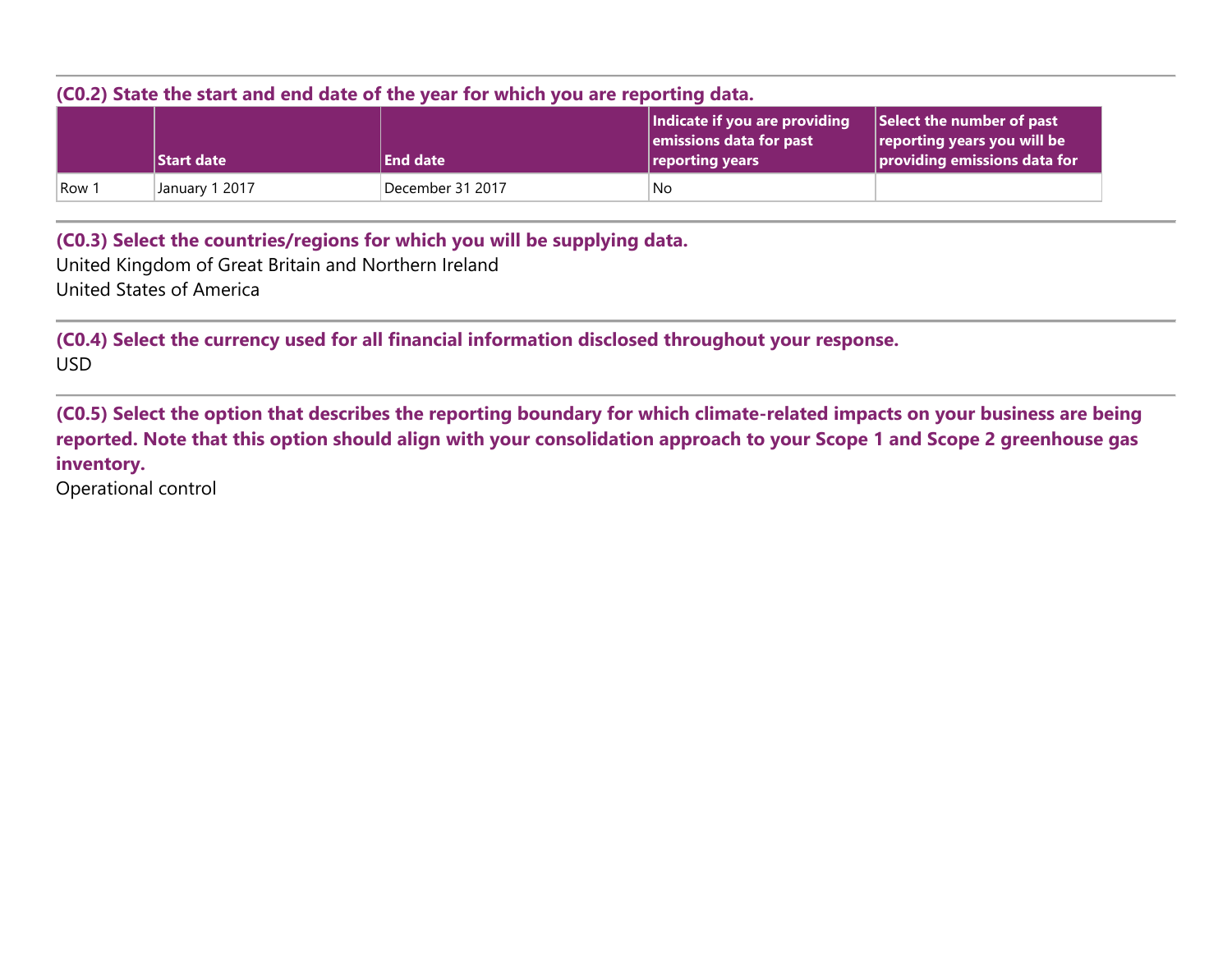# **C1. Governance**

#### **(C1.1) Is there board-level oversight of climate-related issues within your organization?** Yes

#### **(C1.1a) Identify the position(s) of the individual(s) on the board with responsibility for climate-related issues.**

| Position of<br>individual(s) | Please explain                                                                                                                                                                                                                                                                                                                                                                                                                                                                                                                                                                                                                                                                                                                            |
|------------------------------|-------------------------------------------------------------------------------------------------------------------------------------------------------------------------------------------------------------------------------------------------------------------------------------------------------------------------------------------------------------------------------------------------------------------------------------------------------------------------------------------------------------------------------------------------------------------------------------------------------------------------------------------------------------------------------------------------------------------------------------------|
| Board/Executive<br>board     | Managing our climate-related risk ultimately rests with our Board of Directors and Management Committee. The Board's Finance and Risk<br>Committee has oversight for enterprise risk management. For our Global Housing business, our Reinsurance Risk Committee monitors<br>catastrophe exposure monthly and reports results to the Finance and Risk Committee of the Board on a regular basis. The Nominating and<br>Corporate Governance Committee of our Board of Directors oversees our ESG efforts. Our Chief Risk Officer, Chief Operating Officer and<br>Chief Financial Officer, who each report directly to our CEO, oversee functions responsible for climate-related actions, policies and risk<br>mitigation and management. |

#### **(C1.1b) Provide further details on the board's oversight of climate-related issues.**

| <b>Frequency</b><br>with which<br>l climate-<br>related issues<br>l are a<br>scheduled<br>agenda item | Governance<br>mechanisms into<br>which climate-related<br><b>issues are integrated</b> | Please explain                                                                                                                                                                                                                                                                                                                                                                  |
|-------------------------------------------------------------------------------------------------------|----------------------------------------------------------------------------------------|---------------------------------------------------------------------------------------------------------------------------------------------------------------------------------------------------------------------------------------------------------------------------------------------------------------------------------------------------------------------------------|
| Scheduled -<br>some meetings                                                                          | Reviewing and guiding<br>risk management<br>policies                                   | The Company's internal risk governance structure is headed by the Executive Risk Committee, which is chaired by our<br>CEO and composed of our Chief Risk Officer, Chief Financial Officer, Chief Operating Officer and Chief Legal Officer.<br>It is responsible for the strategic direction of the Company's enterprise risk management and provides updates to<br>the Board. |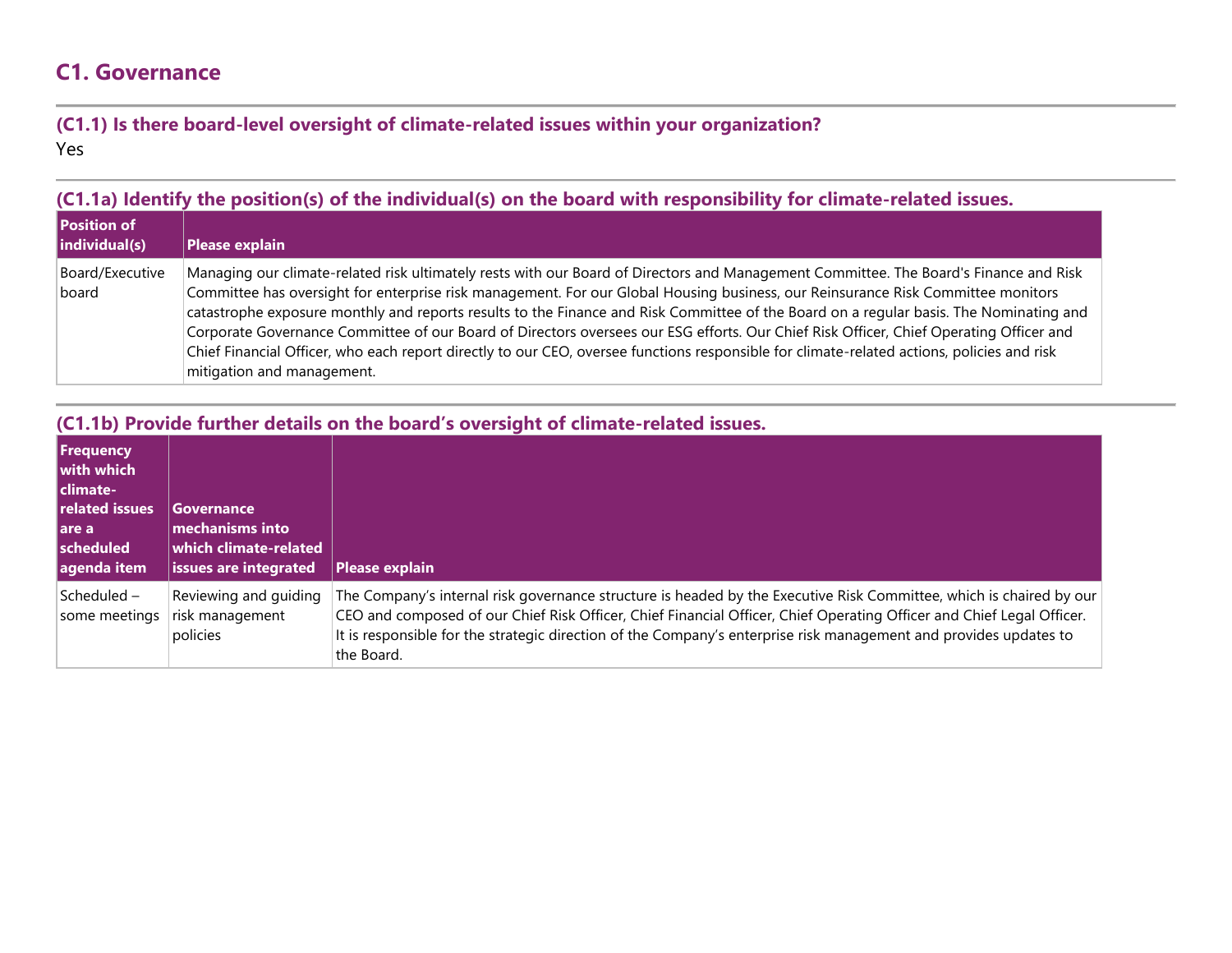**(C1.2) Below board-level, provide the highest-level management position(s) or committee(s) with responsibility for climaterelated issues.**

| Name of the position(s) and/or<br>committee(s) | <b>Responsibility</b>                                               | Frequency of<br>reporting to<br>the board on<br>$ \!\! $ climate-related<br><b>issues</b> |
|------------------------------------------------|---------------------------------------------------------------------|-------------------------------------------------------------------------------------------|
| Chief Risks Officer (CRO)                      | Both assessing and managing climate-related risks and opportunities | Annually                                                                                  |
| Risk committee                                 | Both assessing and managing climate-related risks and opportunities | Annually                                                                                  |

#### **(C1.2a) Describe where in the organizational structure this/these position(s) and/or committees lie, what their associated responsibilities are, and how climate-related issues are monitored.**

Our Chief Risk Officer leads Assurant's global Office of Risk Management. The Company's internal risk governance structure is headed by the Executive Risk Committee, which is chaired by our CEO and composed of our Chief Risk Officer, Chief Financial Officer, Chief Operating Officer and Chief Legal Officer. It is responsible for the strategic direction of the Company's enterprise risk management and provides updates to the Board. The Enterprise Risk Management Committee (ERMC), which is chaired by our Chief Risk Officer and includes senior members of risk management and other areas of the Company, is responsible for the interdisciplinary oversight of business unit and enterprise risks and the design, management and recommendation of the risk appetite framework and limits. The ERMC reports to the Executive Risk Committee and provides regular updates to the Company's Management Committee.

The ERMC works with four reporting sub-committees, which are each comprised of company subject matter experts and members of the risk management team:

(1) The Business Risk Committee is comprised of leaders from each line of business and each functional support area and meets monthly to focus on operational and strategic risks associated with new and existing business.

(2) The Finance and Investment Risk Committee focuses on Assurant's exposure to financial and investment risks.

(3) The Reinsurance Risk Committee focuses on the insurance risk across the enterprise and approves the use of reinsurance to mitigate these risks.

(4) The Insurance Risk Committee focuses on risks associated with our insurance products.

Our risk committees informally integrate social and environmental factors into their practices by monitoring relevant potential longterm concerns that could impact our business, such as climate change. When the committees identify long-term risks, they work with other company functions to implement necessary programs and processes. Effective enterprise risk management is crucial in the allocation of climate-related risks in our business.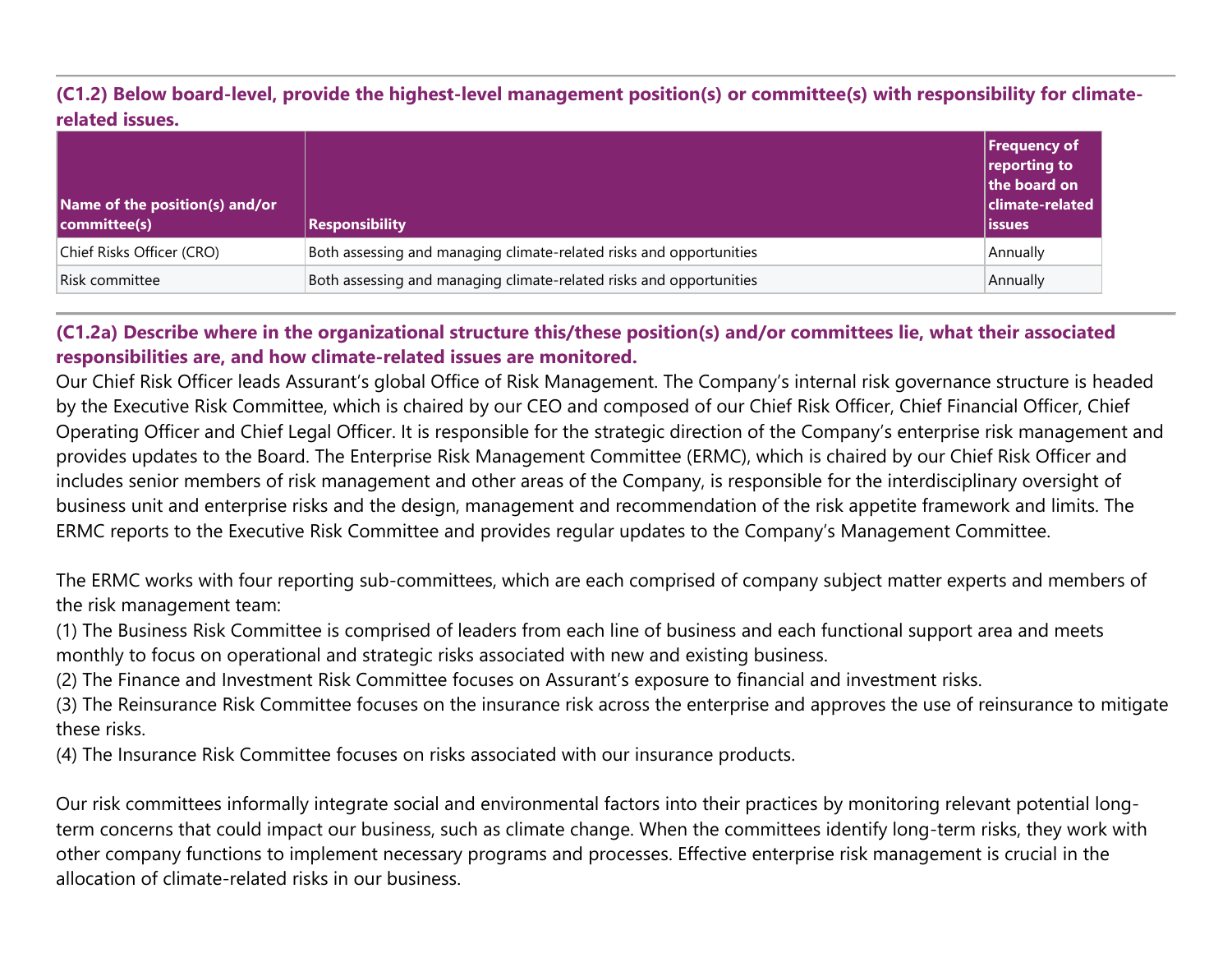**(C1.3) Do you provide incentives for the management of climate-related issues, including the attainment of targets?** Yes

**(C1.3a) Provide further details on the incentives provided for the management of climate-related issues. Who is entitled to benefit from these incentives?**

Facilities manager

**Types of incentives**

**Activity incentivized**

Energy reduction target

#### **Comment**

Energy/emission reduction goals between 2 to 5 percent are included in the yearly performance goals for facility managers and maintenance teams. Meeting or exceeding these goals are an important component of these employees' annual performance review.

**Who is entitled to benefit from these incentives?** Executive officer **Types of incentives** Recognition (non-monetary) **Activity incentivized** Energy reduction target **Comment**

Energy/emission reduction goals between 2 to 5 percent are included in the yearly performance goals for select vice presidents and senior leaders, in areas such as Corporate Real Estate and Facilities. Meeting or exceeding these goals are an important component of these employees' annual performance review.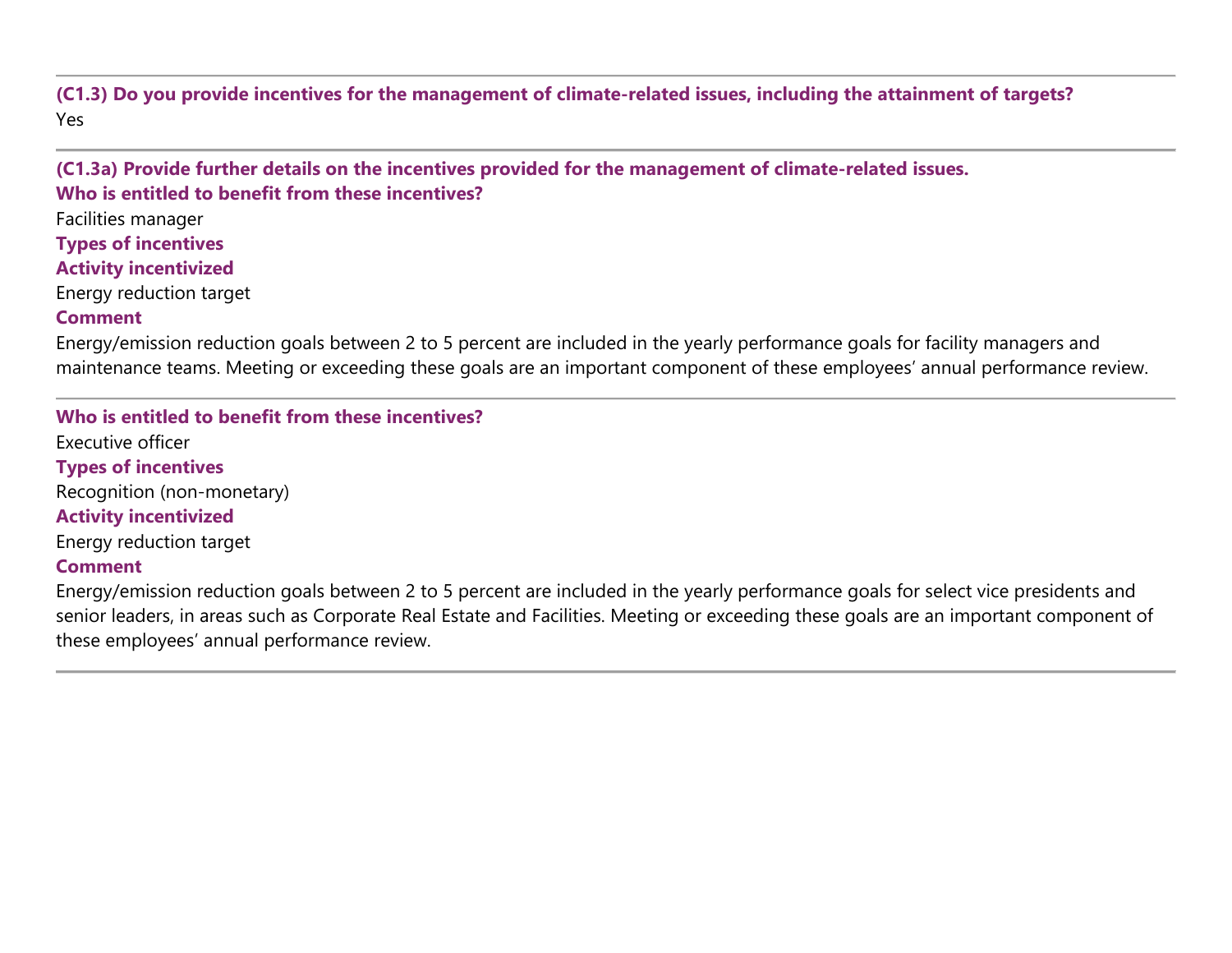# **C2. Risks and opportunities**

|             | $ $ From (years) | To (years) | Comment |
|-------------|------------------|------------|---------|
| Short-term  |                  |            |         |
| Medium-term |                  |            |         |
| Long-term   |                  | 13         |         |

#### **(C2.1) Describe what your organization considers to be short-, medium- and long-term horizons.**

#### **(C2.2) Select the option that best describes how your organization's processes for identifying, assessing, and managing climate-related issues are integrated into your overall risk management.**

Integrated into multi-disciplinary company-wide risk identification, assessment, and management processes

#### **(C2.2a) Select the options that best describe your organization's frequency and time horizon for identifying and assessing climate-related risks.**

|     | <b>Frequency of</b><br>monitoring | <b>How far</b><br>into the<br>future are<br><b>risks</b><br>considered? Comment |                                                                                                                                                                                                                                                                                                                                                                                                                                                                                                              |
|-----|-----------------------------------|---------------------------------------------------------------------------------|--------------------------------------------------------------------------------------------------------------------------------------------------------------------------------------------------------------------------------------------------------------------------------------------------------------------------------------------------------------------------------------------------------------------------------------------------------------------------------------------------------------|
| Row | Six-monthly or<br>more frequently | >6 years                                                                        | For our Global Housing business, our Reinsurance Risk Committee monitors catastrophe exposure monthly and reports<br>results to the Finance and Risk Committee of the Board on a regular basis. Our Reinsurance Risk Committee reviews and<br>approves our catastrophe reinsurance activities. Annually, through our catastrophe reinsurance program, we work to<br>reduce our company's financial exposure while protecting millions of homeowners and renters against severe weather<br>and other hazards. |

#### **(C2.2b) Provide further details on your organization's process(es) for identifying and assessing climate-related risks.**

Additionally, the Business Risk Committee is comprised of leaders from each line of business and each functional support area and meets monthly to focus on operational and strategic risks associated with new and existing business. The Enterprise Risk Management Committee (ERMC), which is chaired by our Chief Risk Officer and includes senior members of risk management and other areas of the Company, is responsible for the interdisciplinary oversight of business unit and enterprise risks and the design, management and recommendation of the risk appetite framework and limits. The ERMC reports to the Executive Risk Committee and provides regular updates to the Company's Management Committee. We discuss the four sub-committees that report to the ERMC in C1.2a.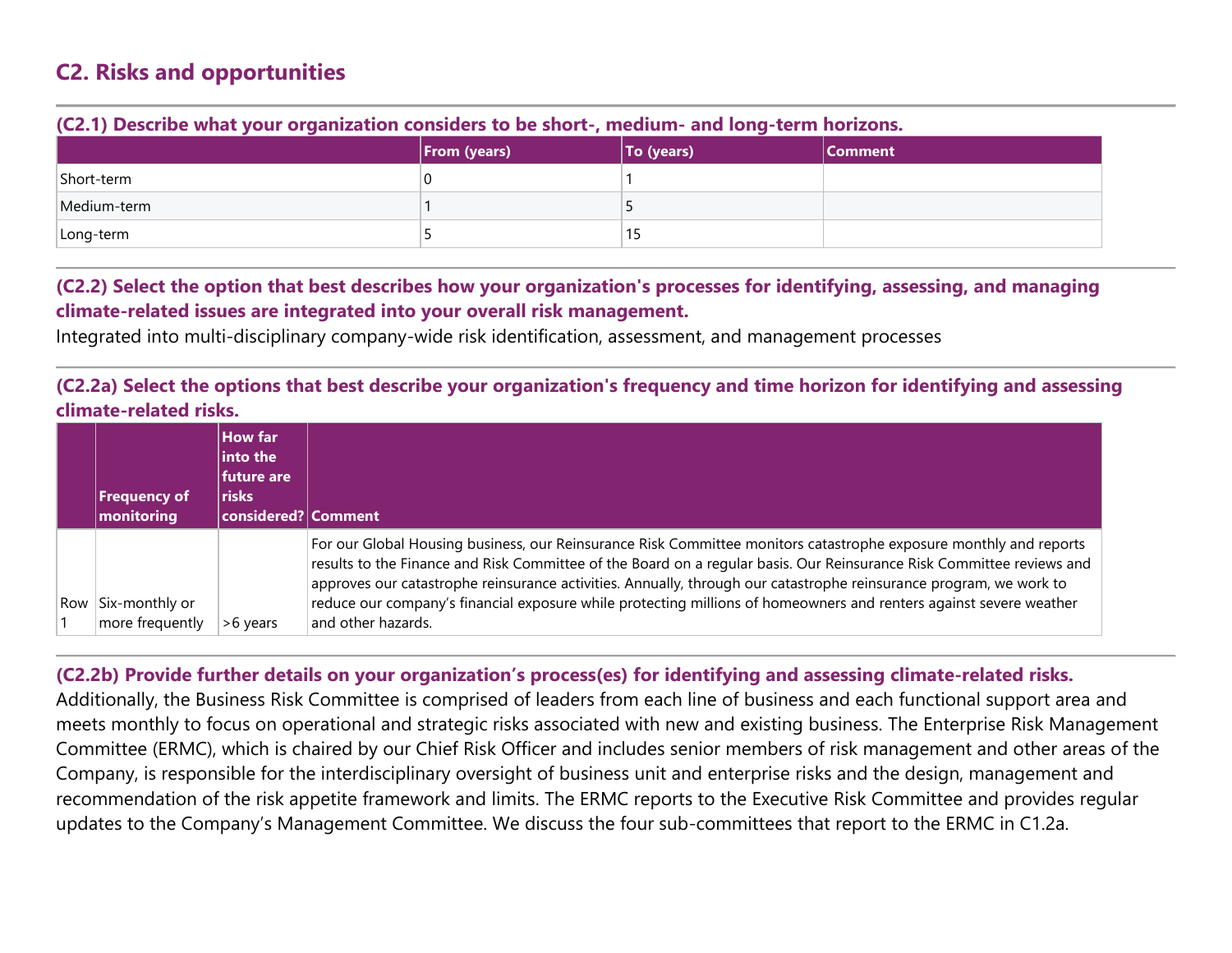Assurant prioritizes risks and opportunities based upon each business unit's exposure to catastrophe, flood, fire and other climaterelated events. Assurant's assets most prone to climate change impacts are the homes for which we provide lender-placed, voluntary and flood insurance through Assurant Global Housing. To enhance our understanding of our significant risk exposure to catastrophic events, we purchase aftermarket information that provides us additional building characteristics, which we include in our modeling process and supply to our panel of more than 40 reinsurers. We also employ catastrophe models for various geographic regions that contain medium-term (5-year) projections, which allow us to make more accurate assumptions on the frequency of hurricanes or other climate-related events to determine pricing and guide appropriate risk-taking within the Company. We also work with modeling agencies to improve their models with guidance from our meteorologist, hydrologist and in-house catastrophe modelers.

The Office of Risk Management, in collaboration with corporate real estate and facilities, assesses all Assurant facilities for exposure to severe climate-related events and recommends improved climate resiliency where appropriate. For example, we fortified our Miami, Florida office with hurricane resistance glass that provides protection from hurricanes rated up to category 5 and full electrical generator capacity for use during a tropical cyclone and/or long-term power outage. We also provide optional electrical generators to most large facilities, with additional generators for data protection in select locations. We strategically relocated our data centers in the United States several years ago, so they are in regions less vulnerable to catastrophic events. We also use technology platforms that allow for virtual workstyles and data transfer to other facilities in the case of severe weather events.

For our Global Lifestyle business line, our critical vendors are contractually obliged to let us review and approve of their business continuity programs, plans and disaster response protocols.

In 2017, Assurant completed a materiality assessment to help identify, prioritize and validate our most significant ESG impacts, risks and opportunities, including climate change. In September 2018, we will publish our first Corporate Social Responsibility Report, which will discuss our most significant ESG topics identified by this assessment.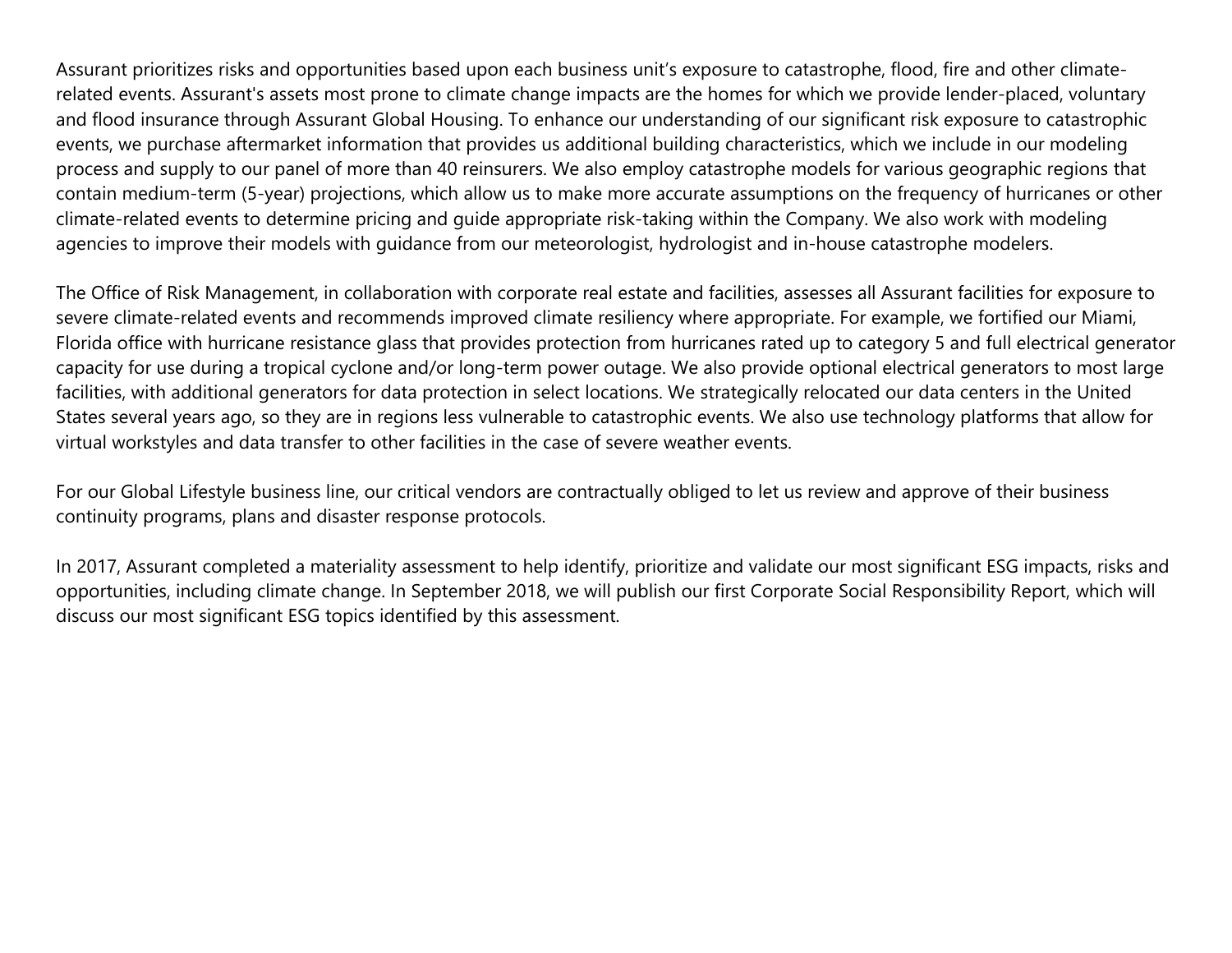|                        | (C2.2c) Which of the following risk types are considered in your organization's climate-related risk assessments? |                                                                                                                                                                                                                                                                                                                                                                                                                                                                                                                                                                                                                                                                                                                                                                                                                                                                                                                                                                                                                                                                                                                                                                                                                                                                                                                          |  |  |
|------------------------|-------------------------------------------------------------------------------------------------------------------|--------------------------------------------------------------------------------------------------------------------------------------------------------------------------------------------------------------------------------------------------------------------------------------------------------------------------------------------------------------------------------------------------------------------------------------------------------------------------------------------------------------------------------------------------------------------------------------------------------------------------------------------------------------------------------------------------------------------------------------------------------------------------------------------------------------------------------------------------------------------------------------------------------------------------------------------------------------------------------------------------------------------------------------------------------------------------------------------------------------------------------------------------------------------------------------------------------------------------------------------------------------------------------------------------------------------------|--|--|
|                        | <b>Relevance &amp;</b><br>inclusion                                                                               | <b>Please explain</b>                                                                                                                                                                                                                                                                                                                                                                                                                                                                                                                                                                                                                                                                                                                                                                                                                                                                                                                                                                                                                                                                                                                                                                                                                                                                                                    |  |  |
| Current<br>regulation  | included                                                                                                          | Relevant, always Assurant's Office of Risk Management and government relations group closely monitors risks relating to current and<br>emerging regulations. For example, Assurant closely monitors our risks from being an administrator of the National Flood<br>Insurance Program provided by FEMA in the United States. Assurant works with state and national regulators, focusing<br>especially on our relationships in areas facing elevated risk from climate change, such as those along the coasts, or national<br>programs exposed to this risk, like FEMA. We believe engagement with regulators provides the best path to address climate-<br>related risks while ensuring access to fair-priced insurance. We also offer lower insurance rates for structures that are built<br>inland or adopt climate-resilient improvements in regions where local regulations allow it. Our approach to regulator<br>engagement advocates for policies that help to mitigate climate-related risk. For example, insurance policies that incent<br>lower-risk behaviors, like adopting climate resilient construction practices. We also work closely with state and local insurance<br>departments to promote fair assessments of building construction that actively mitigate their properties' climate change risks. |  |  |
| Emerging<br>regulation | included                                                                                                          | Relevant, always Our industry faces substantial regulatory compliance responsibilities and our ability to successfully monitor and respond to<br>regulatory imperatives is crucial to our business. Assurant's Office of Risk Management and government relations group<br>closely monitor risks relating to current and emerging regulations. In addition, several Assurant employees also serve on<br>committees of the Insurance Institute for Business and Home Safety (IBHS), and we provide financial support through our<br>company's membership to further research methods aimed at fortifying homes and improving flood resiliency.                                                                                                                                                                                                                                                                                                                                                                                                                                                                                                                                                                                                                                                                            |  |  |
| Technology             | Relevant,<br>sometimes<br>included                                                                                | Assurant's 2017 materiality assessment identified Innovation and Technology as one of our top five ESG topics. Innovation is<br>core to meeting and anticipating our customers' needs and an integral part of our continued success. As digital distribution<br>and access, for example, lead to increased connections between consumers and technology, as well as increased consumer<br>expectations, our commitment to encouraging and supporting innovation is more important than ever.                                                                                                                                                                                                                                                                                                                                                                                                                                                                                                                                                                                                                                                                                                                                                                                                                             |  |  |
| Legal                  | included                                                                                                          | Relevant, always Assurant's 2017 materiality assessment identified Ethics and Compliance as one of our top five ESG topics. Assurant's<br>reputation as an ethical, fair and honest company is paramount. We understand that to maintain customer trust, we must<br>have a framework in place to promote ethical behavior and compliance with law and regulation.                                                                                                                                                                                                                                                                                                                                                                                                                                                                                                                                                                                                                                                                                                                                                                                                                                                                                                                                                        |  |  |
| Market                 | included                                                                                                          | Relevant, always As we strengthen our climate strategy, we continue expanding our understanding of consumer needs and global trends,<br>including a more comprehensive look at global climate change impacts. To maintain market leadership, we will continue to<br>incorporate climate change risks and opportunities into our decision-making processes and maximize our operational<br>efficiency.                                                                                                                                                                                                                                                                                                                                                                                                                                                                                                                                                                                                                                                                                                                                                                                                                                                                                                                    |  |  |
| Reputation             | Relevant,<br>sometimes<br>included                                                                                | Assurant's 2017 materiality assessment identified Customer Relations as one of our top five ESG topics. A failure to meet<br>customer needs, preferences or timeframes could compromise Assurant's position as a market leader.                                                                                                                                                                                                                                                                                                                                                                                                                                                                                                                                                                                                                                                                                                                                                                                                                                                                                                                                                                                                                                                                                          |  |  |
| Acute physical         | included                                                                                                          | Relevant, always Assurant purchases forward-looking catastrophe and storm models from several modeling agencies. Our in-house<br>meteorologist, hydrologist and catastrophe modelers also work with modeling agencies to help improve Assurant's models.<br>Assurant employs a proprietary view of risk, which combines and adjusts results from several models to arrive at a<br>comprehensive annual assessment of our climate-related risk, policy rates and reinsurance costs. The Office of Risk<br>Management, in collaboration with Corporate Real Estate and Facilities, assesses all Assurant facilities for exposure to severe                                                                                                                                                                                                                                                                                                                                                                                                                                                                                                                                                                                                                                                                                 |  |  |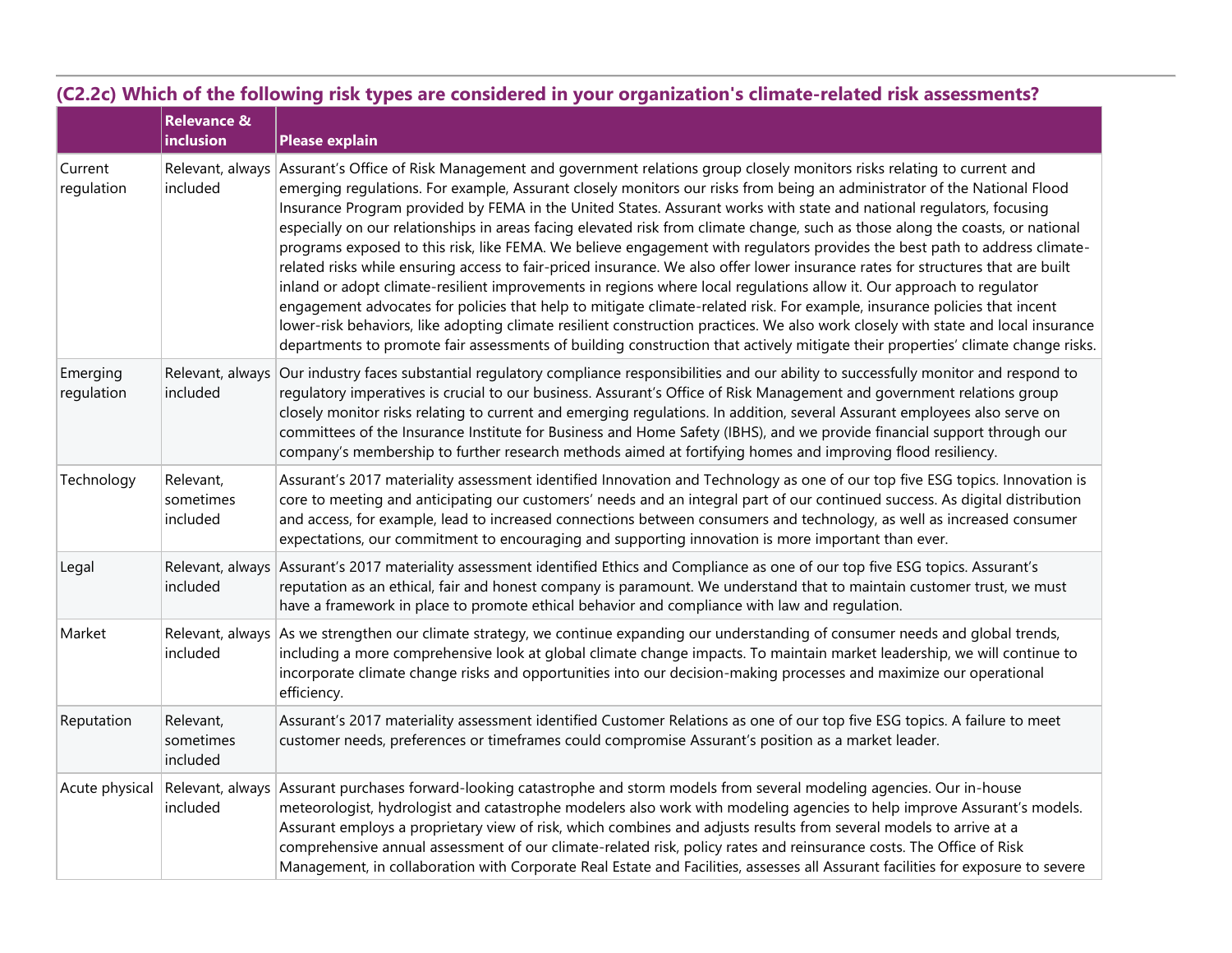|                     | <b>Relevance &amp;</b><br>inclusion | <b>Please explain</b>                                                                                                                                                                                                                                                                                                                                                                                                                                                                                                                                                                                                                                                                                                                                                                                                                                                                                                      |
|---------------------|-------------------------------------|----------------------------------------------------------------------------------------------------------------------------------------------------------------------------------------------------------------------------------------------------------------------------------------------------------------------------------------------------------------------------------------------------------------------------------------------------------------------------------------------------------------------------------------------------------------------------------------------------------------------------------------------------------------------------------------------------------------------------------------------------------------------------------------------------------------------------------------------------------------------------------------------------------------------------|
|                     |                                     | climate-related events and recommends improved climate resiliency where appropriate. For example, we fortified our Miami,<br>Florida office with hurricane resistance glass that provides protection from hurricanes rated up to category 5 and full electrical<br>generator capacity for use during a tropical cyclone and/or long-term power outage. We also provide optional electrical<br>generators to most large facilities, with additional generators for data protection in select locations. We strategically relocated<br>our data centers in the United States several years ago, so they are in regions less vulnerable to catastrophic events. We also<br>use technology platforms that allow for virtual workstyles and data transfer to other facilities in the case of severe weather<br>events.                                                                                                          |
| Chronic<br>physical | Relevant,<br>sometimes<br>included  | We continue to bolster our understanding of climate change issues impacting our business. We review thought leadership,<br>such as the UNEP Insurance 2030 Report and CERES Insurer Climate Risk Disclosure Survey Report and Scorecard, to provide<br>suggestions and actions to improve our climate change risk mitigation.                                                                                                                                                                                                                                                                                                                                                                                                                                                                                                                                                                                              |
| Upstream            | included                            | Relevant, always Assurant regularly engages with key stakeholders across our value chain, which includes key upstream suppliers. Responsible<br>risk sharing, largely from reinsurance, forms the foundation of Assurant's risk mitigation strategy. Assurant considers<br>reinsurers as strategic partners/suppliers and credits transparency to our strong relationships with more than 40 global firms.                                                                                                                                                                                                                                                                                                                                                                                                                                                                                                                 |
| Downstream          | included                            | Relevant, always Assurant regularly engages with key stakeholders across our value chain, which includes key downstream customers and<br>consumers. As insurance companies increase their underwriting criteria and pricing of their insurance products in locations<br>with exposure to catastrophes, many homeowners have trouble securing and maintaining affordable coverage. For many,<br>relocating is not an option. We believe that with the right approach, we can provide insurance for consumers currently in<br>homes susceptible to extreme weather while maintaining sound actuarial standards. In addition, several of Assurant's business<br>partners have made commitments to reduce GHG emissions, which may relate to Scope 3 emissions allocated to our<br>operations. A failure to meet these customers' emissions goals or timeframes could compromise Assurant's position as a<br>business partner. |

#### **(C2.2d) Describe your process(es) for managing climate-related risks and opportunities.**

Our Chief Risk Officer leads Assurant's global Office of Risk Management. The Company's internal risk governance structure is headed by the Executive Risk Committee, which is chaired by our CEO and composed of our Chief Risk Officer, Chief Financial Officer, Chief Operating Officer and Chief Legal Officer. It is responsible for the strategic directive of the Company's enterprise risk management and provides updates to the Board. The Enterprise Risk Management Committee (ERMC), which is chaired by our Chief Risk Officer and includes senior members of risk management and other areas of the Company, is responsible for the interdisciplinary oversight of business unit and enterprise risks and the design, management and recommendation of the risk appetite framework and limits. The ERMC reports to the Executive Risk Committee and provides regular updates to the Company's Management Committee.

The ERMC works with four reporting sub-committees, which are each comprised of company subject matter experts and members of the risk management team: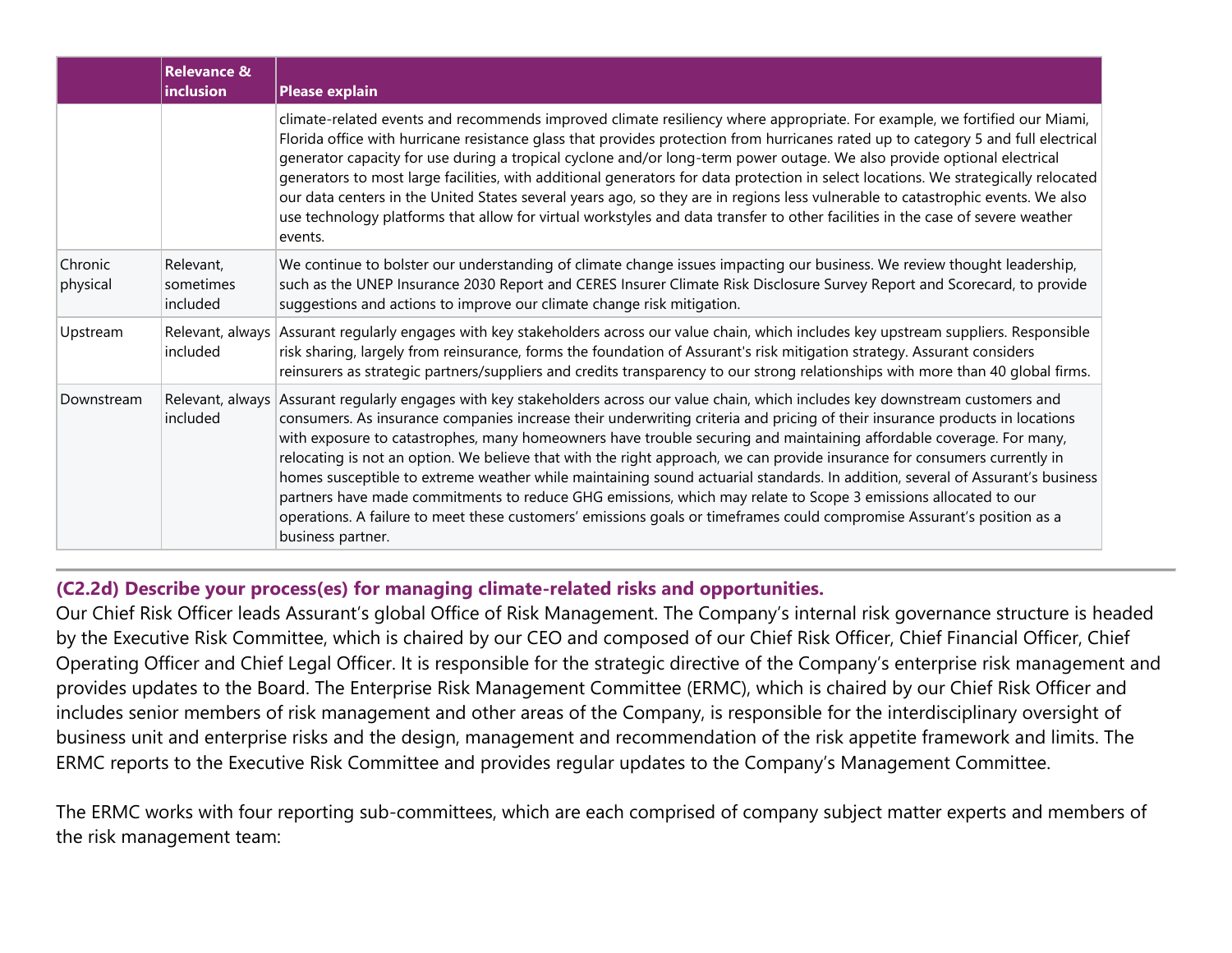(1) The Business Risk Committee is comprised of leaders from each line of business and each functional support area and meets monthly to focus on operational and strategic risks associated with new and existing business.

(2) The Finance and Investment Risk Committee focuses on Assurant's exposure to financial and investment risks.

(3) The Reinsurance Risk Committee focuses on the insurance risk across the enterprise and approves the use of reinsurance to mitigate these risks.

(4) The Insurance Risk Committee focuses on risks associated with our insurance products.

Our risk committees informally integrate social and environmental factors into their practices by monitoring relevant potential longterm concerns that could impact our business, such as climate change. When the committees identify long-term risks, they work with other company functions to implement necessary programs and processes.

With exposure to natural catastrophe through our insured properties, Assurant maintains a high-quality panel of reinsurers, works with state regulators and incents physical risk management tools for flood-prone individuals. Our reinsurance program reduces our financial exposure to climate change and enhances our ability to protect nearly three million homeowner and renter policyholders against severe weather and other hazards.

In June of this year, we finalized our 2018 program with \$1.3 billion in coverage, protecting 2.9 million homeowners and renters. To help verify the strength of the 2018 program, the Company tested the program against several of the most significant historical catastrophes dating back to the 1850s using an industry-leading catastrophe model. Through the testing, the model showed that if these events were to recur today (e.g., Hurricane Andrew, Hurricane Katrina or superstorm Sandy), Assurant's loss would be well within the U.S. catastrophe reinsurance program's limit.

We also prioritize opportunities that address the underlying causes of climate risk. For example, we educate consumers and regulators about the benefits of adopting climate-resilient improvements when constructing or repairing homes. To incentivize these behaviors, we offer discounts for those who have fortified their homes to mitigate the impacts of floods, hurricanes or other severe weather. Most of our international home policies offer discounts for customers who build with more resilient materials and install wind mitigation features.

**(C2.3) Have you identified any inherent climate-related risks with the potential to have a substantive financial or strategic impact on your business?**

Yes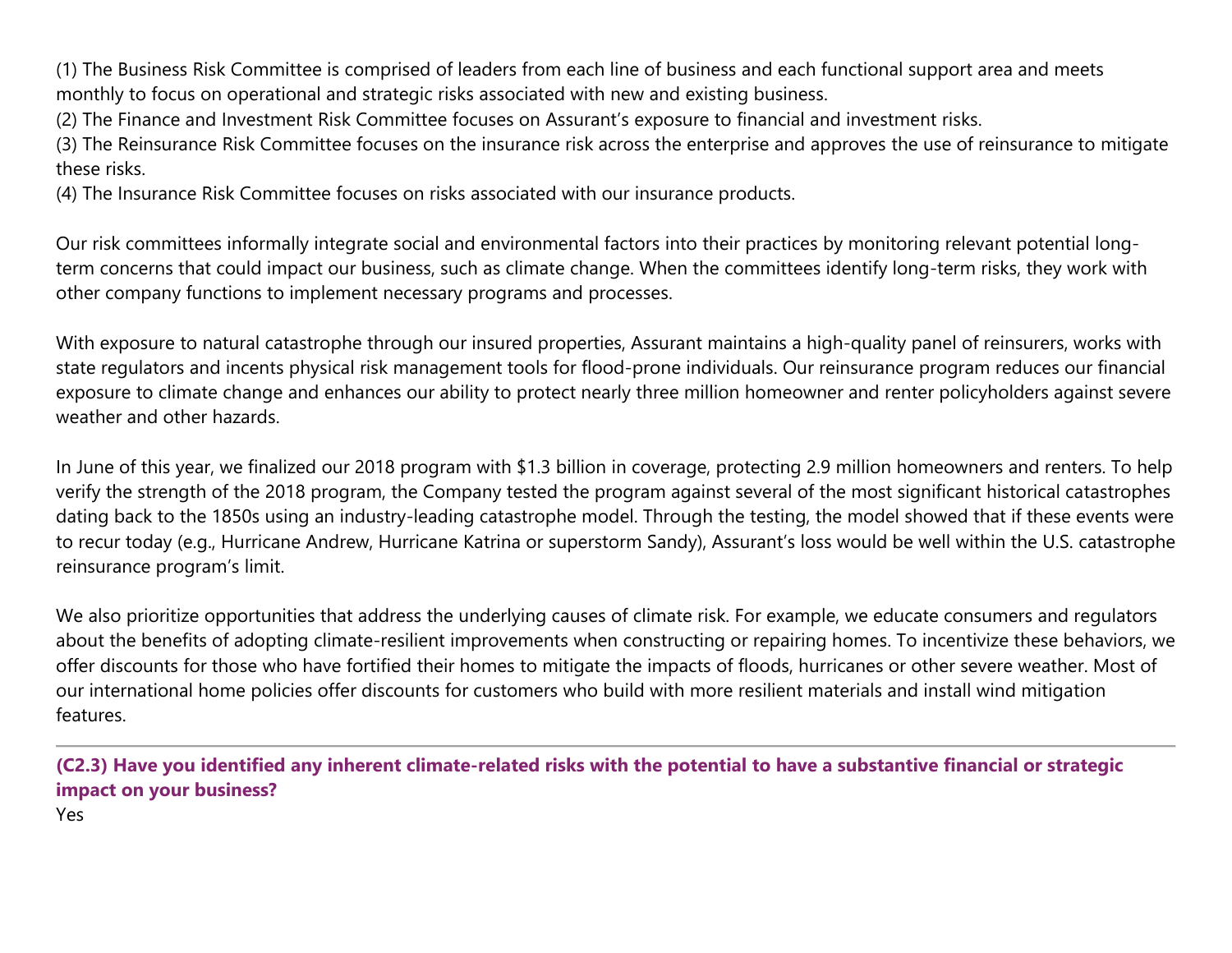#### **(C2.3a) Provide details of risks identified with the potential to have a substantive financial or strategic impact on your business. Identifier**

Risk 1

#### **Where in the value chain does the risk driver occur?**

Direct operations

**Risk type**

Physical risk

#### **Primary climate-related risk driver**

Acute: Increased severity of extreme weather events such as cyclones and floods

### **Type of financial impact driver**

Increased insurance premiums and potential for reduced availability of insurance on assets in "high-risk" locations

### **Company- specific description**

Catastrophe losses, including human-made catastrophe losses, could materially reduce our profitability and have a material adverse effect on our results of operations and financial condition. In Global Housing, our lender-placed insurance is subject to a sizable portion of this risk. Lender-placed insurance products accounted for approximately 56 percent of Global Housing's net earned premiums, fees and other income for the twelve months ended December 2017. The approximate corresponding contributions to segment net income in this period was 45 percent. U.S. regulation requires a bank or mortgage servicer to maintain gap-free insurance coverage if a homeowner's insurance lapses or fails to meet minimum requirements set by a bank or mortgage servicer. Because of the nature of lender-placed insurance, Assurant cannot assess the property prior to the insurance activating. Additionally, properties may turn to lender-placed insurance after other insurance companies refused to cover the property due to elevated risk. Assurant has observed an increase in lender-placed insurance in areas with higher exposure to tropical cyclones, especially along the coasts and Gulf of Mexico (Florida, New York, and Texas). In Florida, the increased risk and costs from hurricanes has led many insurers to withdraw from the state. Citizens Property Insurance, the state-founded insurer (the insurer of last resort), can reject covering a property for limited reasons. In this manner, Assurant's lender-placed insurance may take the role of insurer of last resort on properties with high climate-related risks. In other areas prone to drought, such as California, properties experiencing higher fire risk exposure may receive an Assurant lenderplaced policy. Lender-placed insurance inherently carries substantial risk. As the percentage of risk relating to climate increases, Assurant must better understand, reduce, and mitigate climate-related risk.

#### **Time horizon**

Medium-term **Likelihood** Very likely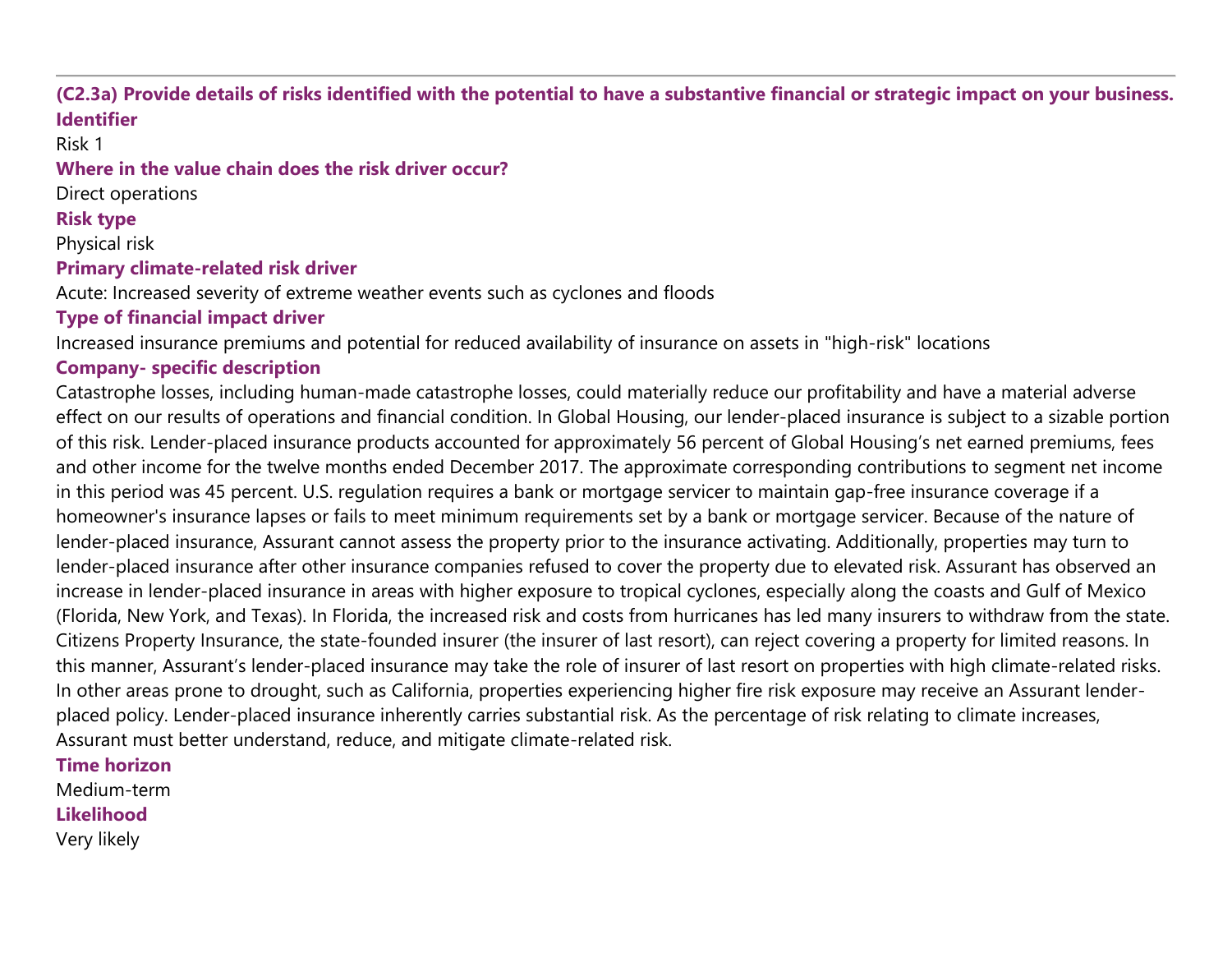#### **Magnitude of impact**

High **Potential financial impact**

#### 1300000000

#### **Explanation of financial impact**

Our 2017 catastrophe reinsurance program absorbed more than \$600 million in total gross losses and supported policyholders during numerous natural disasters. In June of this year, we finalized our 2018 program with \$1.3 billion in coverage, protecting 2.9 million homeowners and renters.

#### **Management method**

Responsible risk sharing, largely from reinsurance, forms the foundation of Assurant's risk mitigation strategy. Assurant considers reinsurers as strategic partners and credits transparency to our strong relationships with more than 40 global firms. In addition, the diversified composition of Assurant's business portfolio helps to mitigate the impacts from risks associated with a single physical location or business line. As we continue to grow our businesses into new regions and markets, we further spread our physical and business risks. Assurant purchases forward-looking catastrophe and storm models from several modeling agencies. Our in-house meteorologist, hydrologist and catastrophe modelers also work with modeling agencies to help improve Assurant's models. Assurant employs a proprietary view of risk, which combines and adjusts results from several models to arrive at a comprehensive annual assessment of our climate-related risk, policy rates and reinsurance costs.

#### **Cost of management**

126000000

### **Comment**

Cost of management refers to Assurant's approximate property catastrophe reinsurance premiums in 2017. The potential financial impact is the cumulative coverage of our property catastrophe reinsurance program.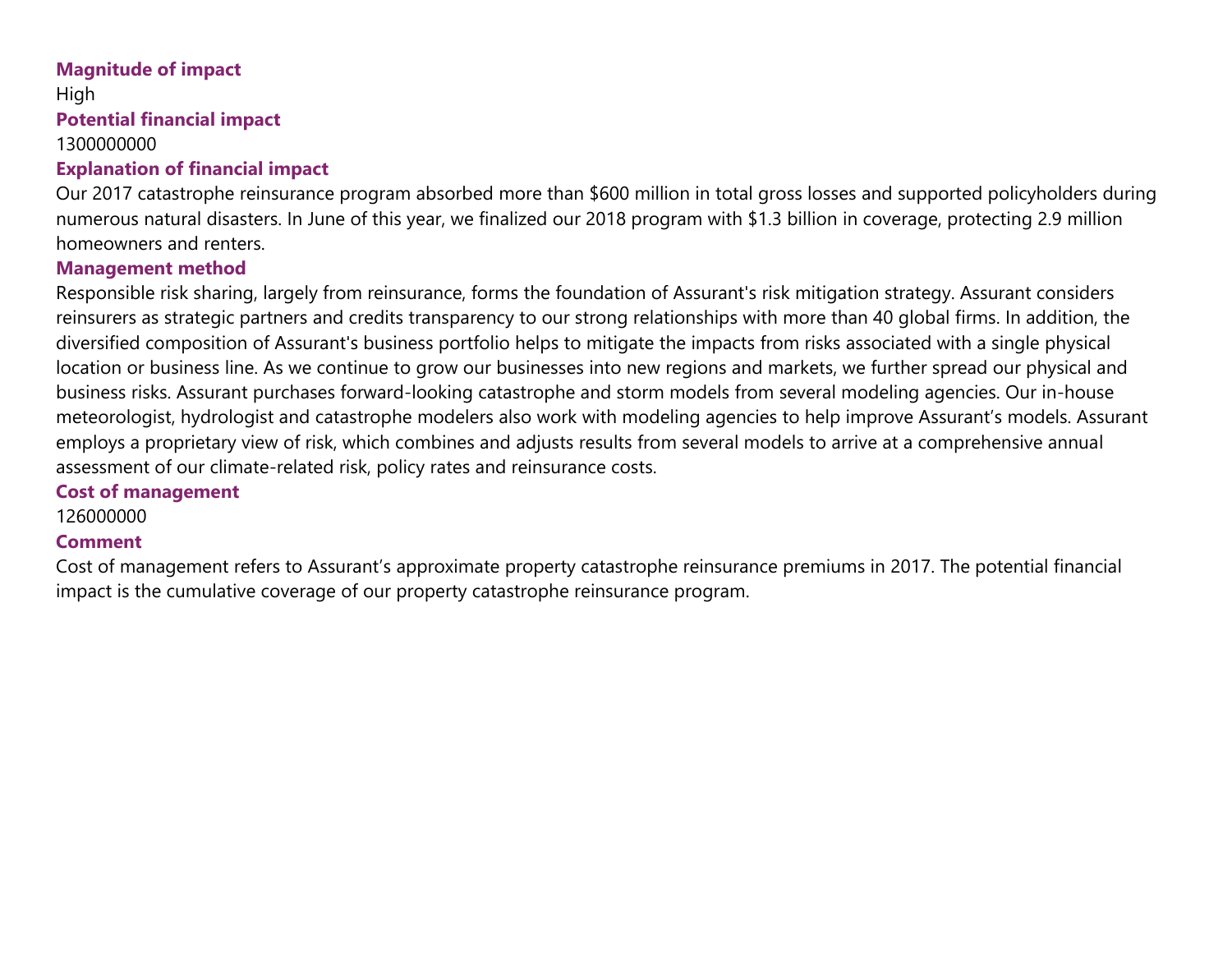#### **Identifier**

Risk 2

# **Where in the value chain does the risk driver occur?**

Direct operations

#### **Risk type**

Transition risk

#### **Primary climate-related risk driver**

Policy and legal: Mandates on and regulation of existing products and services

### **Type of financial impact driver**

Other, please specify (Reduced profits)

#### **Company- specific description**

Catastrophe losses, including human-made catastrophe losses, could materially reduce our profitability and have a material adverse effect on our results of operations and financial condition. In Global Housing, our participation in FEMA's National Flood Insurance Program is subject to a portion of this risk. In the US, FEMA's National Flood Insurance Program (NFIP) subsidizes properties considered "preferred risk", or those with higher exposure to climate change risks. In 1983, the NFIP started the collaborative Write Your Own (WYO) Program, which allows private insurers to issue and service flood insurance. FEMA assumes all risks and underwriting costs associated with these policies, but the NFIP's total debt currently exceeds \$24 billion, which does not include any debts incurred from Hurricanes Harvey, Irma and Maria. Unless FEMA adopts higher premiums that reflect increased climate-related risk and incents risk reducing behaviors, like relocation or flood resilient construction, the NFIP's increasing debt may restrict future claim reimbursements to insurers. FEMA's lack of policies and incentives that prevent or reduce climate-related risk also hinders Assurant's ability to use similar tools to address the underlying causes of climate-related risk. In addition, Congress must also reauthorize the NFIP periodically. A failure to reauthorize the NFIP, beyond the current extension period of November 30, 2018, would effectively stop the sales and renewal of NFIP flood policies, which may reduce our role as the second largest administrator in the WYO program.

#### **Time horizon**

Medium-term **Likelihood** Unlikely **Magnitude of impact** High **Potential financial impact** 100000000 **Explanation of financial impact**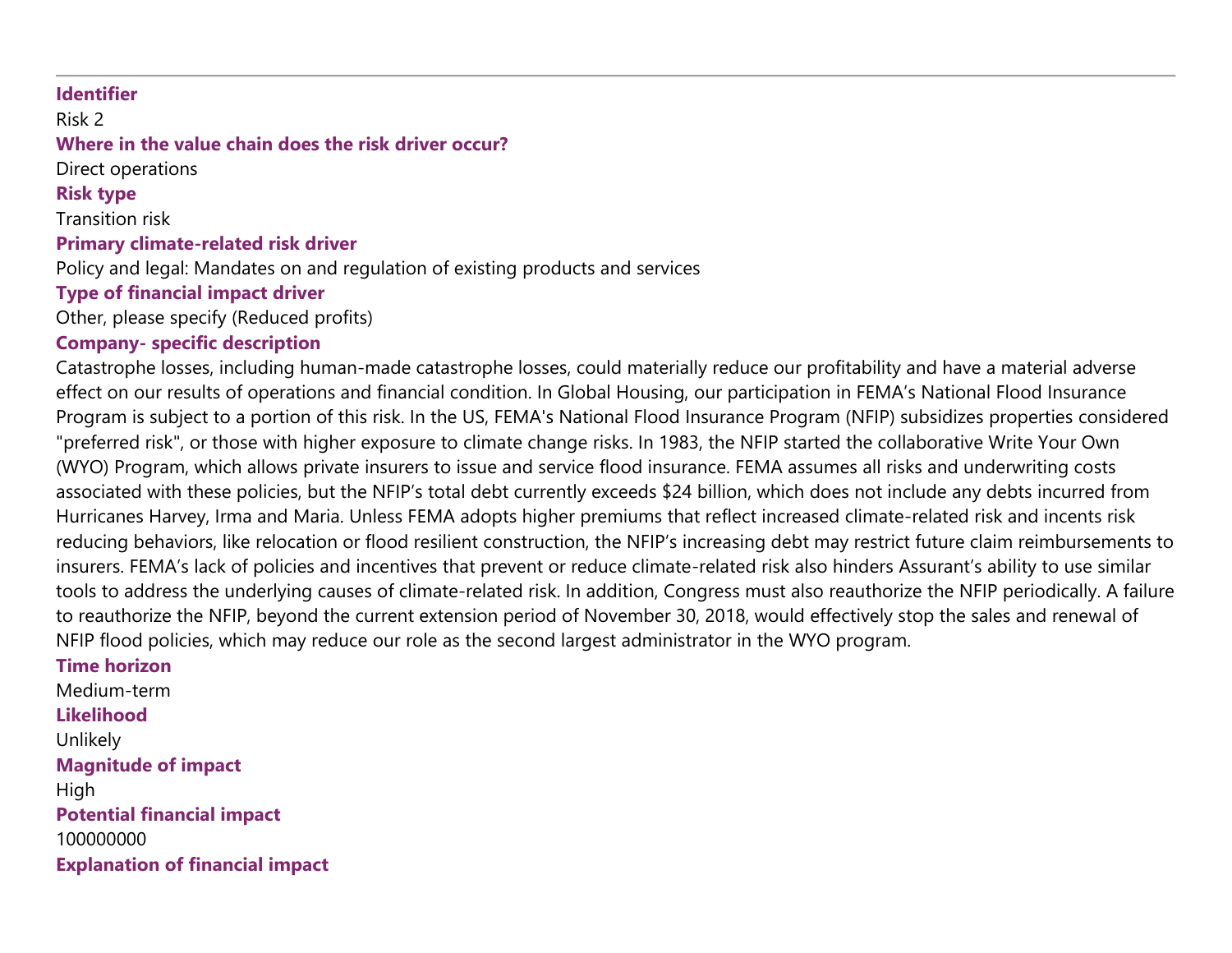At present, Assurant is one of the largest administrators of policies in the WYO Program. Thus, any late, reduced, or denied repayment poses a risk to future profits.

#### **Management method**

Assurant works with state and national regulators, focusing especially on our relationships in areas facing elevated risk from climate change, such as those along the coasts, or national programs exposed to this risk, like FEMA. We believe engagement with regulators provides the best path to address climate-related risks while ensuring access to fair-priced insurance. We also offer lower insurance rates for structures that are built inland or adopt climate-resilient improvements in regions where local regulations allow it. As one of the largest flood insurance carrier for the U.S. government under the voluntary National Flood Insurance Program ("NFIP"), Assurant educates FEMA and national legislators on flood cat models and the climate-related flood risk that may influence future policy. In all regulator outreach, Assurant stresses the need to accelerate insurance policy and products that incent lower-risk behaviors, like adopting climate resilient construction practices, and thus address an underlying cause of climate-related risk.

#### **Cost of management**

3500000

### **Comment**

The cost of management estimates the total shared costs for various business functions that support Risk 2, Risk 4, Opportunity 1, and Opportunity 2. This estimate represents a portion of our costs to run our legal, compliance, government relations, and actuarial teams. \$3,500,000 is the mean of our \$2,000,000 to \$5,000,000 estimated range. The risk of FEMA not honoring its obligations to insurers is remote, but the potential financial impacts of this occurring would be significant to our business. The estimated potential financial impact of \$100 million assumes FEMA only pays 80 percent of their obligations on gross losses of \$500 million occurred in a bad flood season.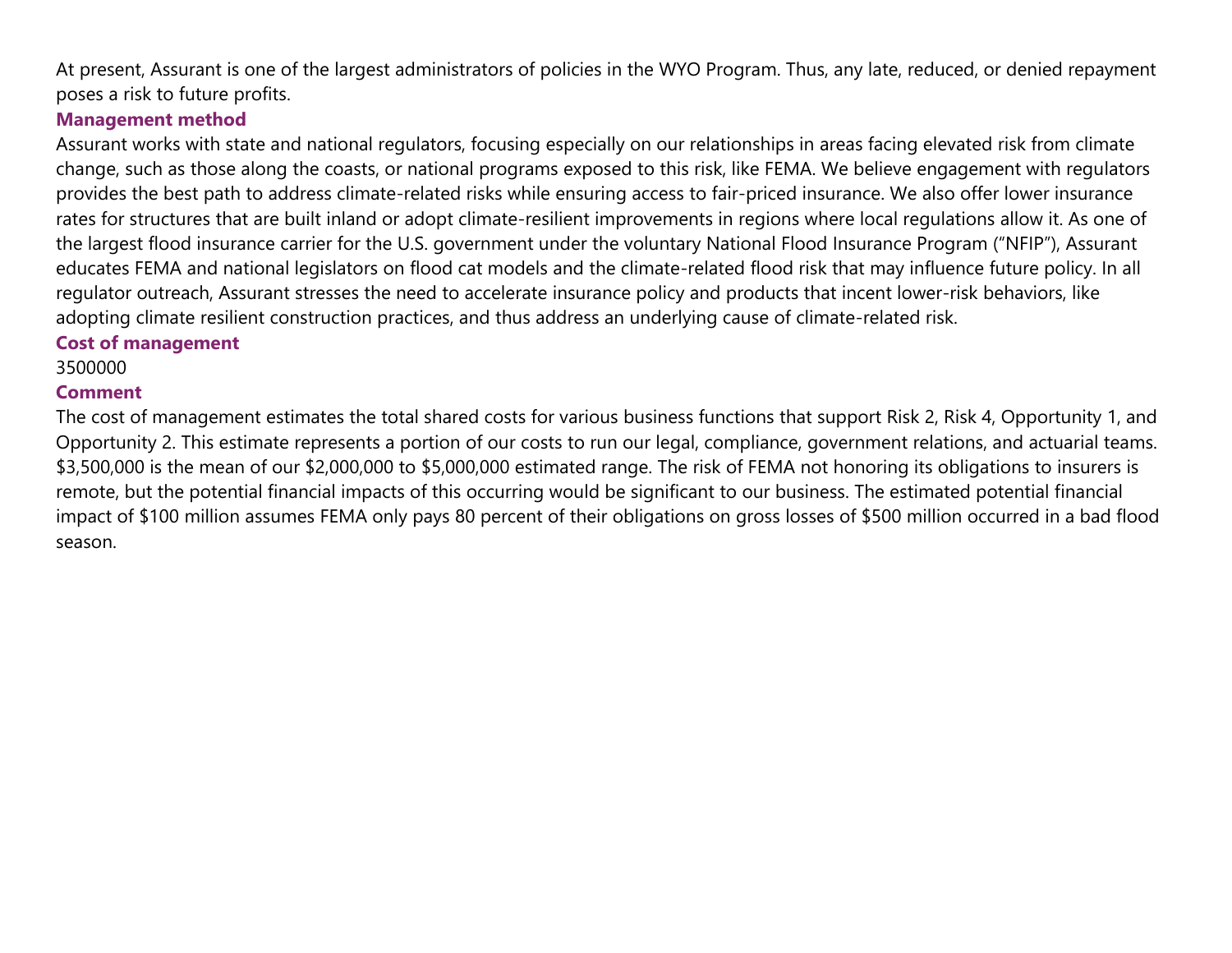#### **Identifier**

Risk 3

#### **Where in the value chain does the risk driver occur?**

Direct operations

#### **Risk type**

Transition risk

#### **Primary climate-related risk driver**

Policy and legal: Mandates on and regulation of existing products and services

### **Type of financial impact driver**

Policy and legal: Increased costs and/or reduced demand for products and services resulting from fines and judgments

#### **Company- specific description**

We are subject to extensive laws and regulations, which increase our costs and could restrict the conduct of our business. Violations or alleged violations of such laws and regulations could have a material adverse effect on our reputation, business and results of operations. Our business is also subject to risks related to reductions in the insurance premium rates we charge. Changes in insurance regulation may reduce our profitability and limit our growth. In the United States, insurance regulators attempt to maintain orderly markets, which can lead to moderation of indicated rate movements. One of the unintended consequences of this can be an insufficient differential in insurance rates for properties with high risk exposure to climate events and those with low exposure. Some state insurance departments do not allow the use of computer models in rate proposals, and in some cases the use of models is highly restricted. The evolving nature of climate change risk is not well captured without the ability to model situations and exposures on a goforward basis, and the ability to build in pricing and underwriting preference for those insured that actively mitigate their exposure to climate change related risk.

#### **Time horizon** Medium-term **Likelihood** Likely **Magnitude of impact** Medium-high **Potential financial impact** 20000000 **Explanation of financial impact**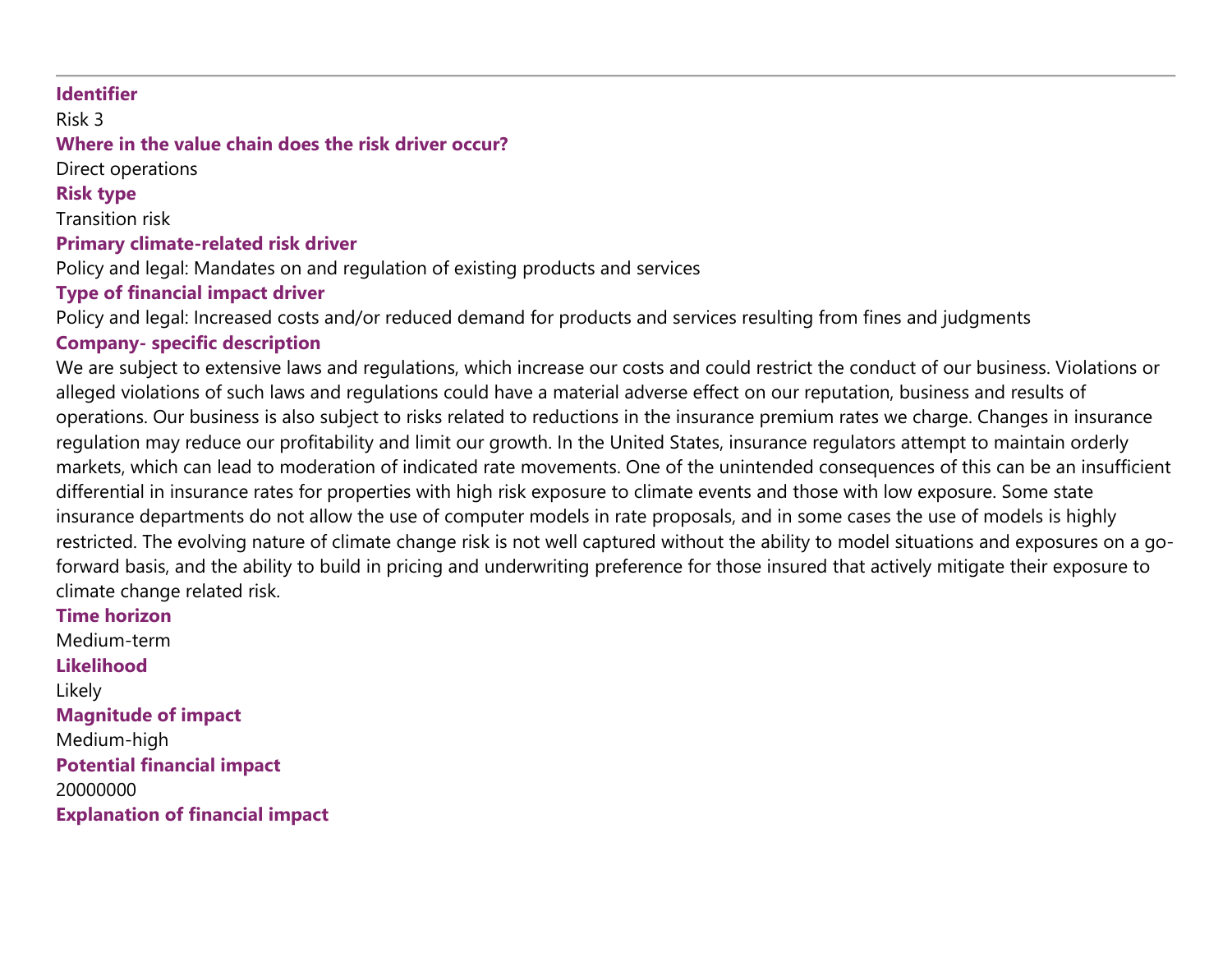Faced with an inability to charge rates commensurate with risk, insurance companies can experience reduced profitability, reduce capacity, or even withdraw capacity from a given area or state. For example, some state insurance offices work to keep rates affordable, but many properties have a much greater catastrophe risk living near coastal regions or other catastrophe-prone areas.

#### **Management method**

Assurant works with state and national regulators, focusing especially on our relationships in areas facing elevated risk from climate change, such as those along the coasts, or national programs exposed to this risk, like FEMA. We believe engagement with regulators provides the best path to address climate-related risks while ensuring access to fair-priced insurance. We also offer lower insurance rates for structures that are built inland or adopt climate-resilient improvements in regions where local regulations allow it. As one of the largest flood insurance carrier for the U.S. government's National Flood Insurance Program ("NFIP"), Assurant educates FEMA and national legislators on flood catastrophe models and climate-related flood risk that may influence future policy. In all regulator outreach, Assurant stresses the need to accelerate insurance policy and products that incent lower-risk behaviors, like adopting climate resilient construction practices, and thus address an underlying cause of climate-related risk. In addition, the diversified composition of Assurant's business portfolio helps to mitigate the impacts from risks associated with a single physical location or business line. As we continue to grow our businesses into new regions and markets, we further spread our physical and business risks.

#### **Cost of management**

3500000

#### **Comment**

The cost of management estimates the total shared costs for various business functions that support Risk 2, Risk 4, Opp. 1, and Opp. 2. This estimate represents a portion of our costs to run our legal, compliance, government relations, and actuarial teams. \$3,500,000 is the mean of our \$2 million to \$5 million estimated range. The potential financial impact is based on estimated shortfalls between our proposed rates and the approved rates from state regulators, which effectively creates rate deficits for insurers. Currently, state regulators allow models calibrated to historical averages and will not consider forward-looking models when reviewing rates. The stated impact of \$20 million is the mean of our \$10 million to \$30 million estimate for the potential impact of regulators refusing to approve higher rates based on forward-looking climate models and instead granting lower rates based on historical averages, which may not properly show how climate change affects weather patterns.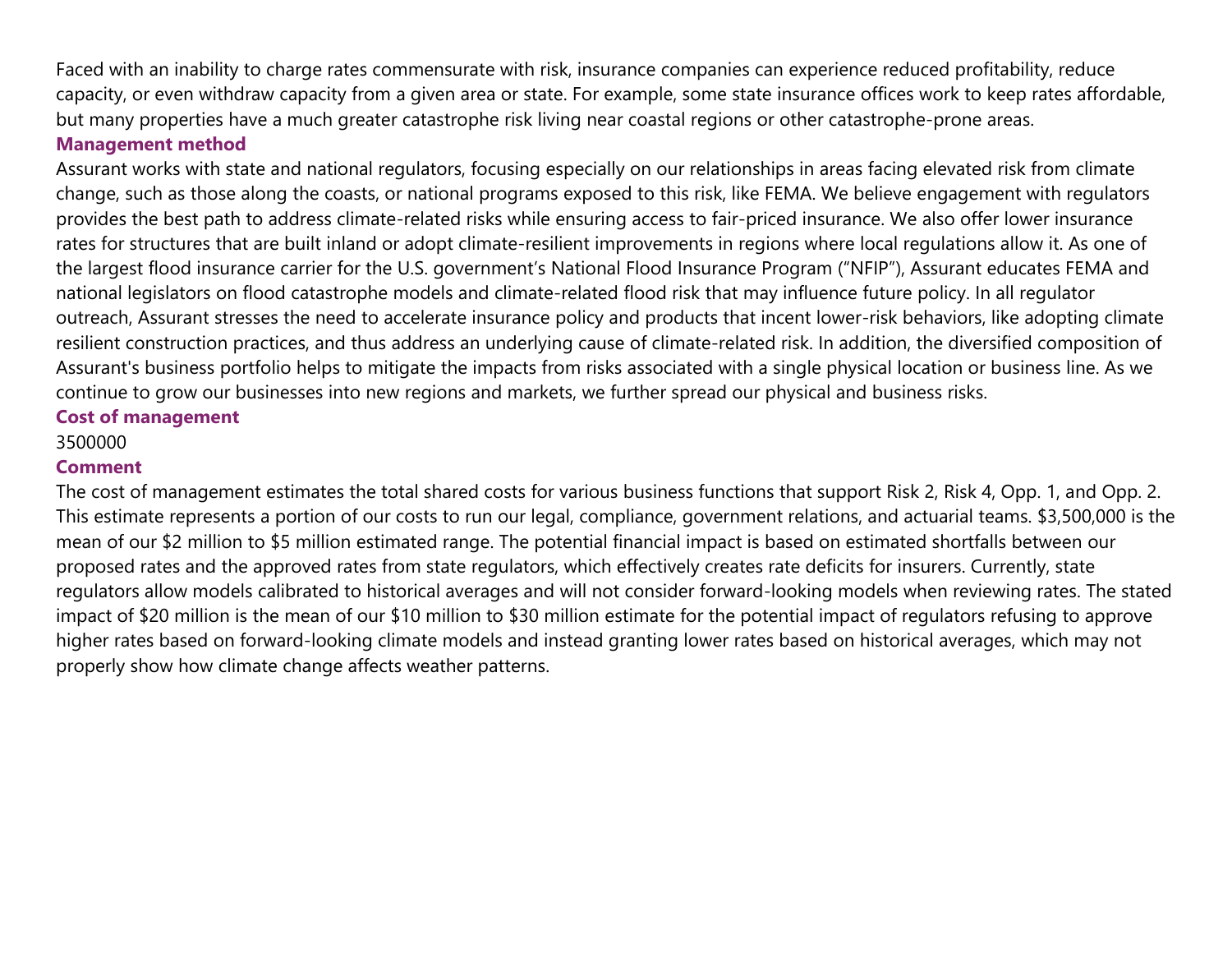#### **Identifier**

Risk 4

### **Where in the value chain does the risk driver occur?**

Direct operations

**Risk type**

Physical risk

#### **Primary climate-related risk driver**

Acute: Increased severity of extreme weather events such as cyclones and floods

### **Type of financial impact driver**

Increased insurance premiums and potential for reduced availability of insurance on assets in "high-risk" locations

### **Company- specific description**

Catastrophe losses, including human-made catastrophe losses, could materially reduce our profitability and have a material adverse effect on our results of operations and financial condition. In Global Housing, our voluntary flood and property insurance is subject to a portion of this risk. Unlike flood insurance issued under the National Flood Insurance Program ("NFIP"), Assurant assumes all risk and costs associated with primary (voluntary) flood insurance policies. As climate change impacts precipitation and the likelihood for hurricanes and storms that lead to flooding, risk exposure on primary flood insurance increases. Along with this risk, the effects of climate change may increase the demand for primary flood insurance. In 2017, roughly 15 percent of Assurant's Global Housing segment revenue was from voluntary manufactured housing and other voluntary insurance (including flood). As we continue expanding our flood insurance products, we face increasing exposure to properties with flood risk. As we grow our voluntary property insurance offerings in Central and South America through our Latin American and Caribbean Dwelling Program, Assurant faces increased risk exposure to properties in regions impacted by climate change-related catastrophes. Regions with high population growth are also catastrophe-prone regions, such as Puerto Rico, Chile, and Mexico. These countries are more likely affected by tsunamis, earthquakes, and hurricanes and rely on different catastrophe modeling than the U.S. regions we mainly operate in.

#### **Time horizon**

Medium-term **Likelihood** More likely than not **Magnitude of impact** High **Potential financial impact** 1300000000 **Explanation of financial impact**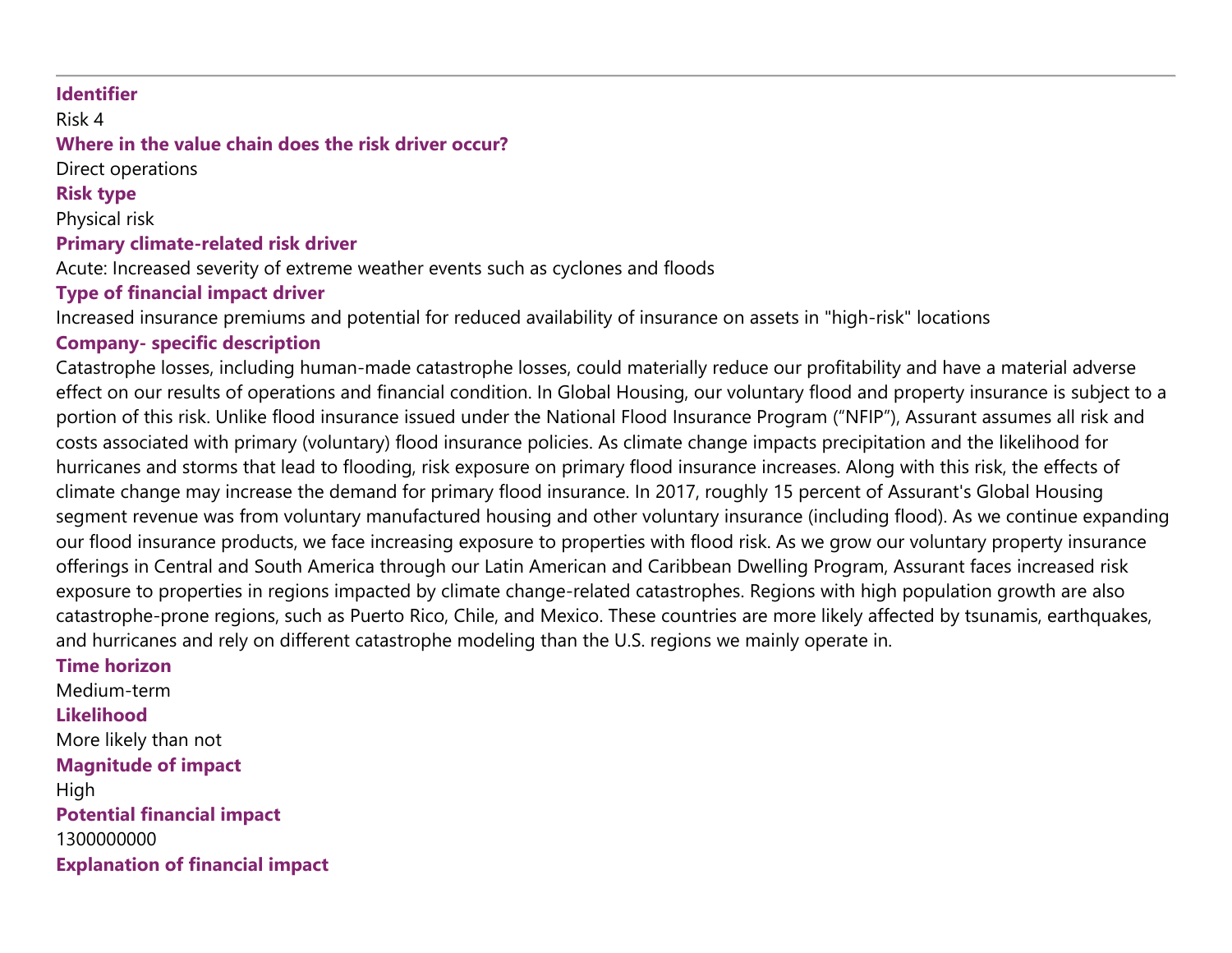Our 2017 catastrophe reinsurance program absorbed more than \$600 million in total gross losses and supported policyholders during numerous natural disasters. In June of this year, we finalized our 2018 program with \$1.3 billion in coverage, protecting 2.9 million homeowners and renters. To help verify the strength of the 2018 program, the Company tested the program against several of the most significant historical catastrophes dating back to the 1850s using an industry-leading catastrophe model. Through the testing, the model showed that if these events were to recur today (e.g., Hurricane Andrew, Hurricane Katrina or superstorm Sandy), Assurant's loss would be well within the U.S. catastrophe reinsurance program's limit.

#### **Management method**

Responsible risk sharing, largely from reinsurance, forms the foundation of Assurant's risk mitigation strategy. Assurant considers reinsurers as strategic partners and credits transparency to our strong relationships with more than 40 global firms. In addition, the diversified composition of Assurant's business portfolio helps to mitigate the impacts from risks associated with a single physical location or business line. As we continue to grow our businesses into new regions and markets, we further spread our physical and business risks. Assurant purchases forward-looking catastrophe and storm models from several modeling agencies. Our in-house meteorologist, hydrologist and catastrophe modelers also work with modeling agencies to help improve Assurant's models. Assurant employs a proprietary view of risk, which combines and adjusts results from several models to arrive at a comprehensive annual assessment of our climate-related risk, policy rates and reinsurance costs.

#### **Cost of management**

126000000

#### **Comment**

Cost of management refers to Assurant's approximate catastrophe reinsurance premiums in 2017. The potential financial impact is the cumulative coverage of our property catastrophe reinsurance program.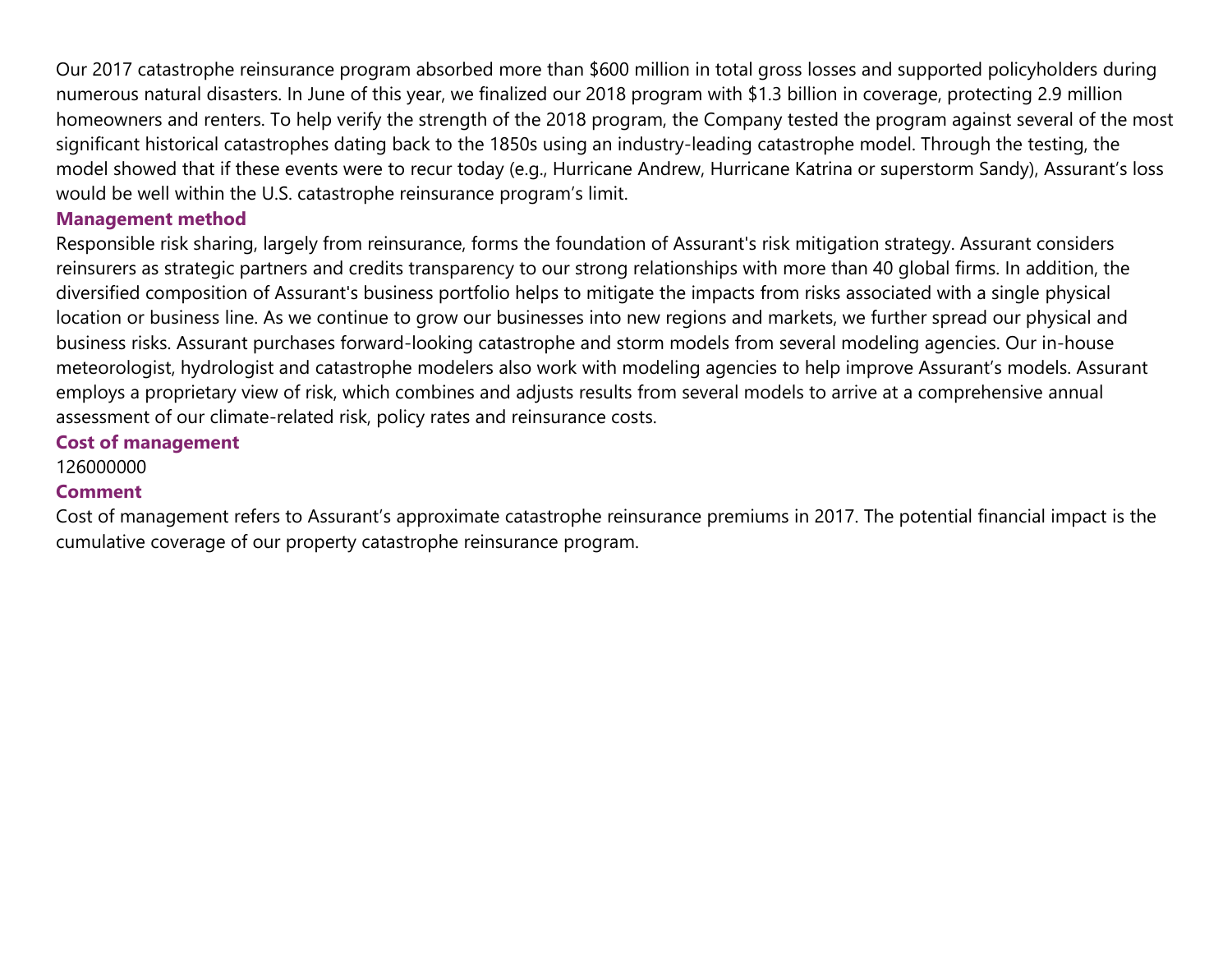# **(C2.4) Have you identified any climate-related opportunities with the potential to have a substantive financial or strategic impact on your business?**

Yes

**(C2.4a) Provide details of opportunities identified with the potential to have a substantive financial or strategic impact on your business.**

**Identifier**

Opp1

#### **Where in the value chain does the opportunity occur?**

Customer

**Opportunity type**

Products and services

#### **Primary climate-related opportunity driver**

Development of climate adaptation and insurance risk solutions

#### **Type of financial impact driver**

Increased revenue through new solutions to adaptation needs (e.g., insurance risk transfer products and services)

### **Company- specific description**

We see an opportunity for new regulations and building codes that mitigate climate risk. Currently, many state regulators and national legislators limit variance in property insurance rates and do not recognize risk mitigation efforts from homeowners and lenders. Through established relationships, Assurant is positioned to work with state regulators and legislators on regulation to decrease property insurance rates for those homeowners that mitigate climate risk via living/building away from coasts, following modern building standards, and avoiding low-elevation areas. For example, we have the opportunity to work with the state insurance regulatory departments to differentiate rates based on property locations and construction risk abatement. Also, individuals with flood insurance through FEMA's National Flood Insurance Program are not always getting credit for their climate risk mitigations, and we have the opportunity to provide differentiated prices where appropriate and become a leader in acknowledging and responding to these mitigation efforts.

**Time horizon** Medium-term **Likelihood** Very likely **Magnitude of impact** Medium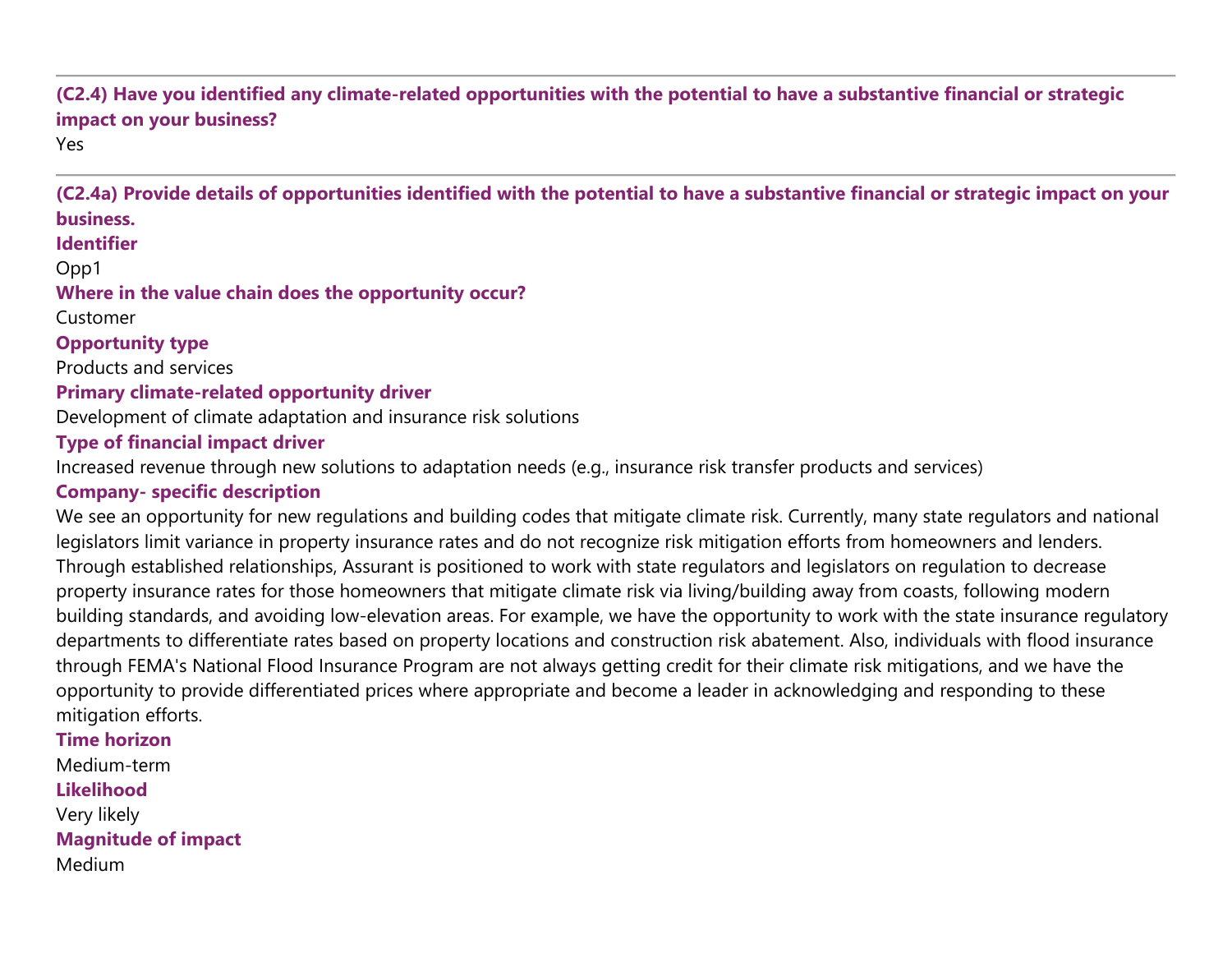# **Potential financial impact**

# 5000000

#### **Explanation of financial impact**

Collaborating with state regulators on new regulations that reward climate risk mitigations may reduce our costs for reinsuring climate related risks.

#### **Strategy to realize opportunity**

Assurant works with state and national regulators, focusing especially on our relationships in areas facing elevated risk from climate change, such as those along the coasts, or national programs exposed to this risk, like FEMA. We believe engagement with regulators provides the best path to address climate-related risks while ensuring access to fair-priced insurance. We also offer lower insurance rates for structures that are built inland or adopt climate-resilient improvements in regions where local regulations allow it. Our approach to regulatory engagement advocates for policies that help to mitigate climate-related risk. For example, insurance policies that incent lower-risk behaviors, like adopting climate resilient construction practices. We also work closely with state and local insurance departments to promote fair assessments of building construction that actively mitigate their properties' climate change risks. In addition, several Assurant employees also serve on committees of the Insurance Institute for Business and Home Safety (IBHS), and we provide financial support through our company's membership to further research methods aimed at fortifying homes and improving flood resiliency.

#### **Cost to realize opportunity**

#### 3500000

### **Comment**

The cost of management estimates the total shared costs for various business functions that support Risk 2, Risk 4, Opportunity 1, and Opportunity 2. This estimate represents a portion of our costs to run our legal, compliance, government relations, and actuarial teams. \$3,500,000 is the mean of our \$2,000,000 to \$5,000,000 estimated range. The stated potential financial impact of \$5 million assumes improved building codes encourage better building practices, which generates a 5 percent improvement on losses in a year with \$100 million of losses.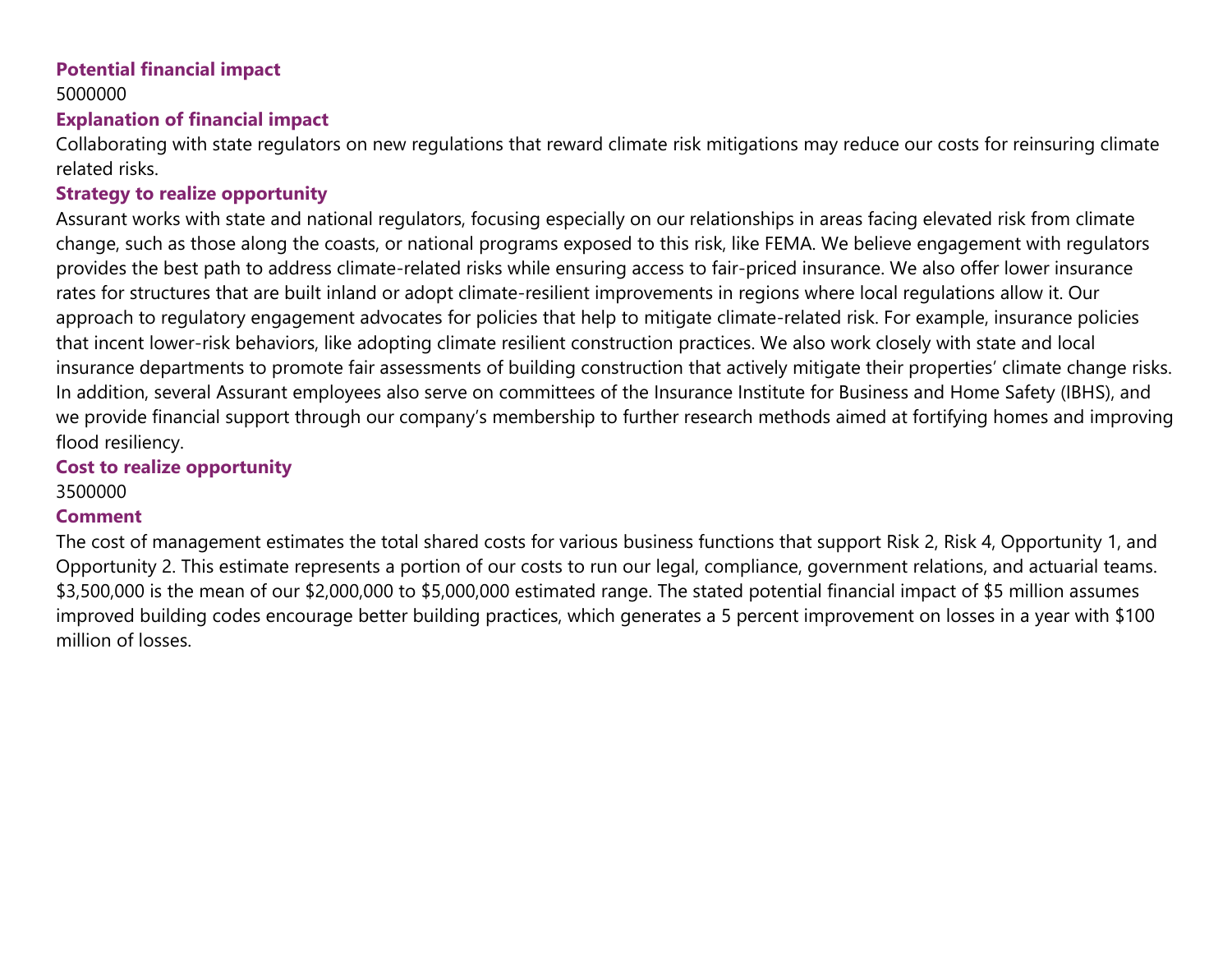#### **Identifier**

Opp2 **Where in the value chain does the opportunity occur?**

Customer

**Opportunity type**

**Markets** 

**Primary climate-related opportunity driver**

Access to new markets

#### **Type of financial impact driver**

Increased revenues through access to new and emerging markets (e.g., partnerships with governments, development banks)

#### **Company- specific description**

As insurance companies increase their underwriting criteria and pricing of their insurance products in locations with exposure to catastrophes, many homeowners have trouble securing and maintaining affordable coverage. For many, relocating is not an option. We believe that with the right approach, we can provide insurance for consumers currently in homes susceptible to extreme weather while maintaining sound actuarial standards.

#### **Time horizon**

Medium-term **Likelihood** More likely than not **Magnitude of impact** Medium

# **Potential financial impact**

10000000

# **Explanation of financial impact**

In states or regions experiencing capacity restrictions on voluntary homeowner's insurance, it is possible that increased usage of lenderplaced insurance could result, leading to growth in this product offering. Areas with increased lender-placed insurance are typically also affected by consistent price increases from the National Flood Insurance Program (NFIP), and to that end may also be receptive to private market flood alternatives, such as those written by Assurant.

### **Strategy to realize opportunity**

Through our lender-placed insurance products, which also serve to protect lenders, consumers are provided the opportunity to secure coverage when other options may not be available. Assurant is prepared and committed for the long term to remaining in Florida as well as other catastrophe-prone areas we service. We take a long-term approach that is responsible to consumers, investors and society.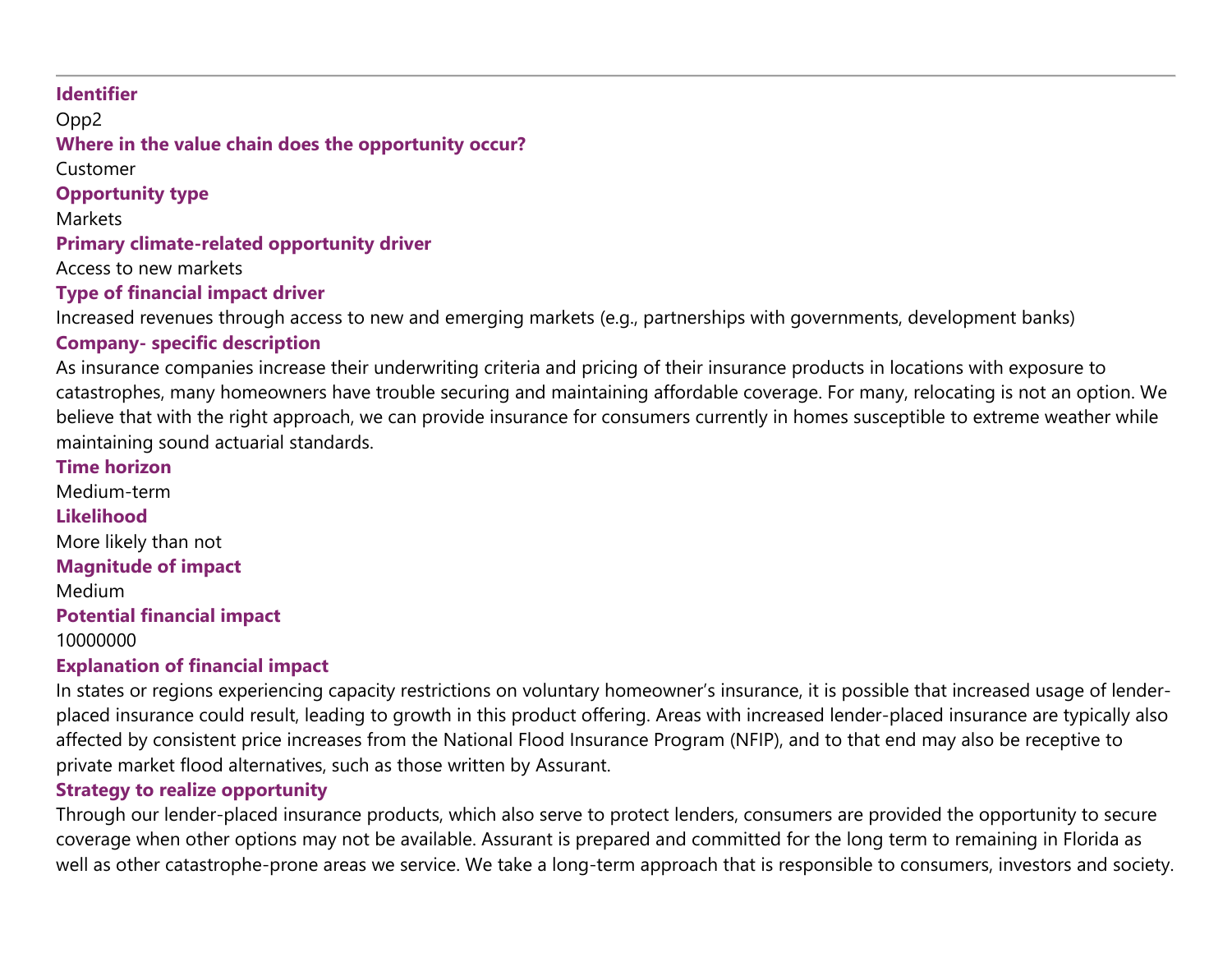While we provide coverage for homeowners who lose coverage because of climate risk, we do not underwrite policies in repetitive loss zones, as we believe it is important to follow responsible building practices. We also educate consumers and regulators about the benefits of adopting climate-resilient improvements when constructing or repairing homes. To incentivize these behaviors, we offer discounts for those who have fortified their homes to mitigate the impacts of floods, hurricanes or other severe weather. Most of our international home policies offer discounts for customers who build with more resilient materials and install wind mitigation features.

#### **Cost to realize opportunity**

#### 3500000

#### **Comment**

The cost of management estimates the total shared costs for various business functions that support Risk 2, Risk 4, Opportunity 1, and Opportunity 2. This estimate represents a portion of our costs to run our legal, compliance, government relations, and actuarial teams. \$3,500,000 is the mean of our \$2,000,000 to \$5,000,000 estimated range. The stated potential financial impact of \$10 million assumes we add \$100 million in new premiums from states or regions experiencing capacity restrictions on voluntary homeowner's insurance and/or price increases from the National Flood Insurance Program (NFIP).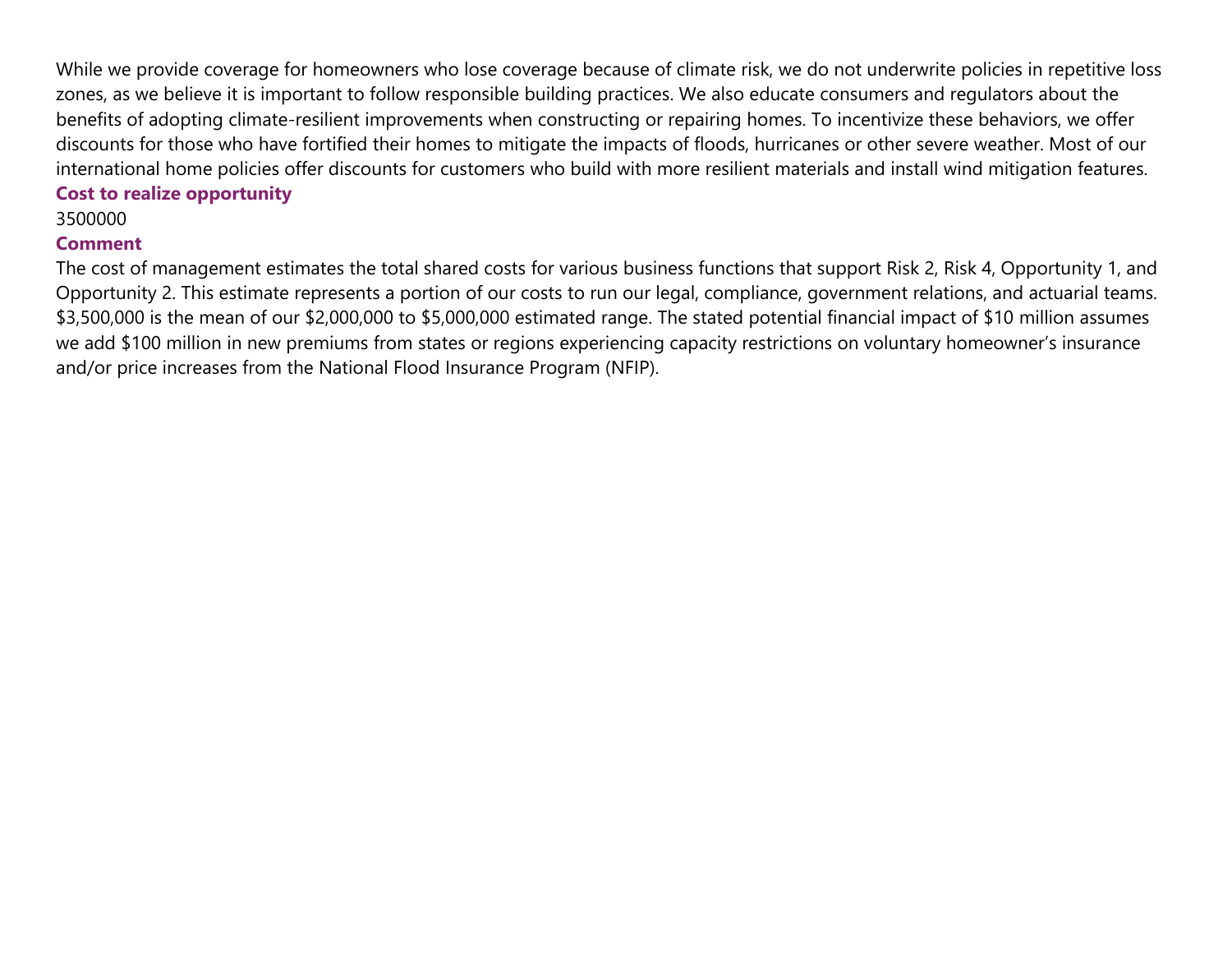#### **Identifier**

Opp3

# **Where in the value chain does the opportunity occur?**

Direct operations

# **Opportunity type**

Resource efficiency

#### **Primary climate-related opportunity driver**

Use of more efficient production and distribution processes

### **Type of financial impact driver**

Reduced operating costs (e.g., through efficiency gains and cost reductions)

#### **Company- specific description**

Assurant operates two facilities in the United States and one facility in the United Kingdom that provide mobile phone repair and logistics services. In helping consumers protect their increasingly connected lives, Assurant processed 7.7 million mobile devices in 2017, repairing or reselling them while adhering to rigorous environmental practices. We also recycled 1.2 million mobile devices last year through certified partners, reusing valuable materials and reducing the amount of e-waste dumped in landfills. Our mobile operational goals include increasing device reuse rate to 88 percent and recycling 55 percent of total waste by the end of 2018.

#### **Time horizon**

Current

#### **Likelihood**

Very likely

#### **Magnitude of impact**

Medium-high

#### **Potential financial impact**

### **Explanation of financial impact**

Assurant is incentivized both financially and environmentally to refurbish and reuse mobile devices instead of providing replacements or selling components.

#### **Strategy to realize opportunity**

Our mobile repair facilities tracks monthly device reuse and recycle rates and landfill conversion rates. We also maintain ISO 9001 and 14001 certifications at our York, Pennsylvania facility. By refurbishing mobile devices instead of simply providing replacements or selling components, we create a win-win-win for our business, clients, and environment. We measure the percentage of units received from customers which go back to customers in good working condition. We use that information to look for opportunities to increase device repair rates, such as through battery replacements, to support our goals to increase device reuse rates and recycle more waste by the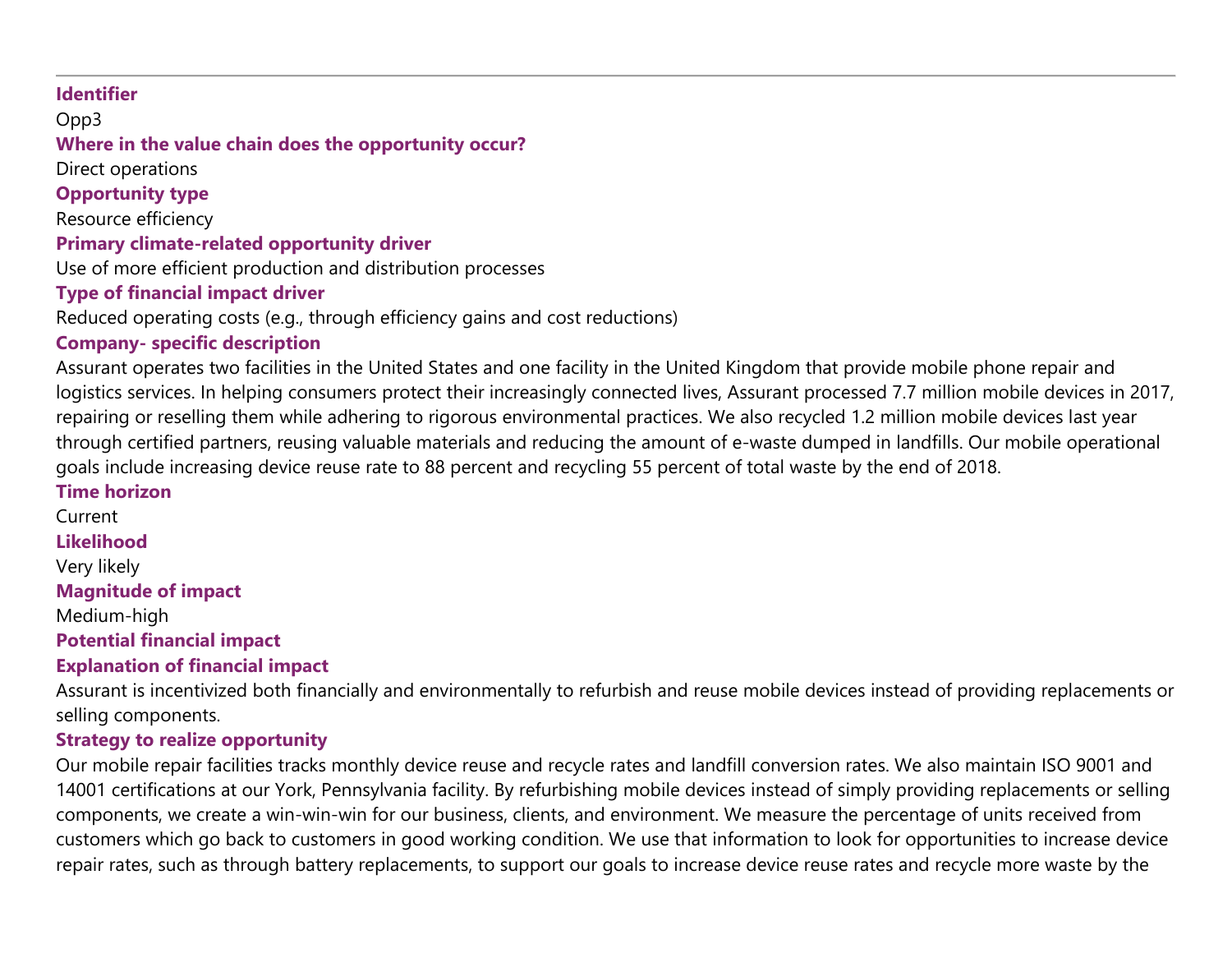end of 2018. During the past several years we have made significant investments in recycling compactors at our mobile device repair facilities to increase our landfill diversion rate. For example, our York facility recycled more than 80 percent of total waste in 2017. **Cost to realize opportunity Comment**

|                                            | Impact                                                          | <b>Description</b>                                                                                                                                                                                                                                                                                                                                                                                                                                                                                                                                                                                                                                                                                                                                                                                                                                                                                                                                                                                                                                                              |
|--------------------------------------------|-----------------------------------------------------------------|---------------------------------------------------------------------------------------------------------------------------------------------------------------------------------------------------------------------------------------------------------------------------------------------------------------------------------------------------------------------------------------------------------------------------------------------------------------------------------------------------------------------------------------------------------------------------------------------------------------------------------------------------------------------------------------------------------------------------------------------------------------------------------------------------------------------------------------------------------------------------------------------------------------------------------------------------------------------------------------------------------------------------------------------------------------------------------|
| Products and<br>services                   | Impacted for some<br>suppliers, facilities, or<br>product lines | We educate consumers and regulators about the benefits of adopting climate-resilient improvements when<br>constructing or repairing homes. To incentivize these behaviors, we offer discounts for those who have fortified their<br>homes to mitigate the impacts of floods, hurricanes or other severe weather. Most of our international home policies<br>offer discounts for customers who build with more resilient materials and install wind mitigation features. For<br>example, through the Federal Emergency Management Agency's Community Ratings System, we can discount flood<br>insurance rates if the customer lives in a community that is taking action to mitigate long-term risks. We also offer<br>index-based insurance in certain geographies susceptible to climate change to protect consumers who are indirectly<br>affected by extreme weather events. Index-based insurance provides coverage to businesses that are indirectly<br>impacted by climate change, such as a business owner whose surrounding neighborhood damaged a natural<br>disaster. |
| Supply chain<br>and/or value<br>chain      | Impacted for some<br>suppliers, facilities, or<br>product lines | Assurant addresses business continuity and disaster recovery plans and protocols in its contracts with critical vendors<br>language regarding our access to their business continuity and disaster recovery plans and protocols. We review<br>these plans as part of our due diligence practices and facilitate exercises with them on how they should respond to<br>an event and notify Assurant.                                                                                                                                                                                                                                                                                                                                                                                                                                                                                                                                                                                                                                                                              |
| Adaptation and<br>mitigation<br>activities | Impacted for some<br>suppliers, facilities, or<br>product lines | The Office of Risk Management, in collaboration with Corporate Real Estate and Facilities, assesses all Assurant<br>facilities for exposure to severe climate-related events and recommends improved climate resiliency where<br>appropriate. For example, we fortified our Miami, Florida office with hurricane resistance glass that provides<br>protection from hurricanes rated up to category 5 and full electrical generator capacity for use during a tropical<br>cyclone and/or long-term power outage. We also provide optional electrical generators to most large facilities, with<br>additional generators for data protection in select locations. We strategically relocated our data centers in the United<br>States several years ago, so they are in regions less vulnerable to catastrophic events. We also use technology<br>platforms that allow for virtual workstyles and data transfer to other facilities in the case of severe weather events.                                                                                                         |
| Investment in<br>R&D                       | Impacted for some<br>suppliers, facilities, or<br>product lines | We drive innovation through multiple approaches, including mergers and acquisitions, research and development<br>funding, investments and partnerships with early stage companies. For example, we created Assurant Growth<br>Investing (AGI), our corporate venture capital group, in 2015. AGI invests in venture and growth stage technology<br>companies that may be complementary or disruptive to Assurant's core businesses.                                                                                                                                                                                                                                                                                                                                                                                                                                                                                                                                                                                                                                             |
| Operations                                 | Impacted for some<br>suppliers, facilities, or<br>product lines | By decreasing our energy and emissions throughout our value chain, Assurant can reduce our operating costs and<br>enhance stakeholder relationships. Maintaining efficient operations also reduces the financial and operational risks<br>posed by governments transitioning to low carbon economies, like a carbon tax or stricter environmental regulation.<br>At an operational level, we set a goal to reduce energy consumption at our facilities by a minimum of 2 percent<br>annually for the past eight years. To achieve this goal, we invest steadily in energy-efficient lighting and HVAC                                                                                                                                                                                                                                                                                                                                                                                                                                                                           |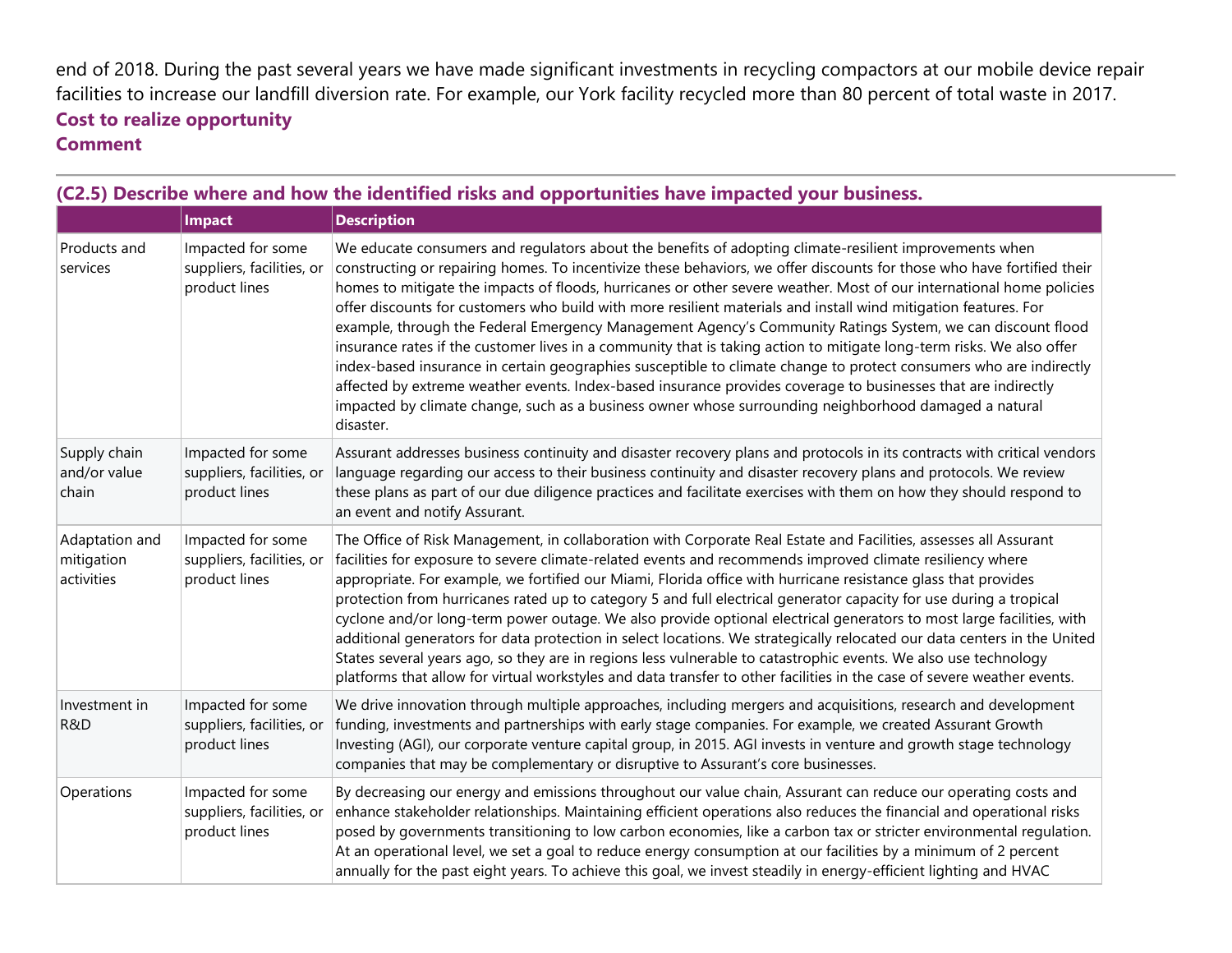|                          | Impact        | <b>Description</b>                                                                                                                                                                                                                                                             |
|--------------------------|---------------|--------------------------------------------------------------------------------------------------------------------------------------------------------------------------------------------------------------------------------------------------------------------------------|
|                          |               | systems and share best practices from successful facilities with other facility managers on a regular basis. From 2007<br>to 2017, we've cut our energy consumption by approximately 47 million kilowatt hours (kWh) and in doing so saved<br>more than \$1.6 million dollars. |
| Other, please<br>specify | Please select |                                                                                                                                                                                                                                                                                |

|                                                 | <b>Relevance</b>                                                | <b>Description</b>                                                                                                                                                                                                                                                                                                                                                                                                                                                                                                                                                                                                                                                |
|-------------------------------------------------|-----------------------------------------------------------------|-------------------------------------------------------------------------------------------------------------------------------------------------------------------------------------------------------------------------------------------------------------------------------------------------------------------------------------------------------------------------------------------------------------------------------------------------------------------------------------------------------------------------------------------------------------------------------------------------------------------------------------------------------------------|
| Revenues                                        | Impacted for some<br>suppliers, facilities, or<br>product lines | Unless FEMA adopts higher premiums that reflect increased climate-related risk and incents risk reducing<br>behaviors, like relocation or flood resilient construction, the NFIP's increasing debt may restrict future claim<br>reimbursements to insurers. At present, Assurant services the second largest number of policies in the WYO<br>Program. Thus, any late, reduced, or denied repayment poses a risk to future profits.                                                                                                                                                                                                                               |
| Operating costs                                 | Impacted for some<br>suppliers, facilities, or<br>product lines | We measure total energy consumption of most of our facility footprint and take steps to reduce our consumption.<br>From 2007 to 2017, we've cut our energy consumption by approximately 47 million kilowatt hours (kWh) and in<br>doing so saved more than \$1.6 million dollars.                                                                                                                                                                                                                                                                                                                                                                                 |
| Capital<br>expenditures /<br>capital allocation | Impacted for some<br>suppliers, facilities, or<br>product lines | Assurant initiated a leased site assessment (LSA) as the first step prior to signing or renewing any lease. We plan to<br>add minimum energy efficiency standards to the LSA by 2020 and will prioritize signing new leases for<br>environmentally friendly facilities or LEED/ENERGY STAR certified locations.                                                                                                                                                                                                                                                                                                                                                   |
| Acquisitions and<br>divestments                 | Impacted for some<br>suppliers, facilities, or<br>product lines | The diversified composition of Assurant's business portfolio helps to mitigate the impacts from risks associated<br>with a single physical location or business line. As we continue to grow our businesses into new regions and<br>markets, we further spread our physical and business risks. For example, on May 31, 2018, Assurant completed the<br>acquisition of TWG Holdings Limited ("TWG") and its subsidiaries. In addition, on August 1, 2018, we closed the<br>sale of our mortgage solutions business and no longer provide property appraisal, preservation and valuation<br>services.                                                              |
| Access to capital                               | Impacted for some<br>suppliers, facilities, or<br>product lines | As of December 31, 2017, we had approximately \$540.0 million in holding company capital. We use the term<br>"holding company capital" to represent the portion of cash and other liquid marketable securities held at Assurant,<br>Inc., out of a total of \$649.3 million, which we are not otherwise holding for a specific purpose as of the balance<br>sheet date. We can use such capital for stock repurchases, stockholder dividends, acquisitions, and other<br>corporate purposes. \$250.0 million of the \$540.0 million of holding company capital is intended to serve as a<br>buffer against remote risks (such as large-scale catastrophe losses). |
| Assets                                          | Impacted for some<br>suppliers, facilities, or<br>product lines | Our Assurant Asset Management team consistently looks to improve risk thinking and relative value analysis to<br>enhance our portfolio performance. Improved understanding of ESG risk is no exception. As we move forward, we<br>will continue to look for opportunities to incorporate enhanced ESG risk analysis, using both qualitative and<br>quantitative approaches, into our overall credit process. Similarly, in real estate investing, underwriting and<br>decision making includes ESG risk consideration, and we will continue to look for metrics and approaches to<br>enhance our analysis.                                                        |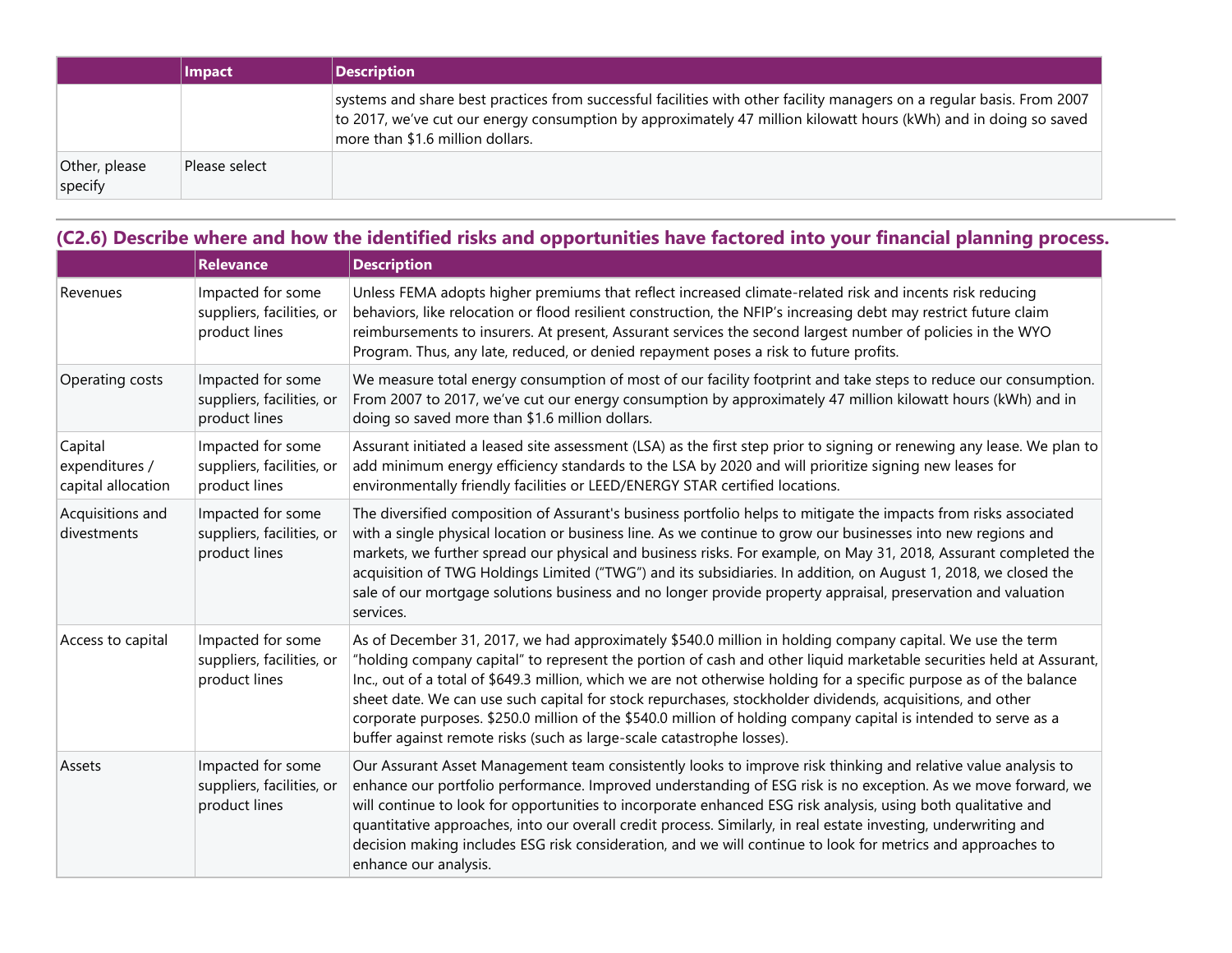|             | Relevance                                                       | <b>Description</b>                                                                                                                                                                                                                                                                                                                                                                                                                                                                                                                                                                           |
|-------------|-----------------------------------------------------------------|----------------------------------------------------------------------------------------------------------------------------------------------------------------------------------------------------------------------------------------------------------------------------------------------------------------------------------------------------------------------------------------------------------------------------------------------------------------------------------------------------------------------------------------------------------------------------------------------|
| Liabilities | Impacted for some<br>suppliers, facilities, or<br>product lines | We have obligations and commitments to third parties as a result of our operations. Our liquidity and capital<br>resources, as of December 31, 2017, are detailed in our 2017 Annual Report on pages 63 to 69. Liabilities for future<br>policy benefits and expenses have been included in the commitments and contingencies table. Significant<br>uncertainties relating to these liabilities include mortality, morbidity, expenses, persistency, investment returns,<br>inflation, contract terms and the timing of payments. Climate Change may exacerbate many of these uncertainties. |
| Other       |                                                                 |                                                                                                                                                                                                                                                                                                                                                                                                                                                                                                                                                                                              |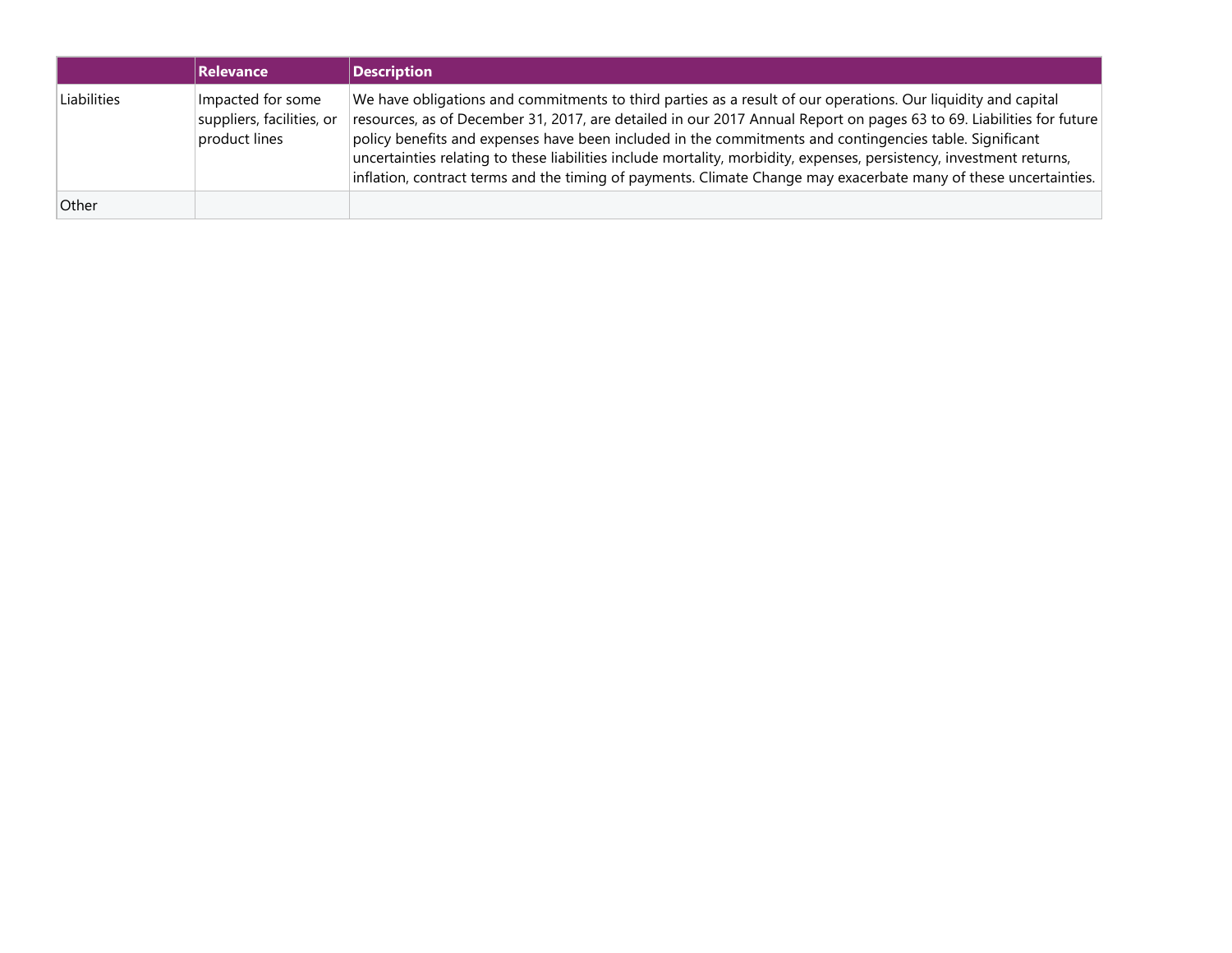# **C3. Business Strategy**

**(C3.1) Are climate-related issues integrated into your business strategy?** Yes

**(C3.1a) Does your organization use climate-related scenario analysis to inform your business strategy?** Yes, qualitative

#### **(C3.1c) Explain how climate-related issues are integrated into your business objectives and strategy.**

Our Integrated Approach to Climate-related Issues:

We believe considering and incorporating climate risks and opportunities into our business strategy drives long-term profitability and provides educational opportunities for our management and employees. Assurant faces the greatest risk exposure to climate change through our lender-placed, voluntary homeowners, renters and flood property insurance offerings, particularly in coastal regions prone to hurricanes. Ensuring the infrastructure of our facilities is resilient also helps to reduce the risk of business disruption from severe climate-related events.

#### Risk Sharing and Diversification:

Responsible risk sharing, largely from reinsurance, forms the foundation of Assurant's risk mitigation strategy. Assurant considers reinsurers as strategic partners and credits transparency to our strong relationships with more than 40 global firms. In addition, the diversified composition of Assurant's business portfolio helps to mitigate the impacts from risks associated with a single physical location or business line. As we continue to grow our businesses into new regions and markets, we further spread our physical and business risks.

#### Climate Risk Governance:

Our Chief Risk Officer, Chief Operating Officer and Chief Financial Officer, who each report directly to our CEO, oversee functions responsible for climate-related actions, policies and risk mitigation and management. Our Reinsurance Risk Committee reviews and approves our catastrophe reinsurance activities. Effective enterprise risk management is crucial in the allocation of climate-related risks in our business. For our Global Housing business, our Reinsurance Risk Committee monitors catastrophe exposure monthly and reports results to the Finance and Risk Committee of the Board on a regular basis. The Enterprise Risk Management Committee (ERMC) reports to the Executive Risk Committee. For a detailed description of the ERMC and its sub-committees, please see C1.2a of this response.

#### Catastrophe Modeling: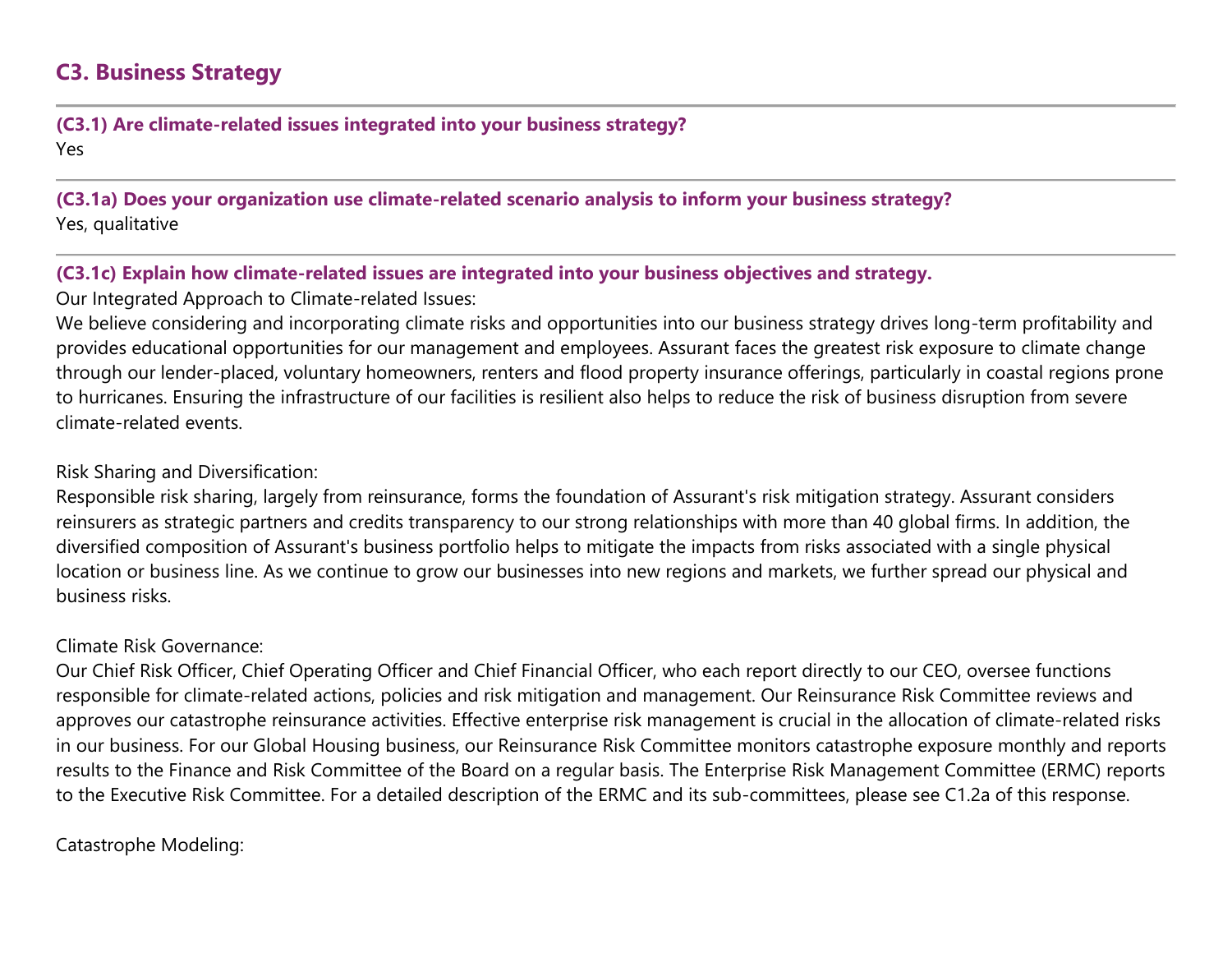Assurant purchases forward-looking catastrophe and storm models from several modeling agencies. Our in-house meteorologist, hydrologist and catastrophe modelers also work with modeling agencies to help improve Assurant's models. Assurant employs a proprietary view of risk, which combines and adjusts results from several models to arrive at a comprehensive annual assessment of our climate-related risk, policy rates and reinsurance costs.

#### Stakeholder Engagement:

Assurant works with state and national regulators, focusing especially on our relationships in areas facing elevated risk from climate change, such as those along the coasts, or national programs exposed to this risk, like FEMA. We believe engagement with regulators provides the best path to address climate-related risks while ensuring access to fair-priced insurance. We also offer lower insurance rates for structures that are built inland or adopt climate-resilient improvements in regions where local regulations allow it.

Our approach to regulator engagement advocates for policies that help to mitigate climate-related risk. For example, insurance policies that incent lower-risk behaviors, like adopting climate resilient construction practices. We also work closely with state and local insurance departments to promote fair assessments of building construction that actively mitigate their properties' climate change risks.

We continue to bolster our understanding of climate change issues impacting our business. We review thought leadership, such as the UNEP Insurance 2030 Report and CERES Insurer Climate Risk Disclosure Survey Report and Scorecard, to provide suggestions and actions to improve our climate change risk mitigation. Several Assurant employees also serve on committees of the Insurance Institute for Business and Home Safety (IBHS), and we provide financial support through our company's membership to further research methods aimed at fortifying homes and improving flood resiliency.

#### Climate Resilience of Assurant Facilities:

We assess all Assurant facilities for exposure to severe climate-related events and recommends improved climate resiliency where appropriate. For example, we fortified our Miami, Florida office with hurricane resistance glass that provides protection from hurricanes rated up to category 5 and full electrical generator capacity for use during a tropical cyclone and/or long-term power outage. We also provide optional electrical generators to most large facilities, with additional generators for data protection in select locations. We strategically relocated our data centers in the United States several years ago, so they are in regions less vulnerable to catastrophic events. We also use technology platforms that allow for virtual workstyles and data transfer to other facilities in the case of severe weather events.

Energy, Emissions, Waste: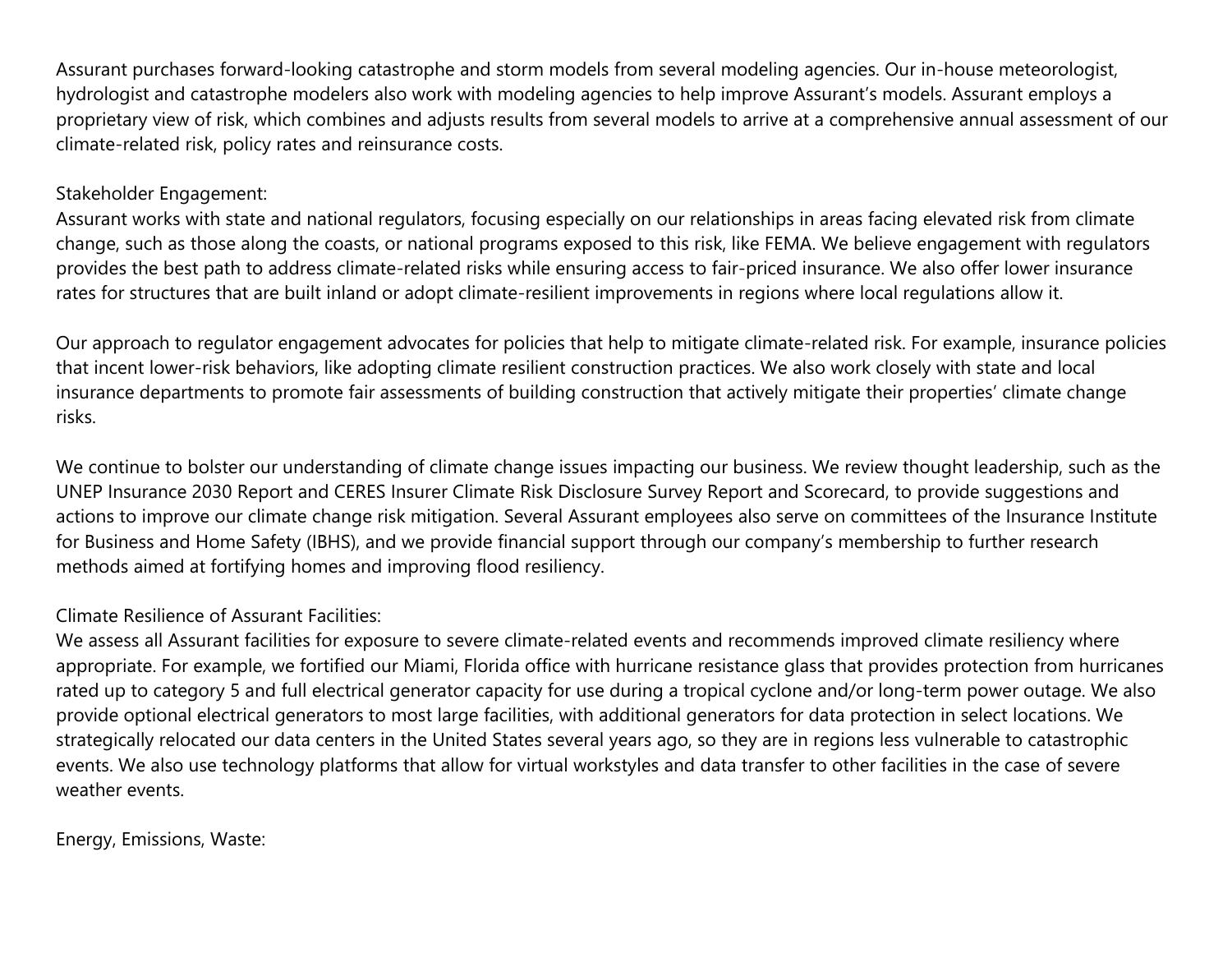By decreasing our energy and emissions throughout our value chain, Assurant can reduce our operating costs and enhance stakeholder relationships. Maintaining efficient operations also reduces the financial and operational risks posed by governments transitioning to low carbon economies, like a carbon tax or stricter environmental regulation. At Assurant, we aim to identify, monitor and report our relevant energy consumption and greenhouse gas (GHG) emissions and improve our energy and emissions intensity. At an operational level, we set a goal to reduce energy consumption at our facilities by a minimum of 2 percent annually for the past eight years. To achieve this goal, we invest steadily in energy-efficient lighting and HVAC systems and share best practices from successful facilities with other facility managers on a regular basis.

#### Assessing ESG Risks and Opportunities in Our Investments:

To meet our objective of generating consistent, long-term, risk-adjusted investment income, Assurant Asset Management must perform significant risk analysis as part of any investment decision. Investment outperformance relative to the market over the long-term is supported by more robust risk analysis, including the impacts of ESG topics. As we move forward, our Assurant Asset Management team will continue to look for opportunities to incorporate enhanced ESG risk analysis, using both qualitative and quantitative approaches, into our overall credit process. Similarly, in real estate investing, underwriting and decision making includes ESG risk consideration, and we will continue to look for metrics and approaches to enhance our analysis.

#### Additional Opportunities:

As we strengthen our climate strategy, we continue expanding our understanding of consumer needs and global trends, including a more comprehensive look at global climate change impacts. To maintain market leadership, we will continue to incorporate climate change risks and opportunities into our decision-making processes and maximize our operational efficiency.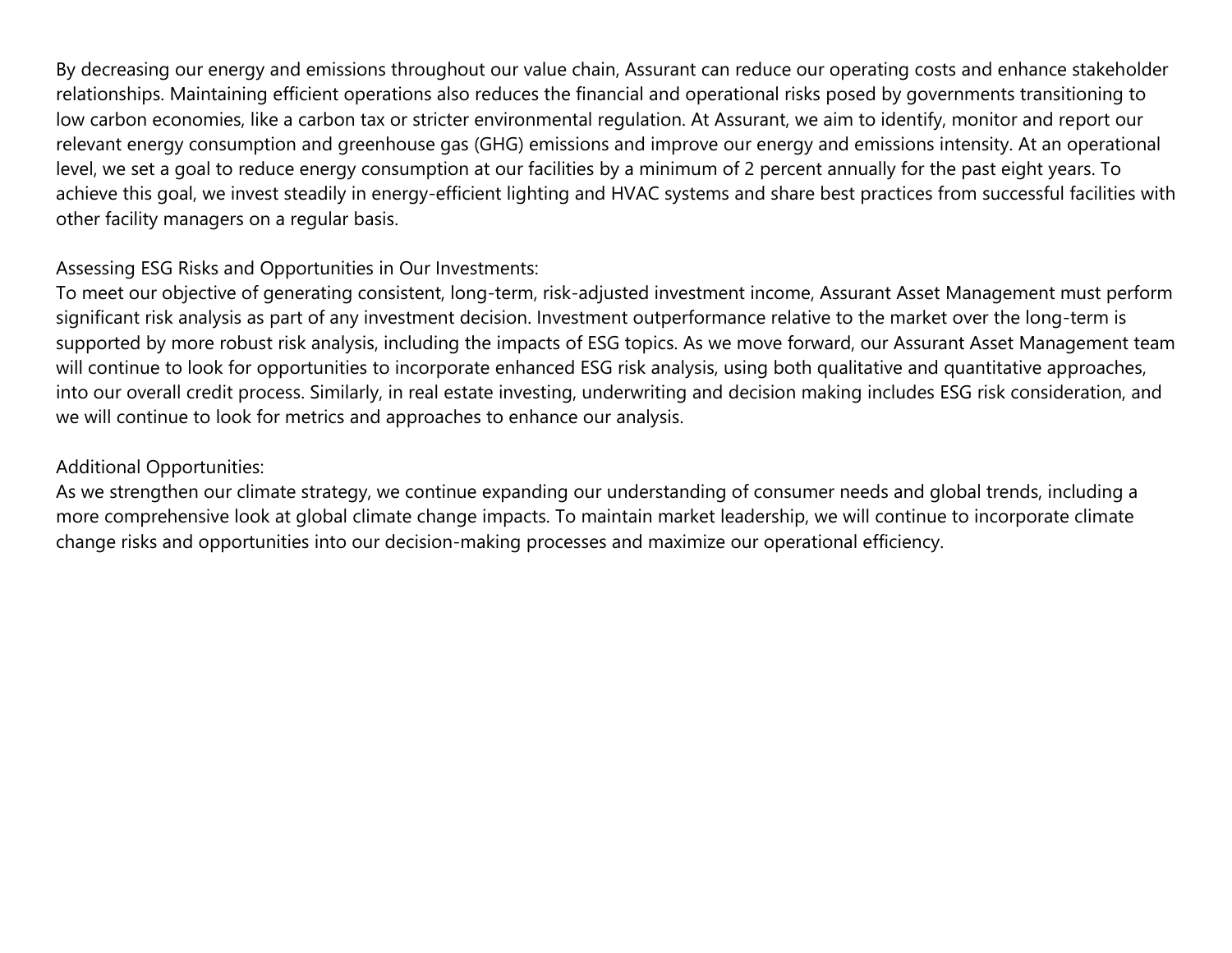| (C3.1d) Provide details of your organization's use of climate-related scenario analysis. |                                                                                                                                                                                                                                                                                                                                                                                                                                                                                                                                                                                                                                                                                                                                                                                                                                                                                                                                                                                                                                                                                                                                                                                                                                                                                                                                                                                                                                                                                                                                                                                                                                                                                                                                                                                                                                                                                                                                                                                                                                                                                                                                                |  |  |  |  |  |
|------------------------------------------------------------------------------------------|------------------------------------------------------------------------------------------------------------------------------------------------------------------------------------------------------------------------------------------------------------------------------------------------------------------------------------------------------------------------------------------------------------------------------------------------------------------------------------------------------------------------------------------------------------------------------------------------------------------------------------------------------------------------------------------------------------------------------------------------------------------------------------------------------------------------------------------------------------------------------------------------------------------------------------------------------------------------------------------------------------------------------------------------------------------------------------------------------------------------------------------------------------------------------------------------------------------------------------------------------------------------------------------------------------------------------------------------------------------------------------------------------------------------------------------------------------------------------------------------------------------------------------------------------------------------------------------------------------------------------------------------------------------------------------------------------------------------------------------------------------------------------------------------------------------------------------------------------------------------------------------------------------------------------------------------------------------------------------------------------------------------------------------------------------------------------------------------------------------------------------------------|--|--|--|--|--|
| <b>Climate-related scenarios</b>                                                         | <b>Details</b>                                                                                                                                                                                                                                                                                                                                                                                                                                                                                                                                                                                                                                                                                                                                                                                                                                                                                                                                                                                                                                                                                                                                                                                                                                                                                                                                                                                                                                                                                                                                                                                                                                                                                                                                                                                                                                                                                                                                                                                                                                                                                                                                 |  |  |  |  |  |
| Other, please specify<br>(Catastrophe and storm<br>models & scenarios)                   | In 2018, we published three examples to demonstrate how Assurant's 2018 property catastrophe reinsurance program would<br>hypothetically work for a Florida-only event, Texas-only and a multi-storm scenario in 2018. Assurant purchases both long- and<br>short-term, forward-looking catastrophe and storm models from several modeling agencies that have additional settings that<br>project a medium-term view (5-year projection). Our in-house meteorologist, hydrologist, and catastrophe modelers also work<br>with modeling agencies to help improve their models. Assurant combines data and modelling from multiple vendors to form a<br>proprietary view of the unique risks represented by Assurant's insurance portfolio. We use this tailored approach to annually<br>assess our climate-related risk, policy rates and reinsurance costs. We selected these scenarios based in part on these<br>catastrophe and storm models to demonstrate how severe storms may impact our Global Home business in the short-term.<br>Below is a summary of the three examples we published: Example One: A hurricane strikes Florida-only and causes gross losses<br>for Assurant of \$885 million. We would expect this to result in a pre-tax net catastrophe loss of \$120 million for Assurant before<br>the impact of reinstatement premiums. Example Two: A hurricane strikes Texas-only and causes gross losses for Assurant of \$265<br>million. We would expect this to result in a pre-tax net catastrophe loss of \$120 million for Assurant before the impact of<br>reinstatement premiums. Example Three: Multiple hurricanes strike and cause gross losses for Assurant of \$1.72 billion. We<br>would expect this to result in a pre-tax net catastrophe loss of \$360 million for Assurant before the impact of reinstatement<br>premiums. These examples demonstrate how catastrophe modeling and scenario planning influence Assurant's Global Home<br>property catastrophe reinsurance program. They do not include the impact of reinstatement premiums. Actual results may differ<br>materially from these examples. |  |  |  |  |  |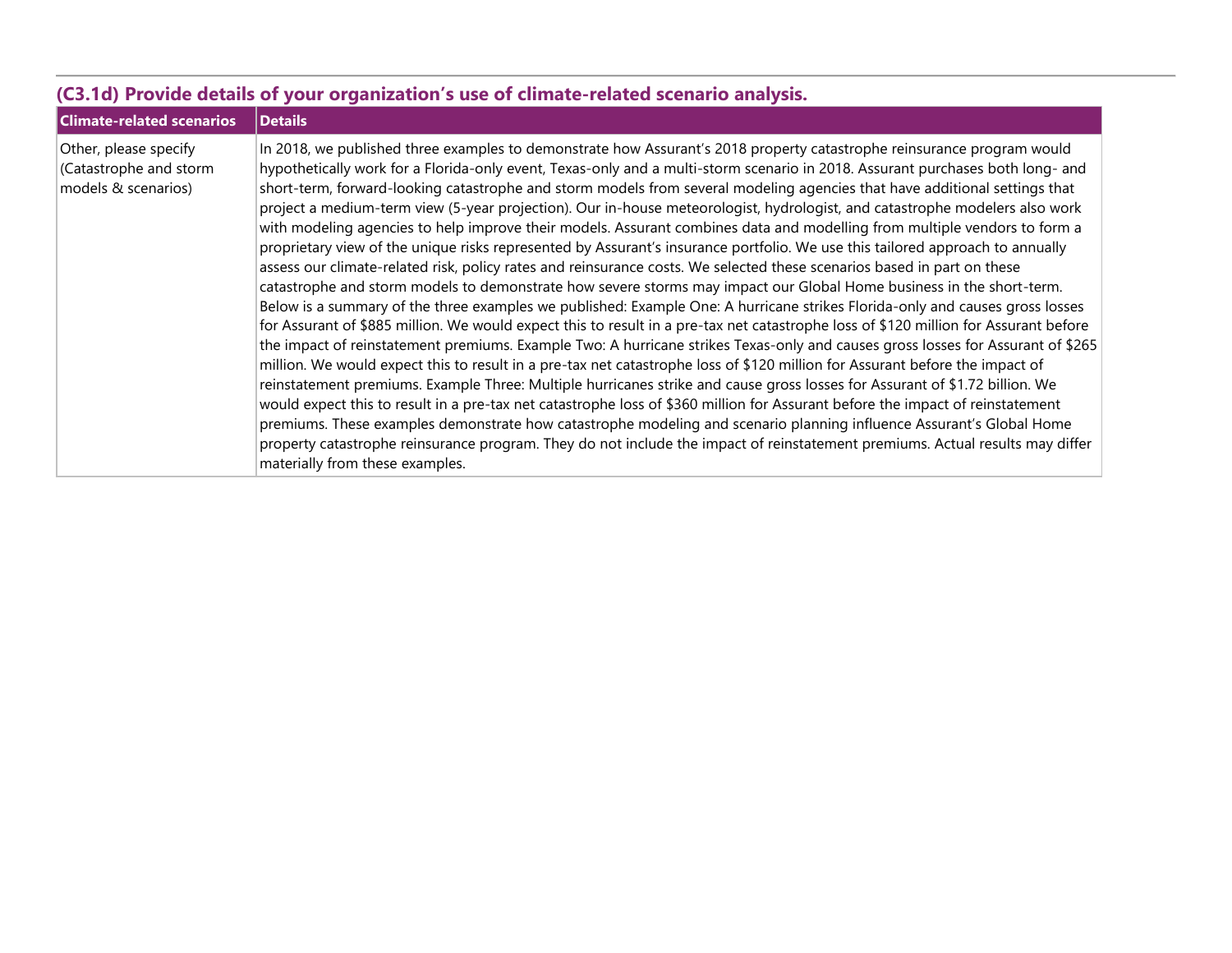# **C4. Targets and performance**

**(C4.1) Did you have an emissions target that was active in the reporting year?** Absolute target

**(C4.1a) Provide details of your absolute emissions target(s) and progress made against those targets. Target reference number** Abs 1 **Scope** Scope 2 (location-based) **% emissions in Scope** 100 **% reduction from base year** 20 **Base year** 2009 **Start year** 2009 **Base year emissions covered by target (metric tons CO2e)** 35252 **Target year** 2020 **Is this a science-based target?** No, and we do not anticipate setting one in the next 2 years **% achieved (emissions)** 100 **Target status** Underway **Please explain** From 2007 to 2017, we've cut our energy consumption by 47 million kilowatt hours. In 2017, we reduced our energy consumption in our

operational control by nearly 5 percent compared to 2016. Although we've exceeded our 2020 goal, we continue to set annual energy reduction goals at our facilities between 2 to 5 percent and will monitor this goal through 2020.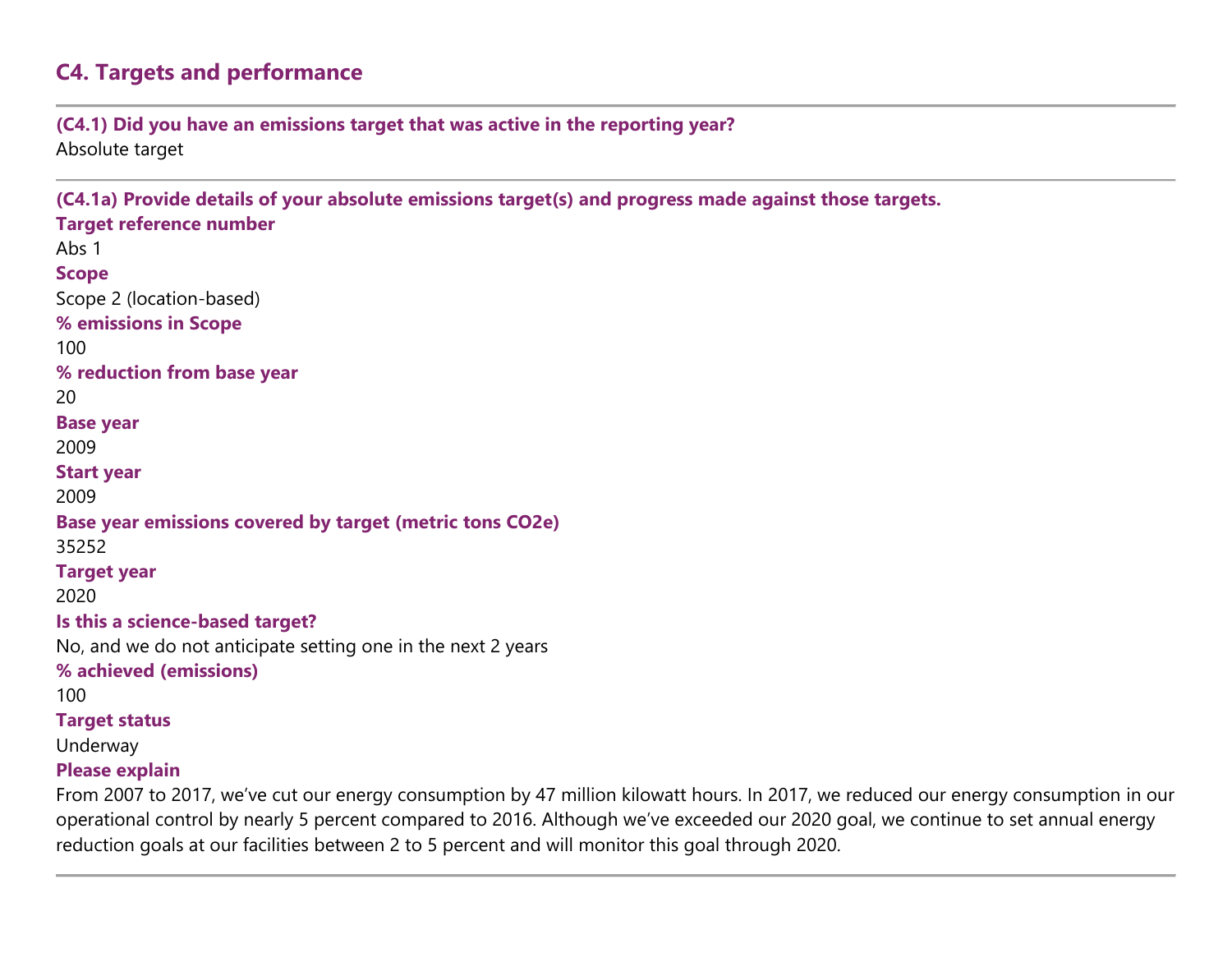**(C4.3) Did you have emissions reduction initiatives that were active within the reporting year? Note that this can include those in the planning and/or implementation phases.**

Yes

**(C4.3a) Identify the total number of projects at each stage of development, and for those in the implementation stages, the estimated CO2e savings.**

|                           | Number of projects | <b>Total estimated annual CO2e</b><br>savings in metric tonnes CO2e<br>(only for rows marked $*)$ |
|---------------------------|--------------------|---------------------------------------------------------------------------------------------------|
| Under investigation       |                    | U                                                                                                 |
| To be implemented*        |                    | 58                                                                                                |
| Implementation commenced* |                    | C                                                                                                 |
| Implemented*              |                    | 171                                                                                               |
| Not to be implemented     |                    | C                                                                                                 |

**(C4.3b) Provide details on the initiatives implemented in the reporting year in the table below. Activity type** Energy efficiency: Building services **Description of activity** Lighting **Estimated annual CO2e savings (metric tonnes CO2e)** 76 **Scope** Scope 2 (location-based) **Voluntary/Mandatory** Voluntary **Annual monetary savings (unit currency – as specified in CC0.4)** 6396 **Investment required (unit currency – as specified in CC0.4)** 7344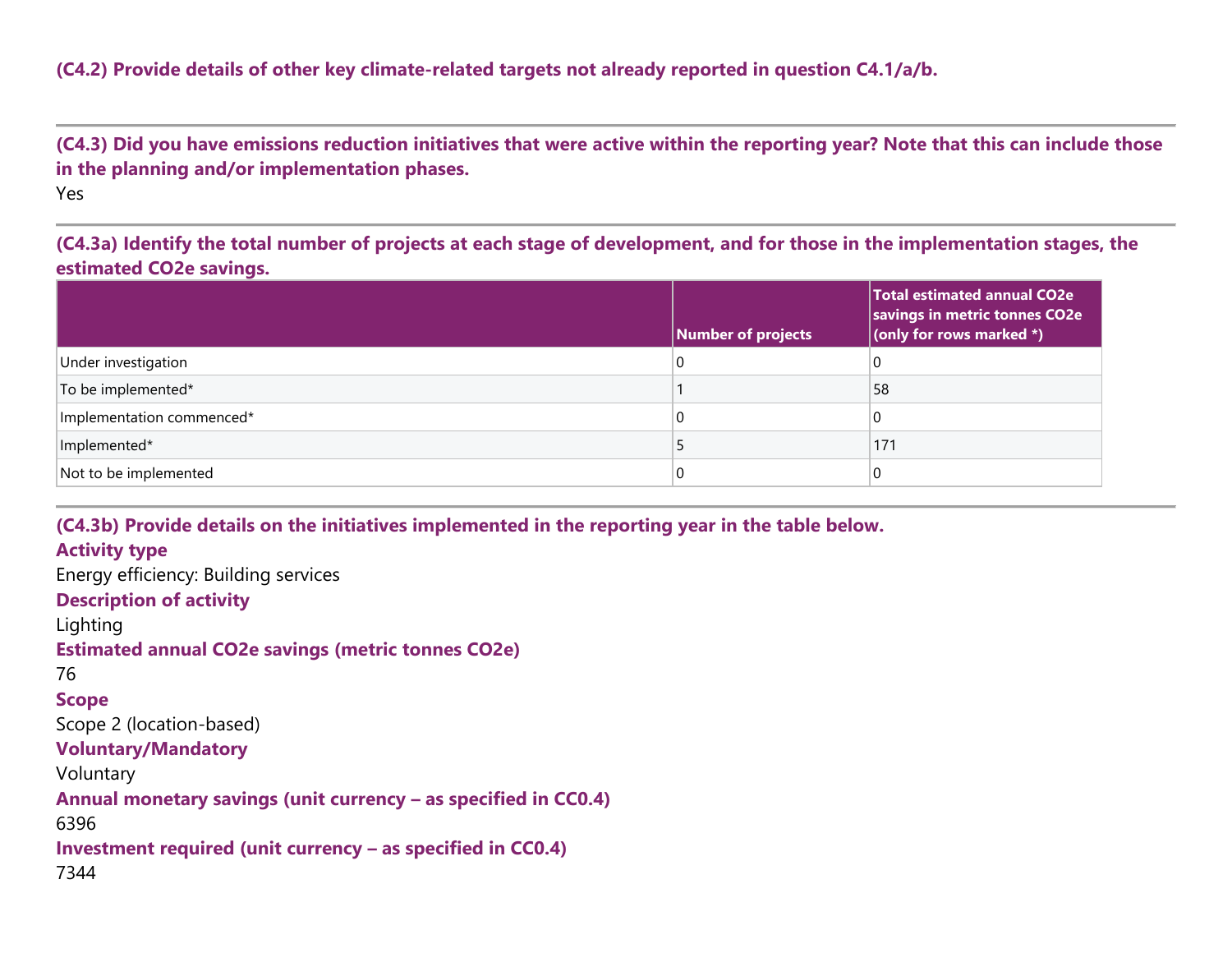**Payback period** 1-3 years **Estimated lifetime of the initiative** 3-5 years **Comment**

**Activity type** Energy efficiency: Building services **Description of activity** Lighting **Estimated annual CO2e savings (metric tonnes CO2e)** 20.5 **Scope** Scope 2 (location-based) **Voluntary/Mandatory** Voluntary **Annual monetary savings (unit currency – as specified in CC0.4)** 3300 **Investment required (unit currency – as specified in CC0.4)** 6600 **Payback period** 1-3 years **Estimated lifetime of the initiative** 3-5 years **Comment**

**Activity type** Energy efficiency: Building services **Description of activity** Lighting **Estimated annual CO2e savings (metric tonnes CO2e)** 7.8 **Scope**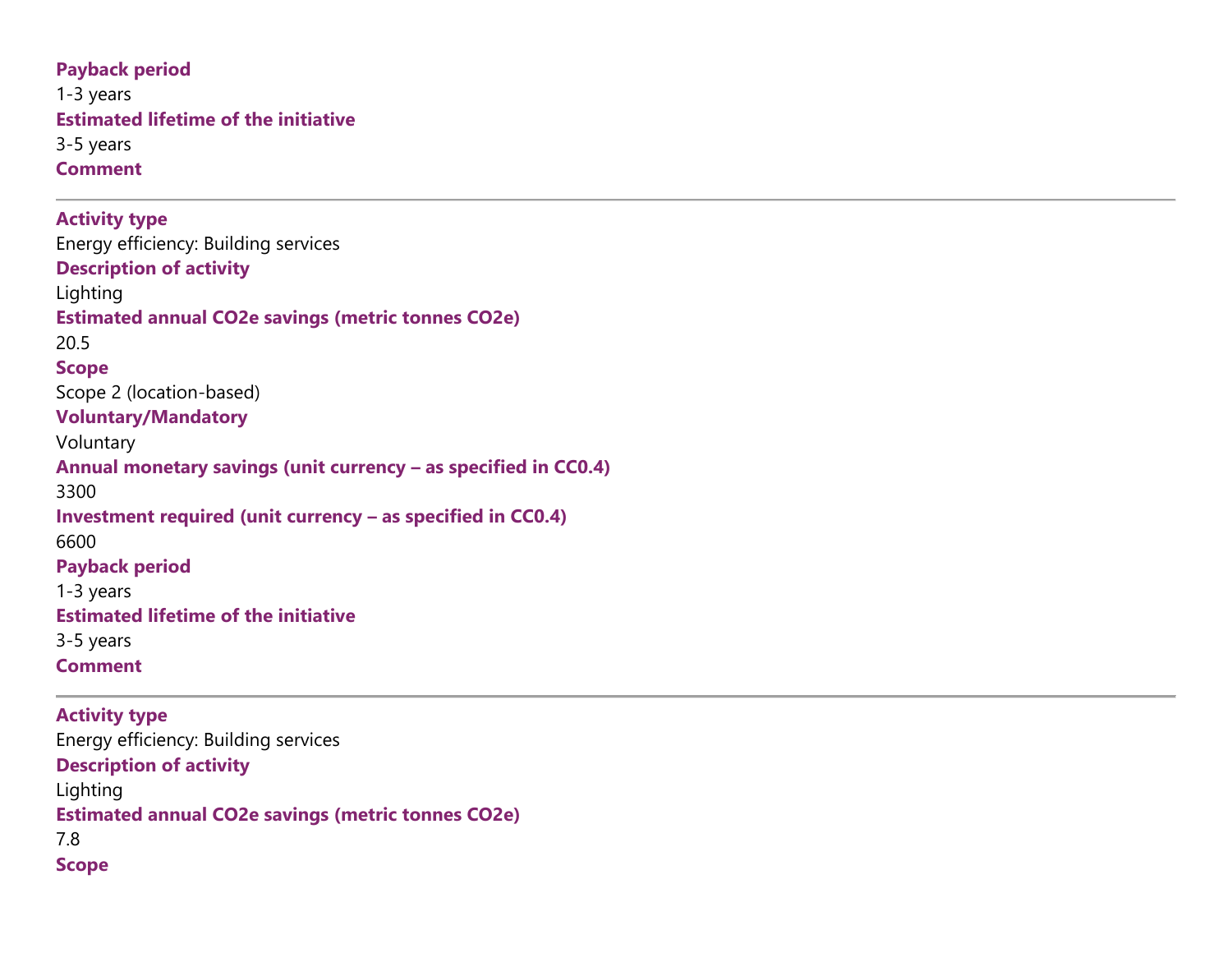Scope 2 (location-based) **Voluntary/Mandatory** Voluntary **Annual monetary savings (unit currency – as specified in CC0.4)** 800 **Investment required (unit currency – as specified in CC0.4)** 3000 **Payback period** 4 - 10 years **Estimated lifetime of the initiative** 11-15 years **Comment**

**Activity type** Energy efficiency: Building services **Description of activity** Lighting **Estimated annual CO2e savings (metric tonnes CO2e)** 47.5 **Scope** Scope 2 (location-based) **Voluntary/Mandatory** Voluntary **Annual monetary savings (unit currency – as specified in CC0.4)** 4000 **Investment required (unit currency – as specified in CC0.4)** 1800 **Payback period** <1 year **Estimated lifetime of the initiative** 6-10 years **Comment**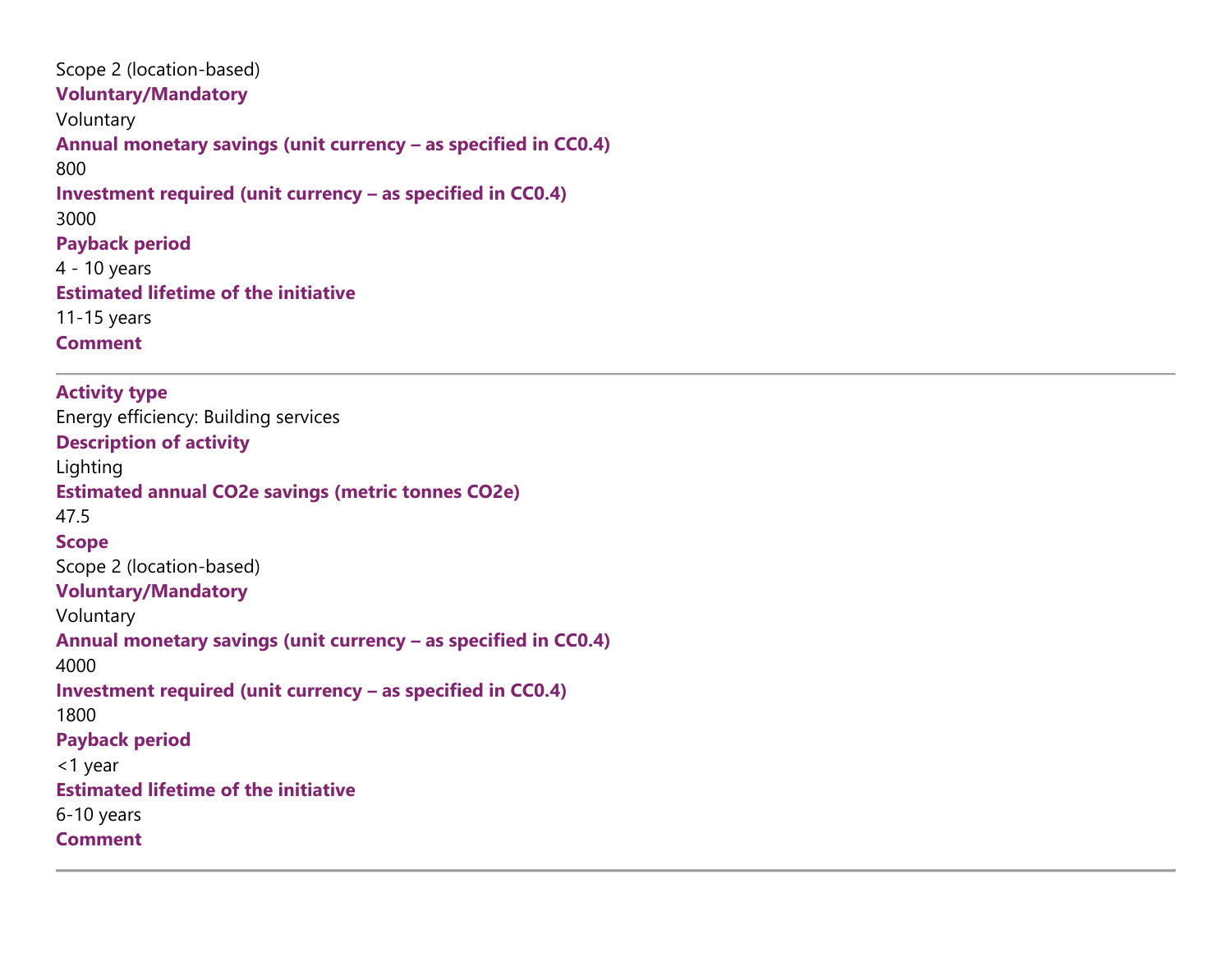| <b>Activity type</b>                                            |
|-----------------------------------------------------------------|
| Energy efficiency: Building services                            |
| <b>Description of activity</b>                                  |
| Lighting                                                        |
| <b>Estimated annual CO2e savings (metric tonnes CO2e)</b>       |
| 19.2                                                            |
| <b>Scope</b>                                                    |
| Scope 2 (location-based)                                        |
| <b>Voluntary/Mandatory</b>                                      |
| Voluntary                                                       |
| Annual monetary savings (unit currency - as specified in CC0.4) |
| 1950                                                            |
| Investment required (unit currency - as specified in CC0.4)     |
| 5200                                                            |
| <b>Payback period</b>                                           |
| 1-3 years                                                       |
| <b>Estimated lifetime of the initiative</b>                     |
| $11-15$ years                                                   |
| <b>Comment</b>                                                  |

#### **(C4.3c) What methods do you use to drive investment in emissions reduction activities?**

| <b>Method</b>                                     | <b>Comment</b> |
|---------------------------------------------------|----------------|
| Financial optimization calculations               |                |
| Compliance with regulatory requirements/standards |                |

#### **(C4.5) Do you classify any of your existing goods and/or services as low-carbon products or do they enable a third party to avoid GHG emissions?**

No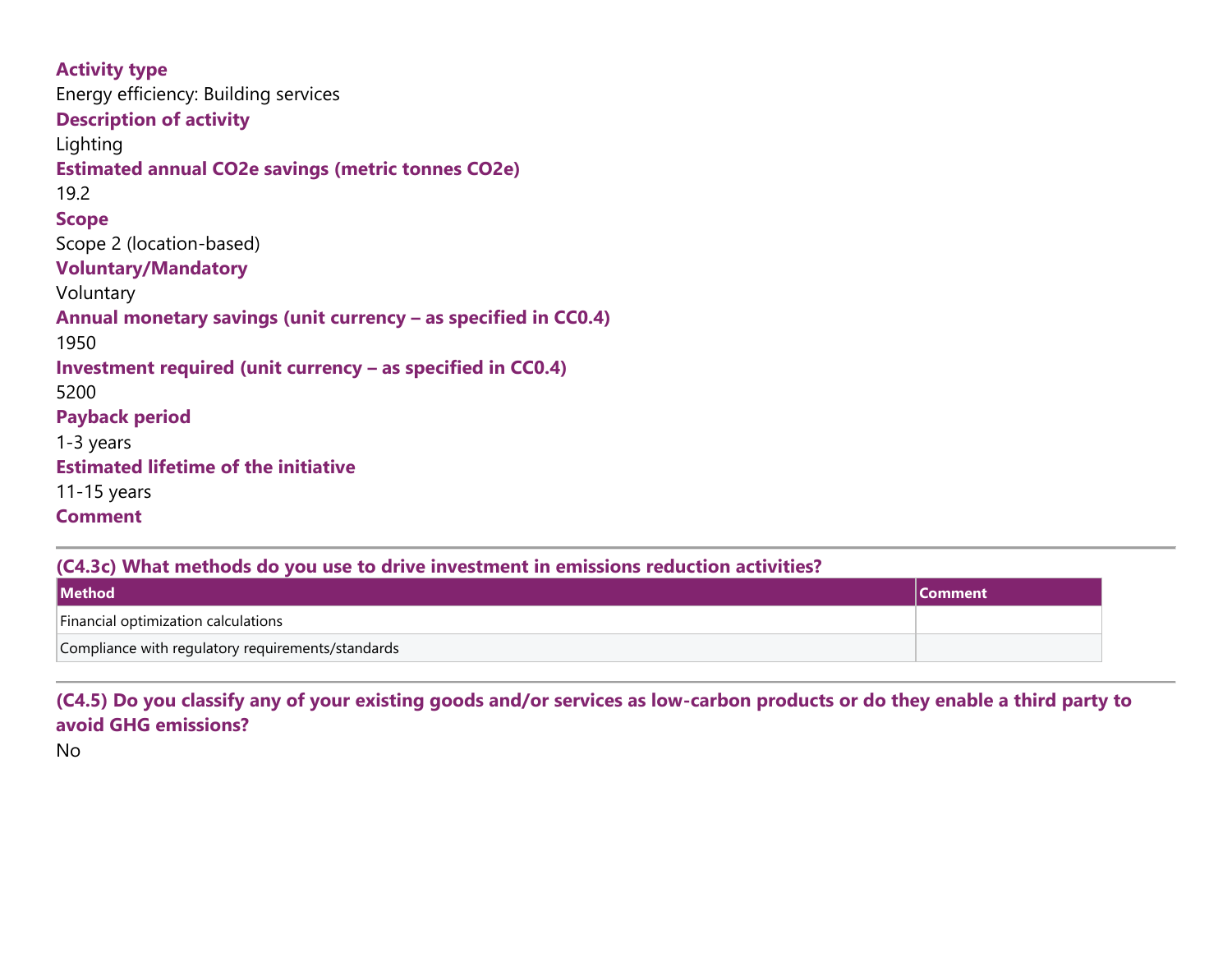# **C5. Emissions methodology**

**(C5.1) Provide your base year and base year emissions (Scopes 1 and 2). Scope 1 Base year start** January 1 2009 **Base year end** December 31 2009 **Base year emissions (metric tons CO2e)** 627 **Comment Scope 2 (location-based) Base year start** January 1 2009 **Base year end** December 31 2009 **Base year emissions (metric tons CO2e)** 35252 **Comment Scope 2 (market-based) Base year start Base year end Base year emissions (metric tons CO2e) Comment**

**(C5.2) Select the name of the standard, protocol, or methodology you have used to collect activity data and calculate Scope 1 and Scope 2 emissions.**

The Greenhouse Gas Protocol: A Corporate Accounting and Reporting Standard (Revised Edition)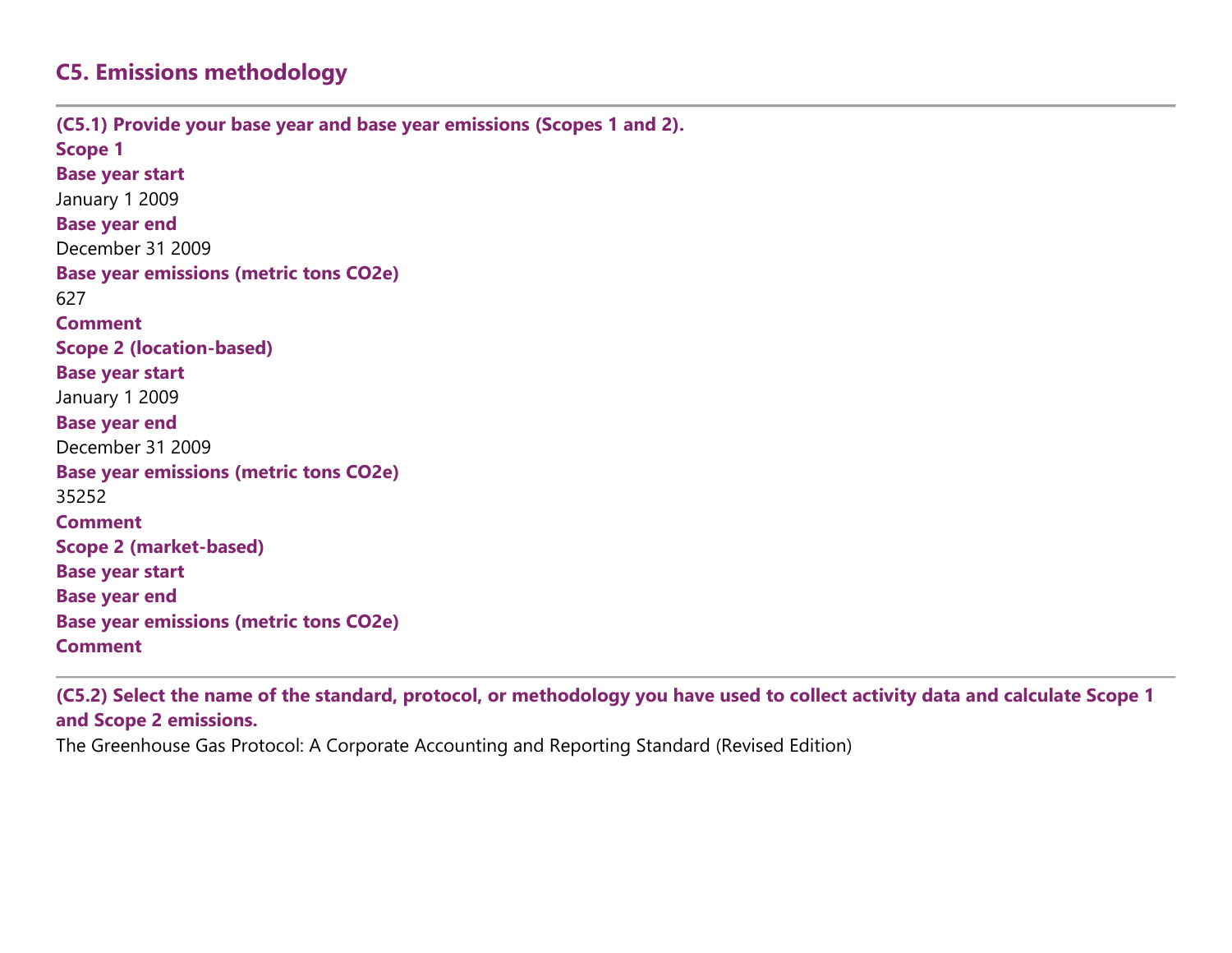### **C6. Emissions data**

**(C6.1) What were your organization's gross global Scope 1 emissions in metric tons CO2e? Row 1 Gross global Scope 1 emissions (metric tons CO2e)** 1557 **(C6.2) Describe your organization's approach to reporting Scope 2 emissions. Row 1 Scope 2, location-based** We are reporting a Scope 2, location-based figure **Scope 2, market-based** We are reporting a Scope 2, market-based figure **Comment**

**(C6.3) What were your organization's gross global Scope 2 emissions in metric tons CO2e? Row 1 Scope 2, location-based** 26915.9 **Scope 2, market-based (if applicable)** 26915.9

**(C6.4) Are there any sources (e.g. facilities, specific GHGs, activities, geographies, etc.) of Scope 1 and Scope 2 emissions that are within your selected reporting boundary which are not included in your disclosure?** Yes

**(C6.4a) Provide details of the sources of Scope 1 and Scope 2 emissions that are within your selected reporting boundary which are not included in your disclosure.**

#### **Source**

We are excluding some emissions from company vehicles routinely operated for Assurant business.

**Relevance of Scope 1 emissions from this source**

Emissions are relevant but not yet calculated

**Relevance of location-based Scope 2 emissions from this source**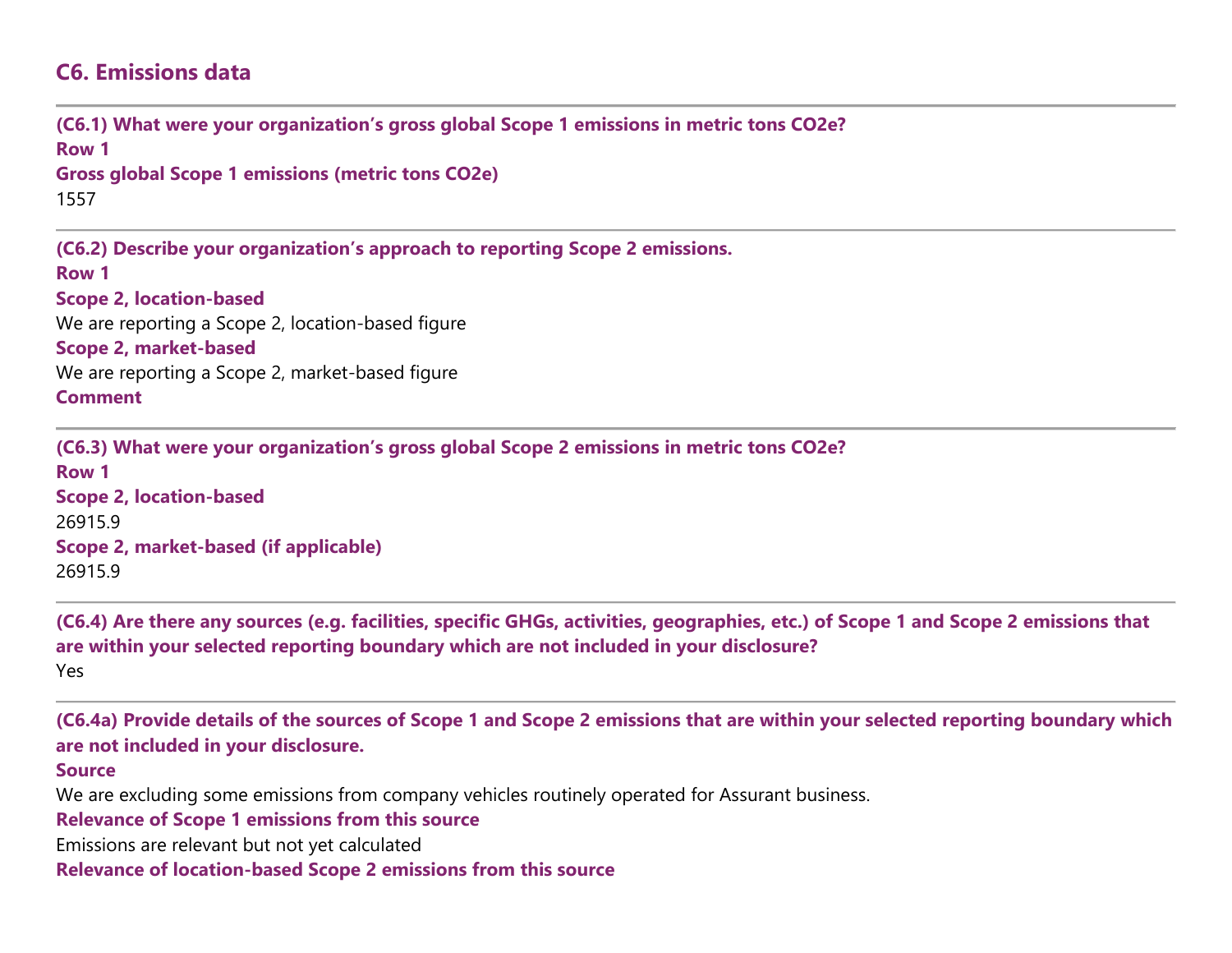# No emissions from this source **Relevance of market-based Scope 2 emissions from this source (if applicable)**

No emissions from this source

#### **Explain why the source is excluded**

At present, we are unable to disclose all vehicle emissions from company vehicles routinely operated for Assurant business. For Scope 1 emissions, detailed fuel consumption for company vehicles routinely operated at our U.K. operations is partially available for 2017. We report only Scope 1 emissions from leased vehicles operated in the U.S. and reimbursed mileage in the U.K. We are investigating reasonable ways to track and report more of this source in the future. For Scope 2 emissions, this source does not create any Scope 2 emissions.

#### **Source**

We are excluding emissions from gasoline and diesel fuel consumed at our U.S. and U.K. operations not associated with company vehicles routinely operated for Assurant business (e.g., emergency generators, maintenance vehicles).

#### **Relevance of Scope 1 emissions from this source**

Emissions are not relevant

#### **Relevance of location-based Scope 2 emissions from this source**

No emissions from this source

#### **Relevance of market-based Scope 2 emissions from this source (if applicable)**

No emissions from this source

#### **Explain why the source is excluded**

We set a threshold of 1 percent of our total Scope 1 and 2 emissions to determine if a source is relevant. For Scope 1 emissions, we calculated emissions from gasoline and diesel fuel consumed at our U.S. and U.K. operations (not associated with company vehicles routinely operated for Assurant business) account for less than 0.5 percent of our annual emissions. Since this percentage falls below our 1 percent threshold, we determined this source is not relevant to disclose. For Scope 2 emissions, this source does not create any Scope 2 emissions.

**(C6.5) Account for your organization's Scope 3 emissions, disclosing and explaining any exclusions. Purchased goods and services Evaluation status** Relevant, not yet calculated **Metric tonnes CO2e Emissions calculation methodology Percentage of emissions calculated using data obtained from suppliers or value chain partners**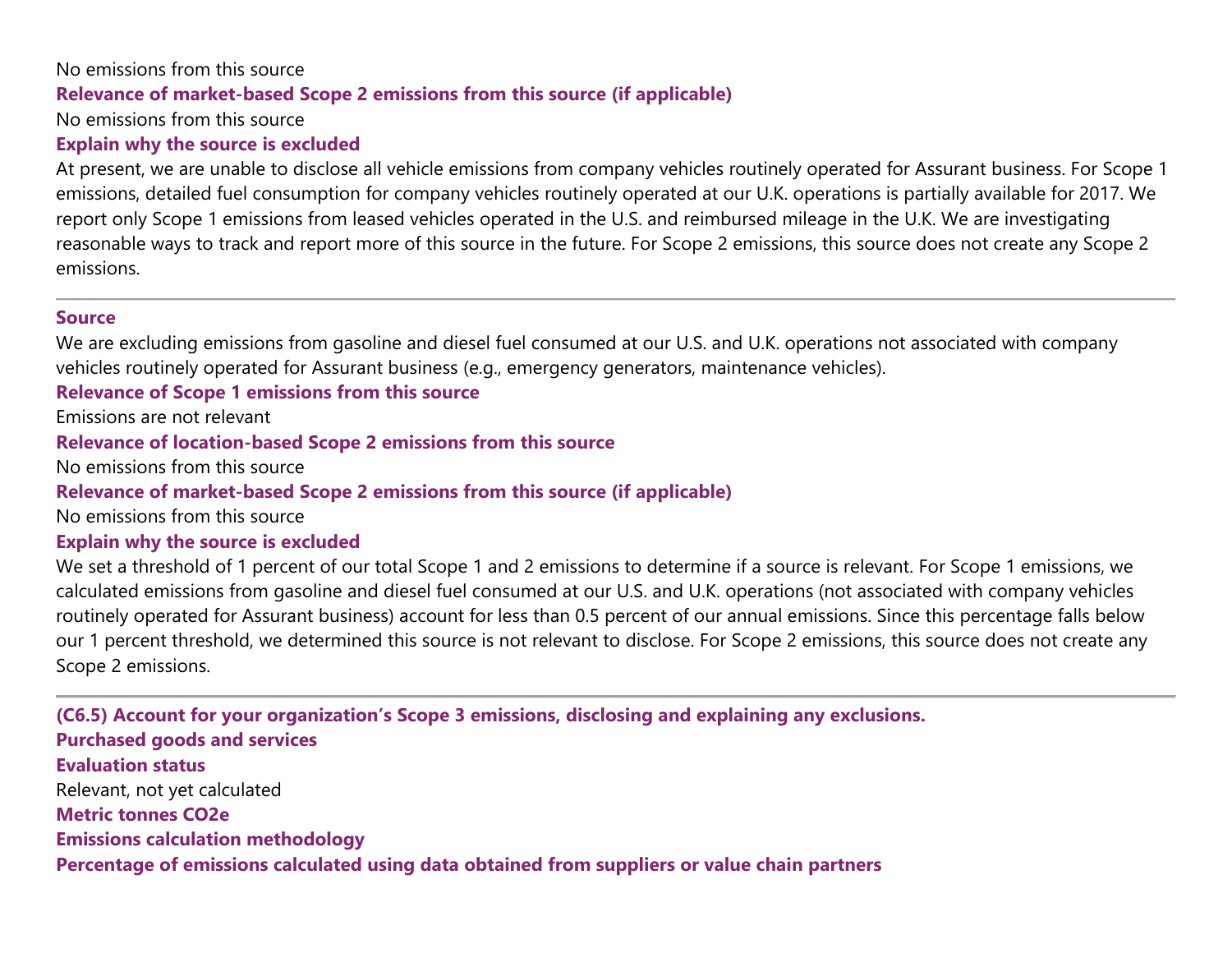#### **Explanation**

Assurant has not identified a reasonable means to track or estimate this source of emissions.

**Capital goods Evaluation status** Relevant, not yet calculated **Metric tonnes CO2e Emissions calculation methodology Percentage of emissions calculated using data obtained from suppliers or value chain partners Explanation** Assurant has not identified a reasonable means to track or estimate this source of emissions.

**Fuel-and-energy-related activities (not included in Scope 1 or 2) Evaluation status** Not relevant, explanation provided **Metric tonnes CO2e Emissions calculation methodology Percentage of emissions calculated using data obtained from suppliers or value chain partners Explanation**

Assurant has not identified any fuel-and-energy-related activities that we do not already include in Scope 1 or 2 emissions.

**Upstream transportation and distribution Evaluation status** Relevant, not yet calculated **Metric tonnes CO2e Emissions calculation methodology Percentage of emissions calculated using data obtained from suppliers or value chain partners Explanation** Assurant has not identified a reasonable means to track or estimate this source of emissions.

**Waste generated in operations Evaluation status** Relevant, not yet calculated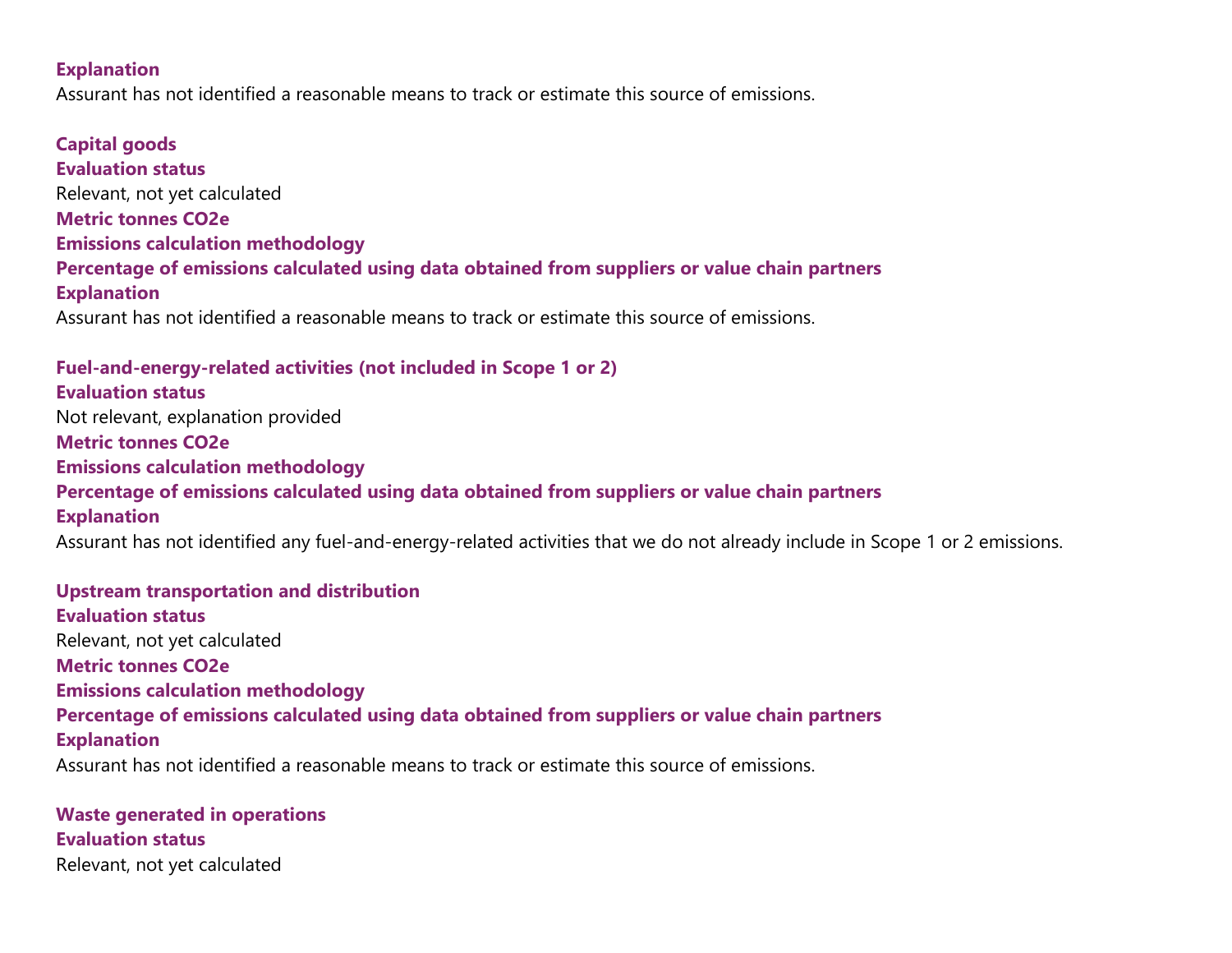# **Metric tonnes CO2e Emissions calculation methodology Percentage of emissions calculated using data obtained from suppliers or value chain partners Explanation**

Assurant has not identified a reasonable means to track or estimate this source of emissions.

#### **Business travel**

#### **Evaluation status**

Relevant, calculated

#### **Metric tonnes CO2e**

6073.5

#### **Emissions calculation methodology**

Prepared using World Resources Institute (2015). GHG Protocol tool for mobile combustion. Version 2.6, which uses the 2014 IPCC Fifth Assessment Report GWP

#### **Percentage of emissions calculated using data obtained from suppliers or value chain partners**

100

#### **Explanation**

The reported business travel emissions cover rental car and air travel booked through our top travel partners and excludes all hotel stays.

**Employee commuting Evaluation status** Relevant, not yet calculated **Metric tonnes CO2e Emissions calculation methodology Percentage of emissions calculated using data obtained from suppliers or value chain partners Explanation** Assurant has not identified a reasonable means to track or estimate this source of emissions.

**Upstream leased assets Evaluation status** Relevant, not yet calculated **Metric tonnes CO2e**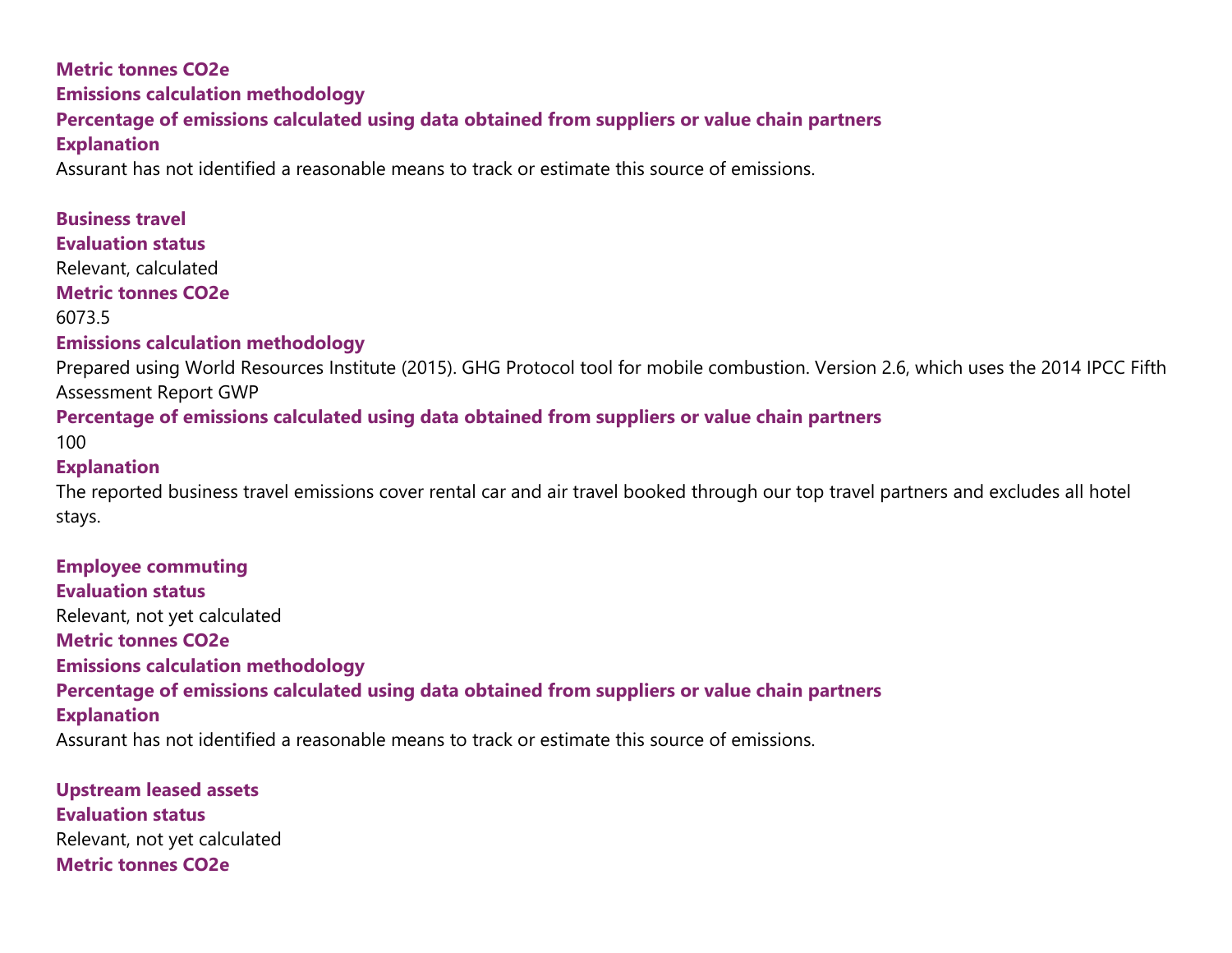# **Emissions calculation methodology Percentage of emissions calculated using data obtained from suppliers or value chain partners Explanation**

Assurant has not identified a reasonable means to track or estimate this source of emissions.

**Downstream transportation and distribution Evaluation status** Not relevant, explanation provided **Metric tonnes CO2e Emissions calculation methodology Percentage of emissions calculated using data obtained from suppliers or value chain partners Explanation** Products sold by Assurant do not require significant transportation and distribution after the point of sale.

**Processing of sold products Evaluation status** Not relevant, explanation provided **Metric tonnes CO2e Emissions calculation methodology Percentage of emissions calculated using data obtained from suppliers or value chain partners Explanation** Assurant does not sell products that require further processing by the customer.

**Use of sold products Evaluation status** Not relevant, explanation provided **Metric tonnes CO2e Emissions calculation methodology Percentage of emissions calculated using data obtained from suppliers or value chain partners Explanation** Assurant does not sell products that consume significant amounts of energy or release significant direct GHG emissions during use.

#### **End of life treatment of sold products**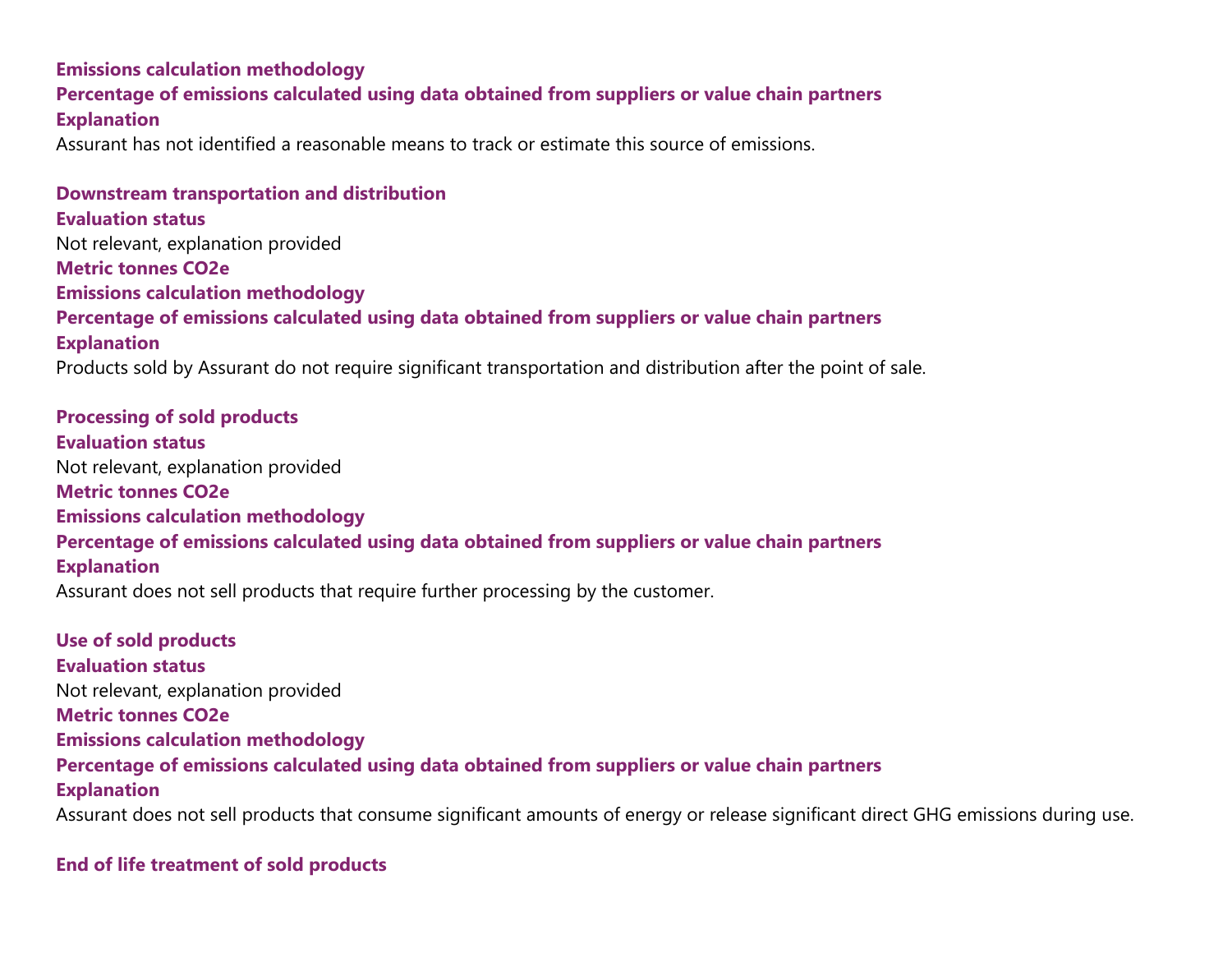**Evaluation status** Relevant, not yet calculated **Metric tonnes CO2e Emissions calculation methodology Percentage of emissions calculated using data obtained from suppliers or value chain partners Explanation** Assurant has not identified a reasonable means to track or estimate this source of emissions.

**Downstream leased assets Evaluation status** Not relevant, explanation provided **Metric tonnes CO2e Emissions calculation methodology Percentage of emissions calculated using data obtained from suppliers or value chain partners Explanation** Assurant does not own assets that we lease to other entities.

**Franchises Evaluation status** Not relevant, explanation provided **Metric tonnes CO2e Emissions calculation methodology Percentage of emissions calculated using data obtained from suppliers or value chain partners Explanation** Assurant does not operate any franchises.

**Investments Evaluation status** Relevant, not yet calculated **Metric tonnes CO2e Emissions calculation methodology Percentage of emissions calculated using data obtained from suppliers or value chain partners Explanation**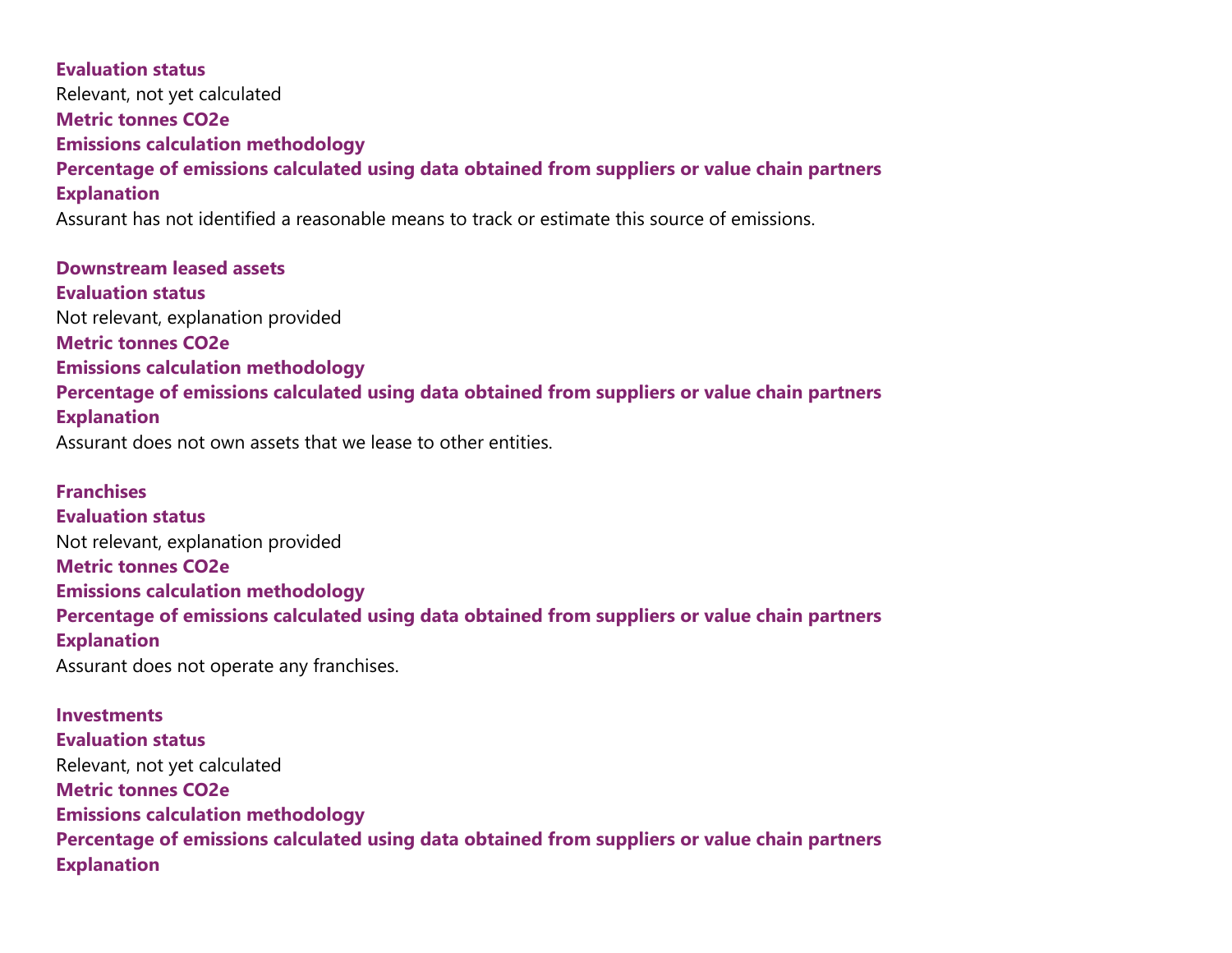Assurant has not identified a reasonable means to track or estimate this source of emissions.

**(C6.7) Are carbon dioxide emissions from biologically sequestered carbon relevant to your organization?** No

**(C6.10) Describe your gross global combined Scope 1 and 2 emissions for the reporting year in metric tons CO2e per unit currency total revenue and provide any additional intensity metrics that are appropriate to your business operations. Intensity figure** 0.0000044 **Metric numerator (Gross global combined Scope 1 and 2 emissions)** 28473 **Metric denominator** unit total revenue **Metric denominator: Unit total** 6415000000 **Scope 2 figure used** Location-based **% change from previous year** 8 **Direction of change** Increased **Reason for change** We reported \$1.1bn less revenue in 2017 than 2016. Our decreased denominator increased our intensity figure reported in 2017. **Intensity figure** 0.0141 **Metric numerator (Gross global combined Scope 1 and 2 emissions)**

28473 **Metric denominator** square foot **Metric denominator: Unit total** 2015870 **Scope 2 figure used**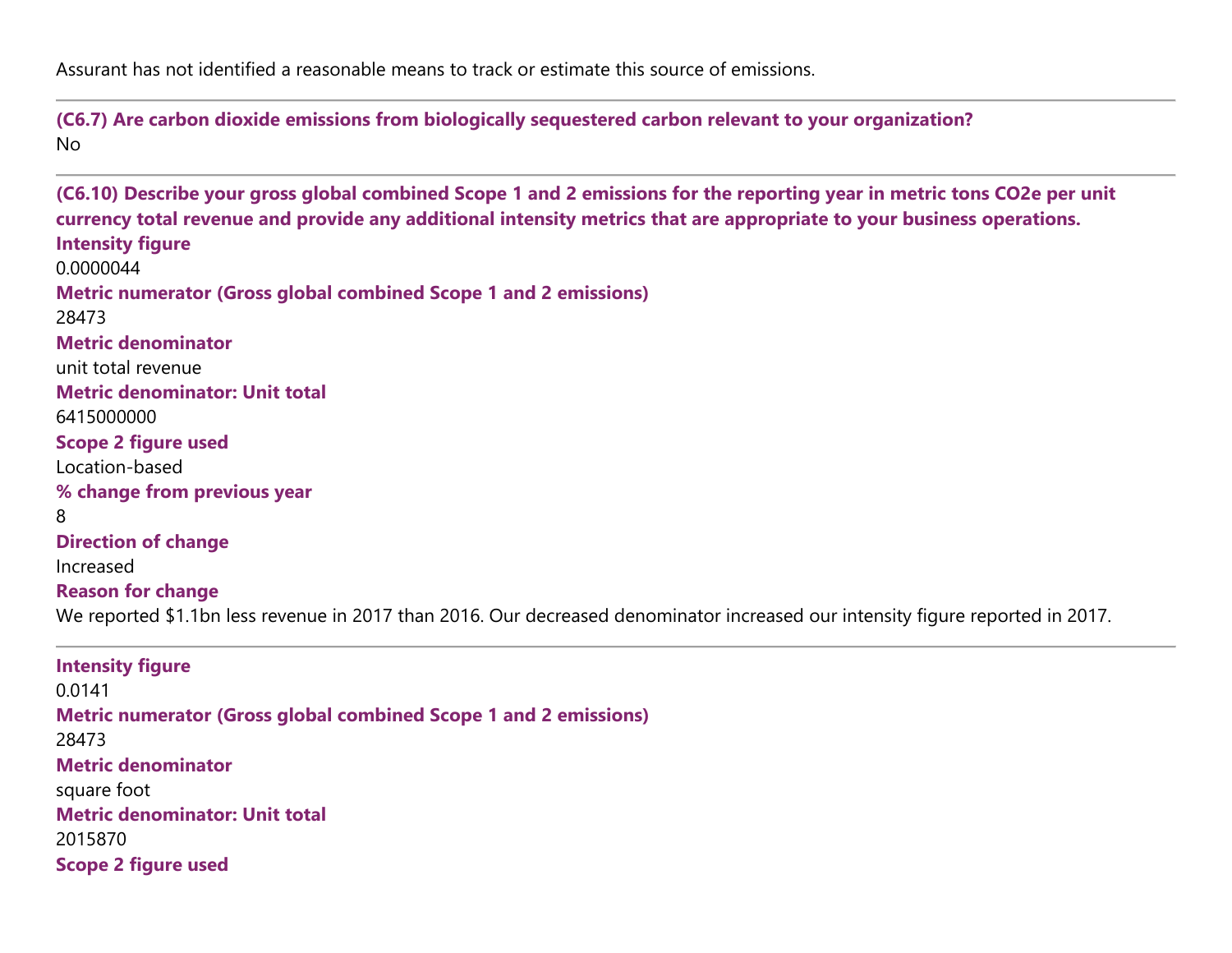# Location-based **% change from previous year**

5

#### **Direction of change**

Increased

### **Reason for change**

We updated the approximate square footage for our reported facilities in 2017, which decreased our denominator by almost 300,000 square feet. This change drove the increase in this intensity figure reported in 2017.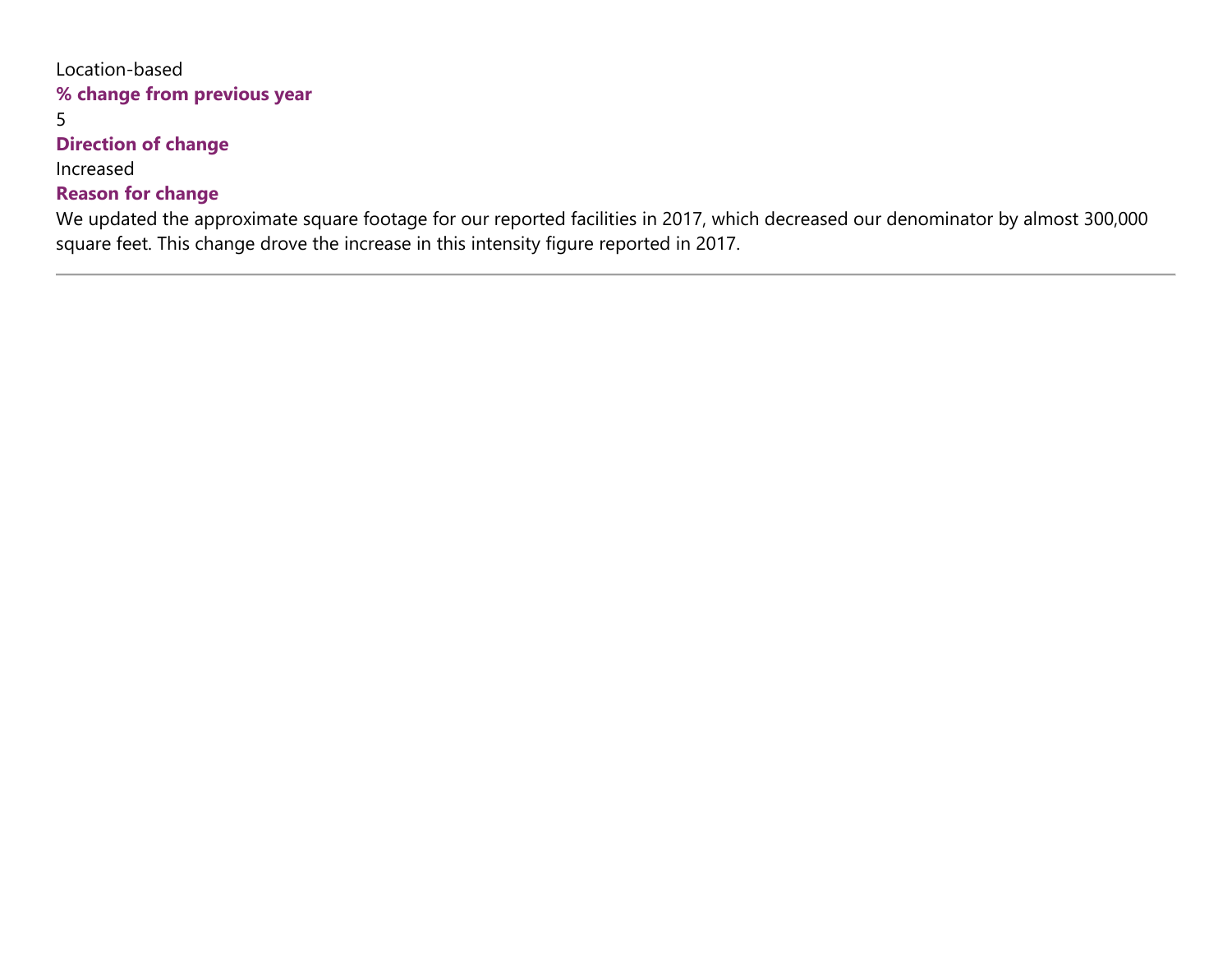# **C7. Emissions breakdowns**

#### **(C7.1) Does your organization have greenhouse gas emissions other than carbon dioxide?** No

#### **(C7.2) Break down your total gross global Scope 1 emissions by country/region.**

| <b>Country/Region</b>                                | Scope 1 emissions |
|------------------------------------------------------|-------------------|
| United States of America                             | 1477              |
| United Kingdom of Great Britain and Northern Ireland | 80                |

#### **(C7.3) Indicate which gross global Scope 1 emissions breakdowns you are able to provide.**

By business division

#### **(C7.3a) Break down your total gross global Scope 1 emissions by business division.**

| <b>Business division</b> | $\vert$ Scope 1 emissions (metric ton CO2e) $\vert$ |
|--------------------------|-----------------------------------------------------|
| Global Housing           | 985.4                                               |
| Global Lifestyle         | 363.2                                               |
| Global Preneed           | 136.6                                               |
| Corporate and Other      | 71.8                                                |

#### **(C7.5) Break down your total gross global Scope 2 emissions by country/region.**

| <b>Country/Region</b>                                | Scope 2,<br>location-based based<br>(metric tons<br>CO <sub>2</sub> e) | Scope 2,<br>market-<br>(metric tons<br>CO2e | <b>Purchased and</b><br>consumed<br>electricity, heat,<br>steam or cooling   market-based<br>(MWh) | Purchased and<br> consumed low-<br> carbon <br>electricity, heat,<br>steam or cooling<br>$ $ accounted in<br>approach (MWh) |
|------------------------------------------------------|------------------------------------------------------------------------|---------------------------------------------|----------------------------------------------------------------------------------------------------|-----------------------------------------------------------------------------------------------------------------------------|
| United States of America                             | 26068.4                                                                | 26068.4                                     | 47371                                                                                              | 0                                                                                                                           |
| United Kingdom of Great Britain and Northern Ireland | 847.5                                                                  | 847.5                                       | 2057                                                                                               | $\overline{0}$                                                                                                              |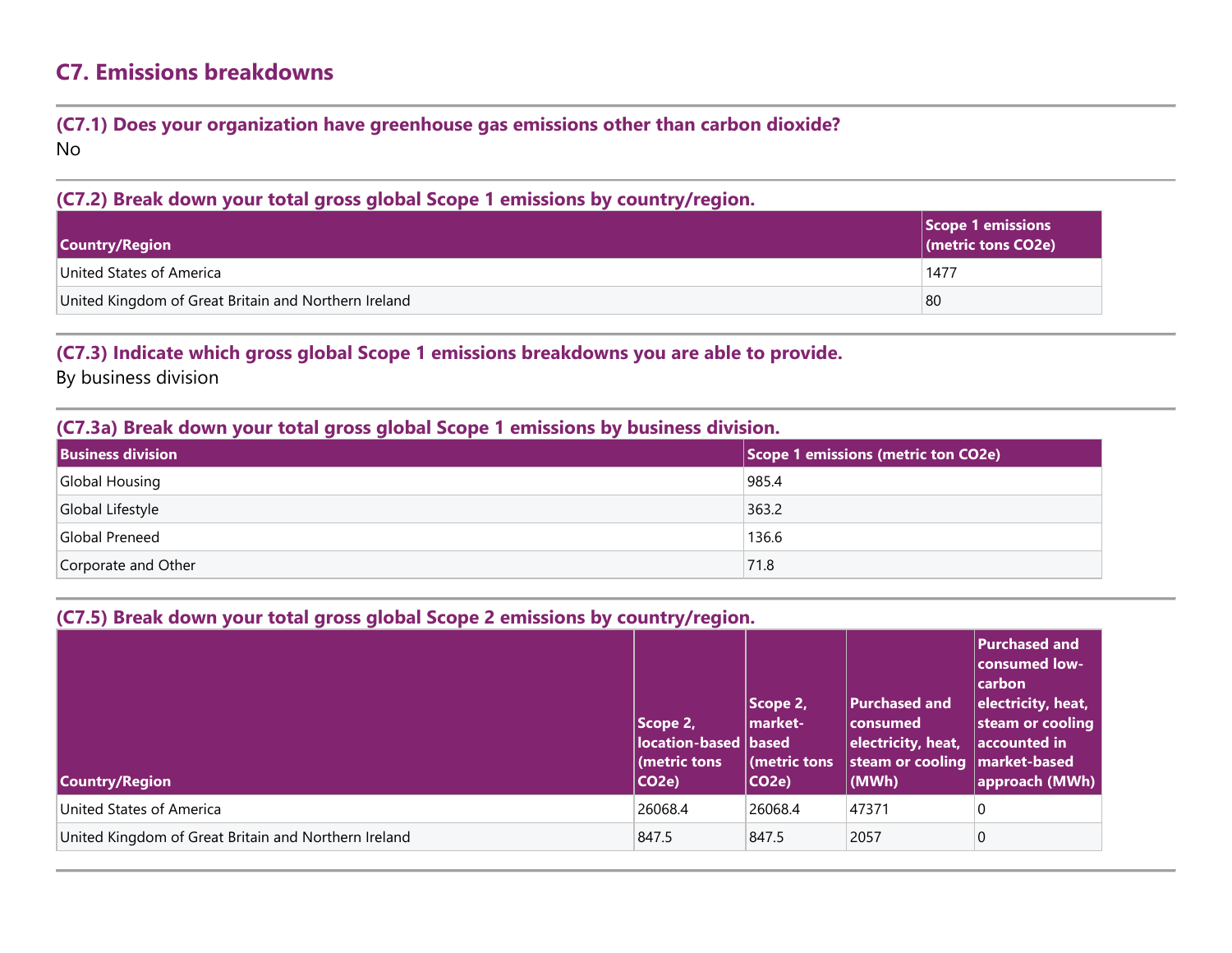#### **(C7.6) Indicate which gross global Scope 2 emissions breakdowns you are able to provide.**

By business division

|  |  |  | (C7.6a) Break down your total gross global Scope 2 emissions by business division. |
|--|--|--|------------------------------------------------------------------------------------|
|  |  |  |                                                                                    |

| <b>Business division</b> | Scope 2, location-based emissions<br>(metric tons CO2e) | Scope 2, market-based emissions<br>$ $ (metric tons CO2e) |
|--------------------------|---------------------------------------------------------|-----------------------------------------------------------|
| Global Housing           | 6134.4                                                  | 6134.4                                                    |
| Global Lifestyle         | 3392.8                                                  | 3392.8                                                    |
| Global Preneed           | 876.1                                                   | 876.1                                                     |
| Corporate and Other      | 16512.6                                                 | 16512.6                                                   |

**(C7.9) How do your gross global emissions (Scope 1 and 2 combined) for the reporting year compare to those of the previous reporting year?**

Decreased

**(C7.9a) Identify the reasons for any change in your gross global emissions (Scope 1 and 2 combined) and for each of them specify how your emissions compare to the previous year.**

|                                           | <b>Change</b><br>lin<br>emissions<br>(metric<br>tons<br>CO <sub>2</sub> e) | <b>Direction</b><br><b>of</b><br>change | <b>Emissions</b><br>value | (percentage) Please explain calculation                                                                                                                        |
|-------------------------------------------|----------------------------------------------------------------------------|-----------------------------------------|---------------------------|----------------------------------------------------------------------------------------------------------------------------------------------------------------|
| Change in renewable<br>energy consumption |                                                                            |                                         |                           |                                                                                                                                                                |
| Other emissions<br>reduction activities   | 1459                                                                       | Decreased 4.7                           |                           | In 2017, our Scope 2 emissions decreased by this amount largely from a variety of energy<br>reduction initiatives spread across our operations.                |
| <b>Divestment</b>                         |                                                                            |                                         |                           |                                                                                                                                                                |
| Acquisitions                              |                                                                            |                                         |                           |                                                                                                                                                                |
| Mergers                                   |                                                                            |                                         |                           |                                                                                                                                                                |
| Change in output                          | 695                                                                        | Decreased 2.3                           |                           | In 2017, we discovered our GHG inventory in 2016 double counted our district steam emissions.<br>By correcting our inventory, our Scope 2 emissions decreased. |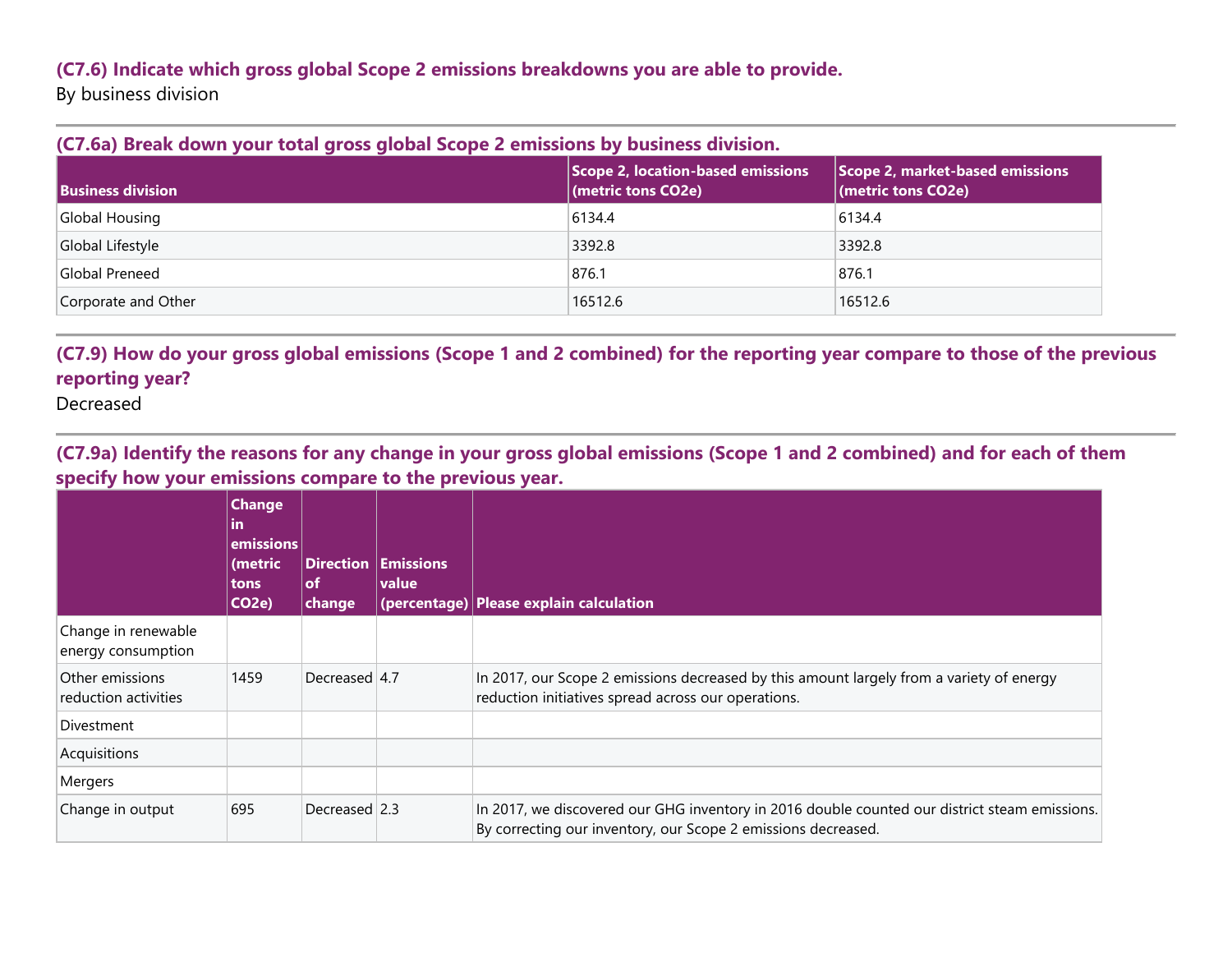|                                            | <b>Change</b><br>lin<br>emissions<br>(metric<br>tons<br>CO <sub>2</sub> e) | <b>Direction</b><br>of<br>change | <b>Emissions</b><br><b>value</b> | (percentage) Please explain calculation                                                                                                                                                                                       |
|--------------------------------------------|----------------------------------------------------------------------------|----------------------------------|----------------------------------|-------------------------------------------------------------------------------------------------------------------------------------------------------------------------------------------------------------------------------|
| Change in methodology                      | 1070                                                                       | Decreased 3.5                    |                                  | In 2017, we calculated our Scope 2 emissions from our three U.S. mobile factories using the<br>appropriate e-Grid and GWP factors, which is more accurate than the average conversion factor<br>of CO2e per KWH used in 2016. |
| Change in boundary                         | 864                                                                        | Increased                        | 2.8                              | We reported Scope 1 emissions from leased company vehicles operated in the U.S. for the first<br>time this year.                                                                                                              |
| Change in physical<br>operating conditions |                                                                            |                                  |                                  |                                                                                                                                                                                                                               |
| Unidentified                               | 50                                                                         | Decreased 0.2                    |                                  | We could not identify an apparent reason for this reduction in emissions between 2016 and<br>2017.                                                                                                                            |
| Other                                      |                                                                            |                                  |                                  |                                                                                                                                                                                                                               |

**(C7.9b) Are your emissions performance calculations in C7.9 and C7.9a based on a location-based Scope 2 emissions figure or a market-based Scope 2 emissions figure?**

Location-based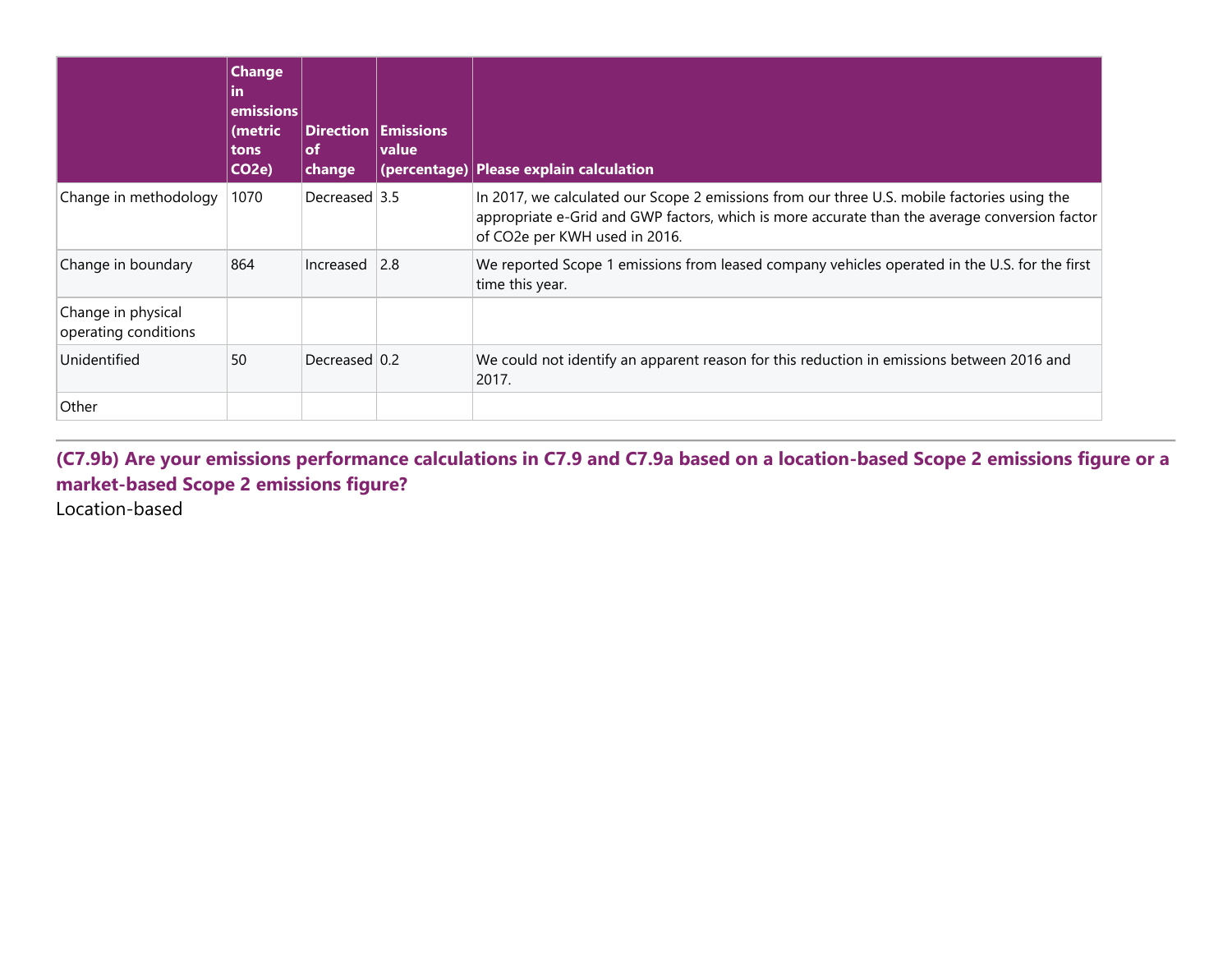# **C8. Energy**

### **(C8.1) What percentage of your total operational spend in the reporting year was on energy?** More than 5% but less than or equal to 10%

| (C8.2) Select which energy-related activities your organization has undertaken. |                                                                                  |
|---------------------------------------------------------------------------------|----------------------------------------------------------------------------------|
|                                                                                 | Indicate whether your<br>organization undertakes this<br>energy-related activity |
| Consumption of fuel (excluding feedstocks)                                      | Yes                                                                              |
| Consumption of purchased or acquired electricity                                | Yes                                                                              |
| Consumption of purchased or acquired heat                                       | Yes                                                                              |
| Consumption of purchased or acquired steam                                      | Yes                                                                              |
| Consumption of purchased or acquired cooling                                    | No                                                                               |
| Generation of electricity, heat, steam, or cooling                              | No                                                                               |

# **(C8.2) Select which energy-related activities your organization has undertaken.**

#### **(C8.2a) Report your organization's energy consumption totals (excluding feedstocks) in MWh.**

|                                                         | <b>Heating value</b>       | <b>MWh from</b><br>renewable<br><b>sources</b> | <b>MWh</b> from<br>non-<br>renewable<br><b>sources</b> | Total<br><b>MWh</b> |
|---------------------------------------------------------|----------------------------|------------------------------------------------|--------------------------------------------------------|---------------------|
| Consumption of fuel (excluding feedstock)               | HHV (higher heating value) | 0                                              | 12.8                                                   | 12.8                |
| Consumption of purchased or acquired electricity        |                            | 0                                              | 46702                                                  | 46702               |
| Consumption of purchased or acquired heat               |                            | 0                                              | 3402                                                   | 3402                |
| Consumption of purchased or acquired steam              |                            | 0                                              | 2726                                                   | 2726                |
| Consumption of purchased or acquired cooling            |                            |                                                |                                                        |                     |
| Consumption of self-generated non-fuel renewable energy |                            |                                                |                                                        |                     |
| Total energy consumption                                |                            | 0                                              | 52842                                                  | 52842               |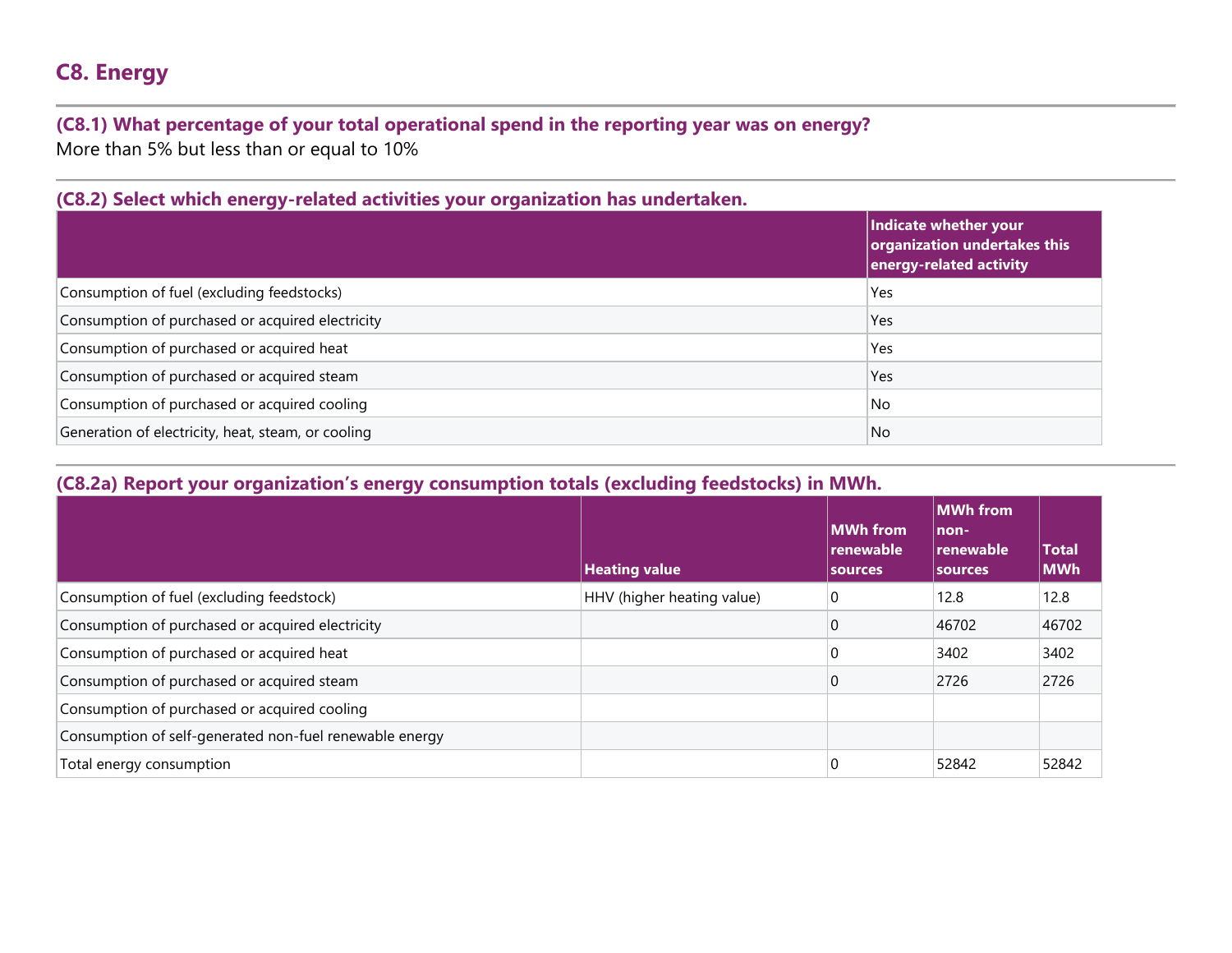#### **(C8.2b) Select the applications of your organization's consumption of fuel.**

|                                                         | Indicate whether your<br>$ $ organization undertakes this<br>fuel application |
|---------------------------------------------------------|-------------------------------------------------------------------------------|
| Consumption of fuel for the generation of electricity   | No                                                                            |
| Consumption of fuel for the generation of steam         | No                                                                            |
| Consumption of fuel for the generation of cooling       | No                                                                            |
| Consumption of fuel for co-generation or tri-generation | No.                                                                           |

**(C8.2c) State how much fuel in MWh your organization has consumed (excluding feedstocks) by fuel type. Fuels (excluding feedstocks)** Motor Gasoline **Heating value** HHV (higher heating value) **Total fuel MWh consumed by the organization** 12.8

**(C8.2d) List the average emission factors of the fuels reported in C8.2c. Motor Gasoline Emission factor** 8.78 **Unit** kg CO2e per gallon **Emission factor source** EPA Emission Factors for Greenhouse Gas Inventories Last Modified: 4 April 2014 https://www.epa.gov/sites/production/files/2015- 07/documents/emission-factors\_2014.pdf **Comment**

**(C8.2f) Provide details on the electricity, heat, steam and/or cooling amounts that were accounted for at a low-carbon emission factor in the market-based Scope 2 figure reported in C6.3. Basis for applying a low-carbon emission factor**

No purchases or generation of low-carbon electricity, heat, steam or cooling accounted with a low-carbon emission factor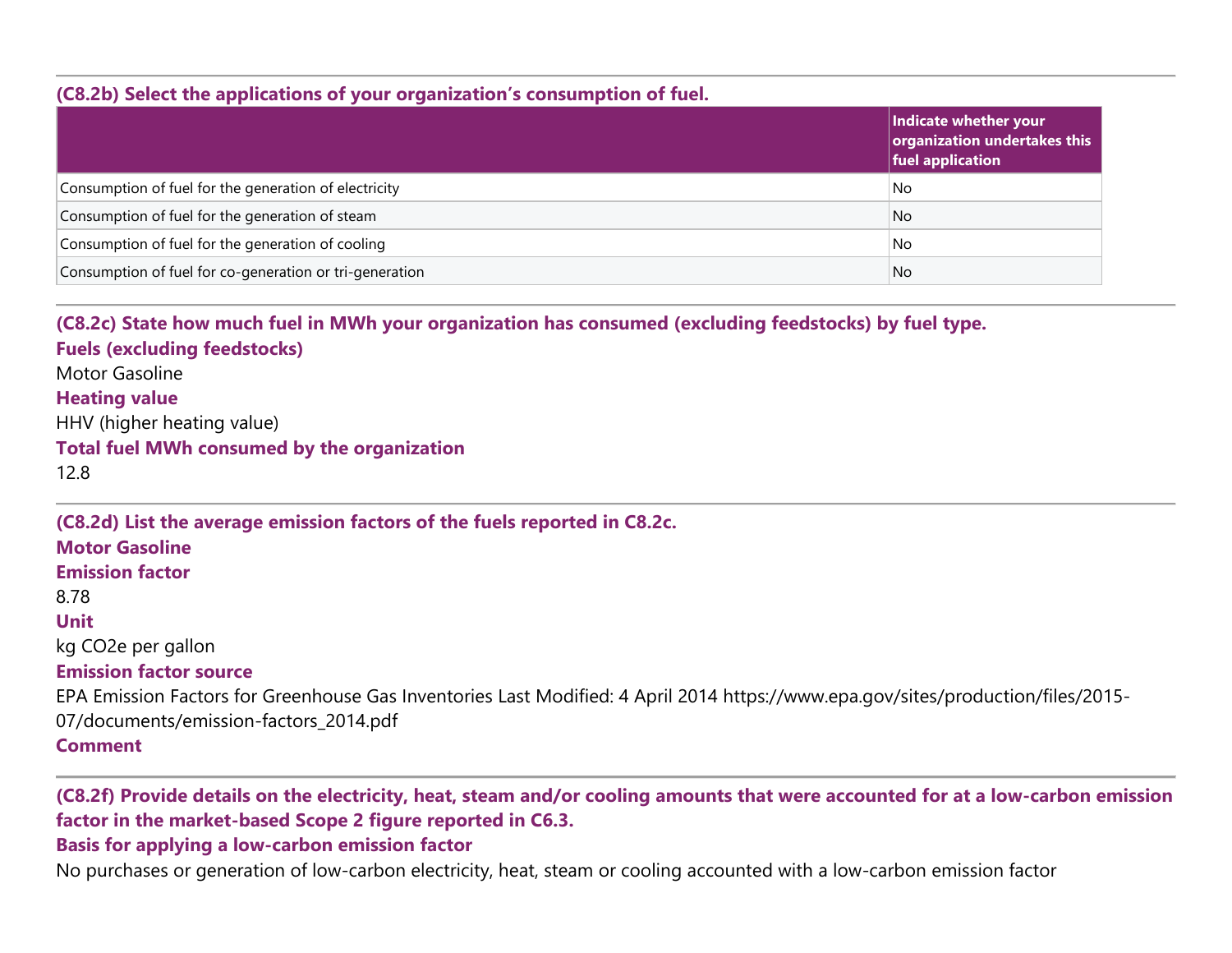# **C9. Additional metrics**

**(C9.1) Provide any additional climate-related metrics relevant to your business.**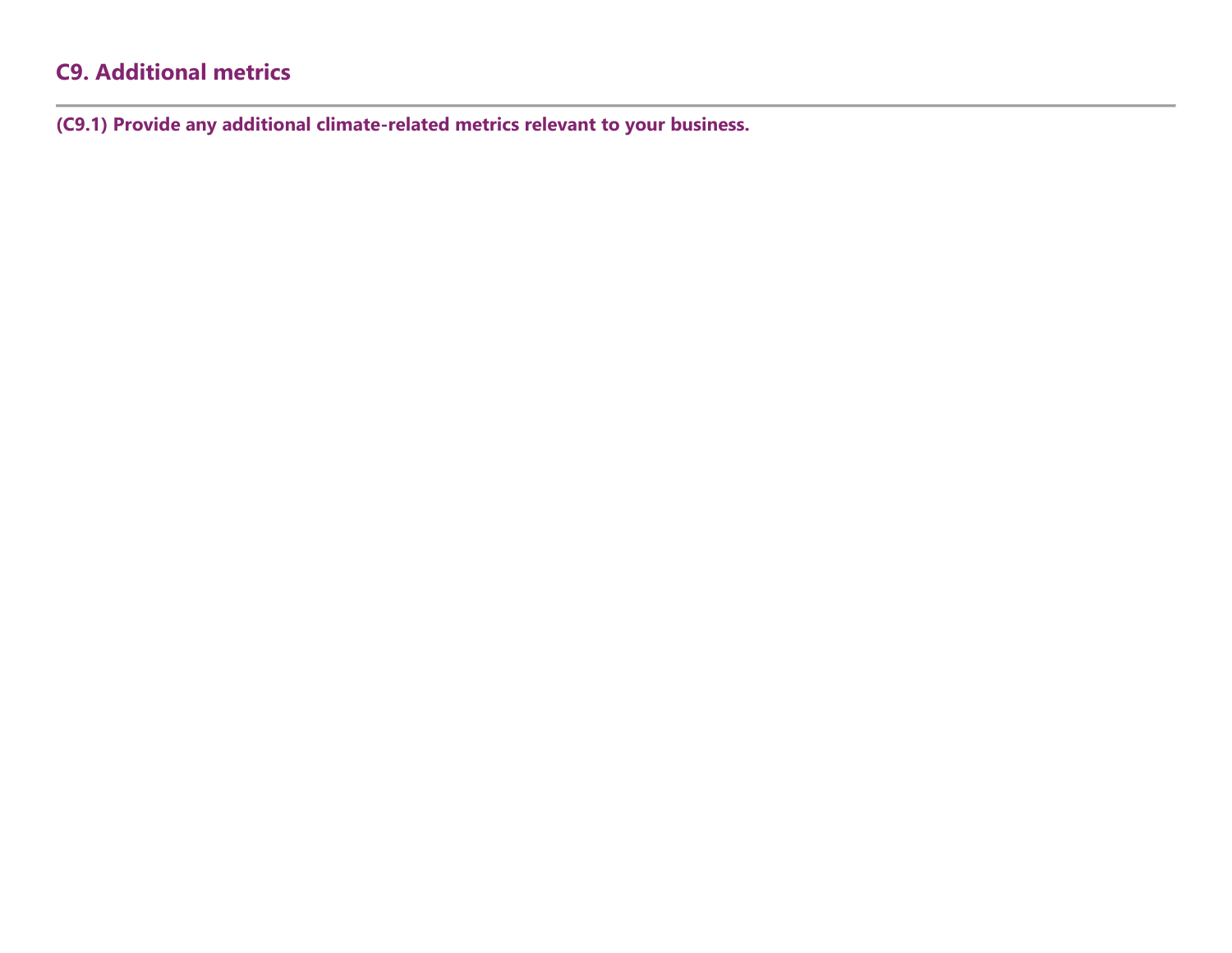# **C10. Verification**

#### **(C10.1) Indicate the verification/assurance status that applies to your reported emissions.**

|                                          | Verification/assurance status                          |
|------------------------------------------|--------------------------------------------------------|
| Scope 1                                  | Third-party verification or assurance process in place |
| Scope 2 (location-based or market-based) | Third-party verification or assurance process in place |
| $\vert$ Scope 3                          | No third-party verification or assurance               |

### **C10.1a**

**(C10.1a) Provide further details of the verification/assurance undertaken for your Scope 1 and/or Scope 2 emissions and attach the relevant statements.**

#### **Scope**

Scope 1

**Verification or assurance cycle in place**

Annual process

**Status in the current reporting year**

Complete

**Type of verification or assurance**

Limited assurance

**Attach the statement** Assurant 2017 CDP Verification [Statement.pdf](https://www.cdp.net/en/formatted_responses/files?file_path=k9me76vz7u2sozvqoi2gbw-cdp-credit360-com/7FhRe1Yax0yvr6iJeN2LZw/Assurant2017CDPVerificationStatement.pdf)

#### **Page/ section reference**

Page 1: Boundaries of the reporting company GHG emissions covered by the verification; Emissions data verified; Period covered by GHG emissions verification; GHG Verification Protocols used to conduct the verification; Level of Assurance and Qualifications Page 2: Verification Opinion Page 3: Sign-off

**Relevant standard** ISO14064-3 **Proportion of reported emissions verified (%)** 23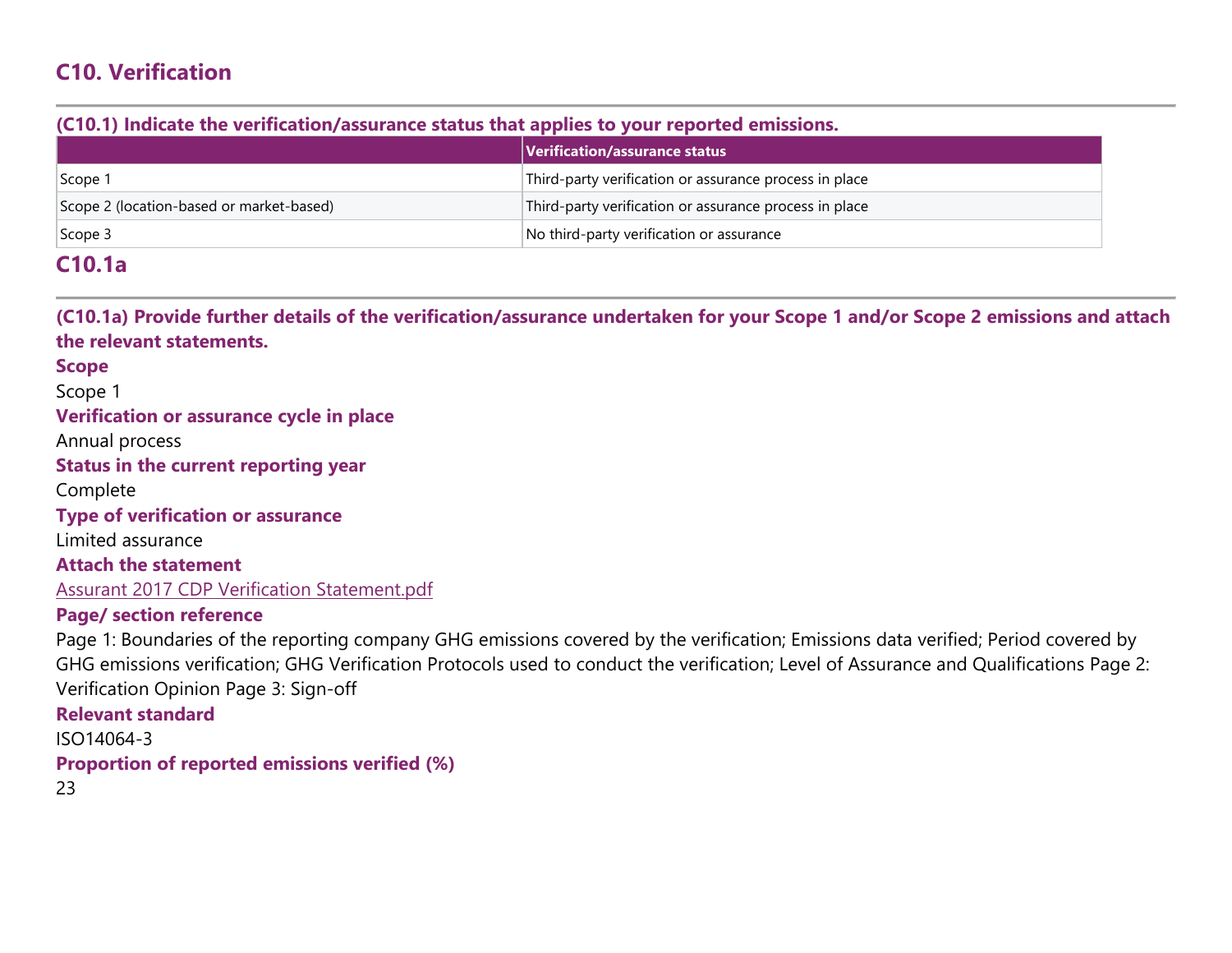#### **Scope**

Scope 2 location-based

**Verification or assurance cycle in place**

Annual process

**Status in the current reporting year**

Complete

**Type of verification or assurance**

Limited assurance

**Attach the statement**

Assurant 2017 CDP Verification [Statement.pdf](https://www.cdp.net/en/formatted_responses/files?file_path=k9me76vz7u2sozvqoi2gbw-cdp-credit360-com/7FhRe1Yax0yvr6iJeN2LZw/Assurant2017CDPVerificationStatement.pdf)

### **Page/ section reference**

Page 1: Boundaries of the reporting company GHG emissions covered by the verification; Emissions data verified; Period covered by GHG emissions verification; GHG Verification Protocols used to conduct the verification; Level of Assurance and Qualifications Page 2: Verification Opinion Page 3: Sign-off

**Relevant standard** ISO14064-3 **Proportion of reported emissions verified (%)** 70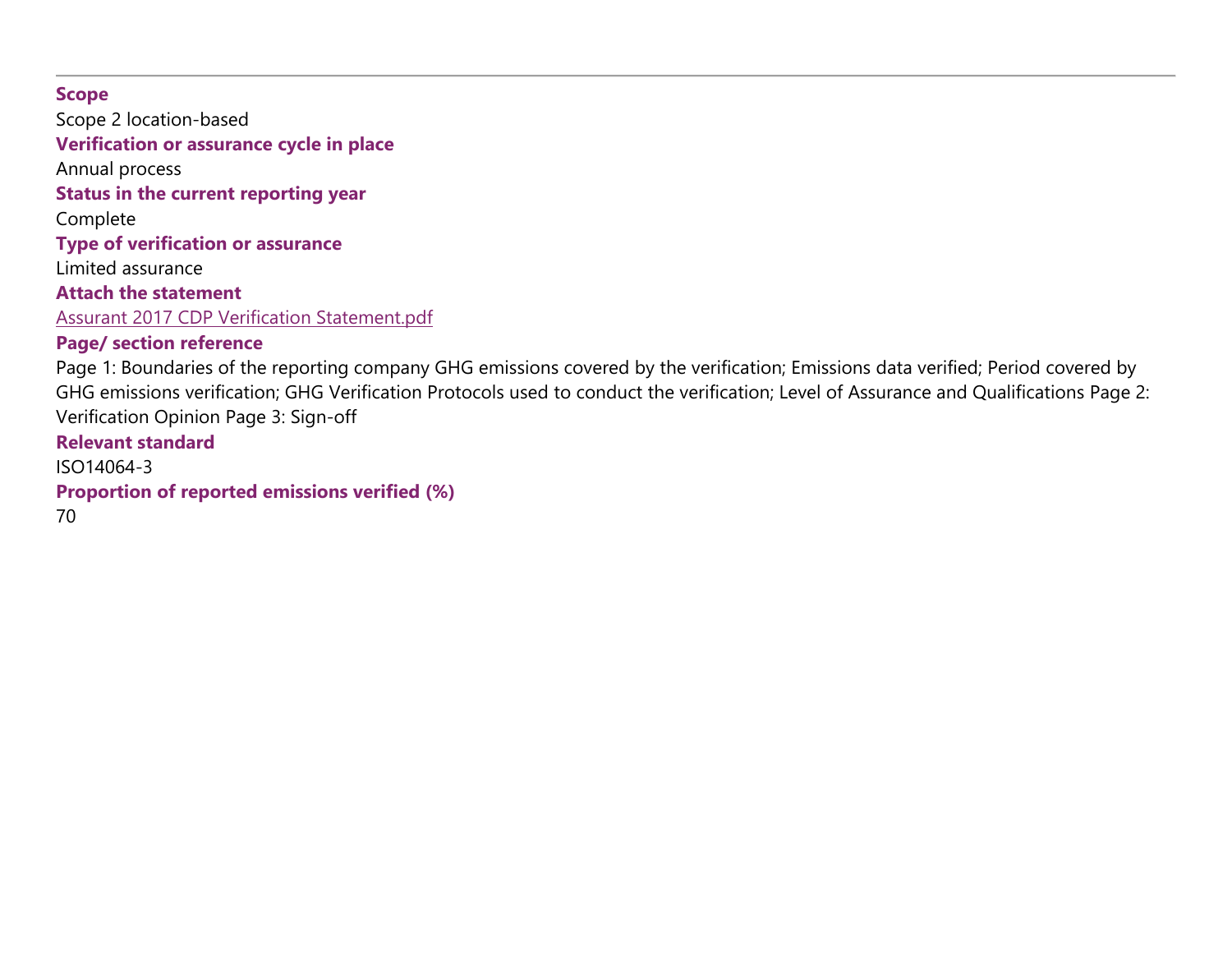#### **Scope**

Scope 2 market-based **Verification or assurance cycle in place** Annual process **Status in the current reporting year** Complete **Type of verification or assurance** Limited assurance **Attach the statement** Assurant 2017 CDP Verification [Statement.pdf](https://www.cdp.net/en/formatted_responses/files?file_path=k9me76vz7u2sozvqoi2gbw-cdp-credit360-com/7FhRe1Yax0yvr6iJeN2LZw/Assurant2017CDPVerificationStatement.pdf) **Page/ section reference** Page 1: Boundaries of the reporting company GHG emissions covered by the verification; Emissions data verified; Period covered by GHG emissions verification; GHG Verification Protocols used to conduct the verification; Level of Assurance and Qualifications Page 2: Verification Opinion Page 3: Sign-off **Relevant standard** ISO14064-3 **Proportion of reported emissions verified (%)** 70

**(C10.2) Do you verify any climate-related information reported in your CDP disclosure other than the emissions figures reported in C6.1, C6.3, and C6.5?**

No, we do not verify any other climate-related information reported in our CDP disclosure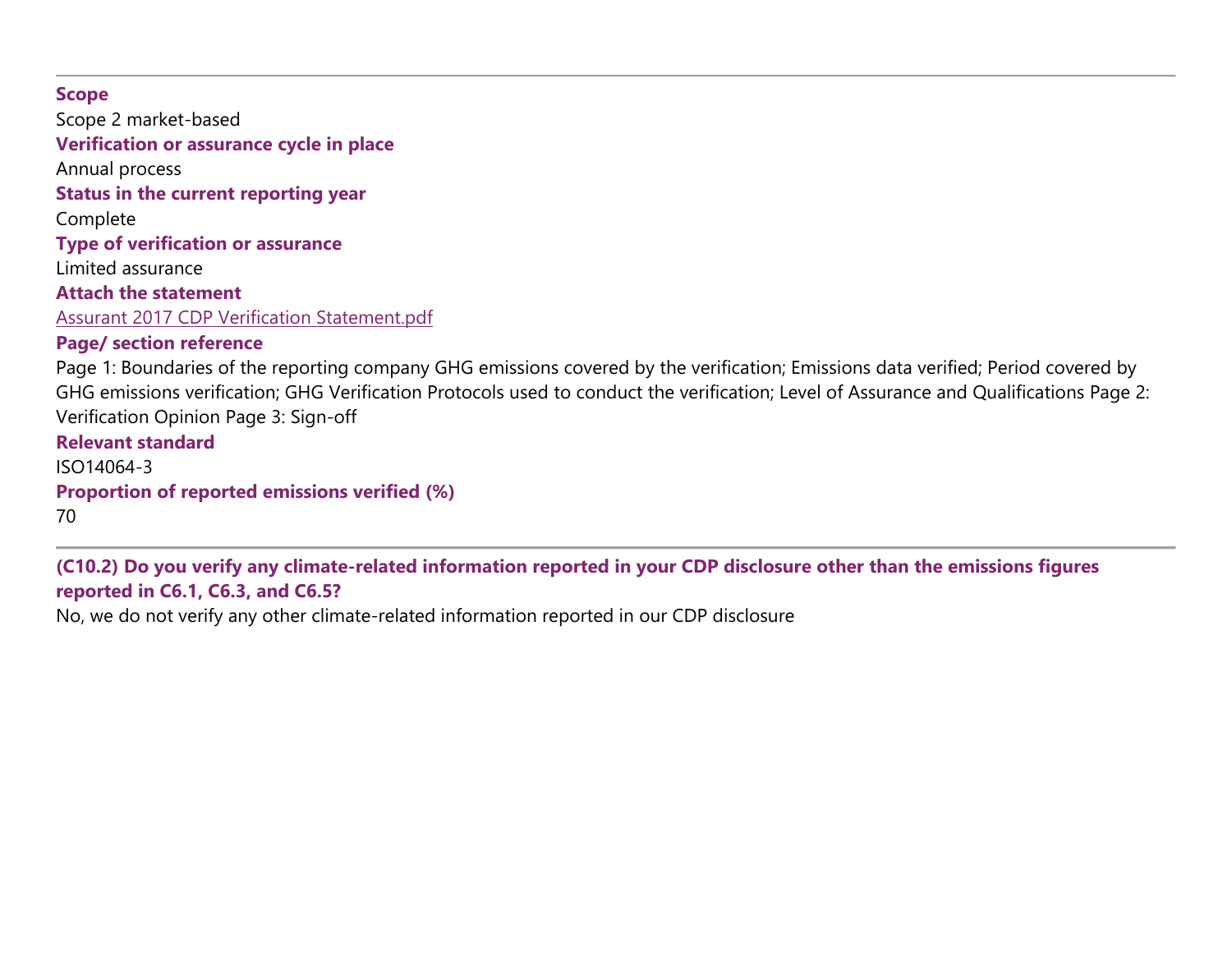# **C11. Carbon pricing**

**(C11.1) Are any of your operations or activities regulated by a carbon pricing system (i.e. ETS, Cap & Trade or Carbon Tax)?** No, and we do not anticipate being regulated in the next three years

**(C11.2) Has your organization originated or purchased any project-based carbon credits within the reporting period?** No

**(C11.3) Does your organization use an internal price on carbon?** No, and we do not currently anticipate doing so in the next two years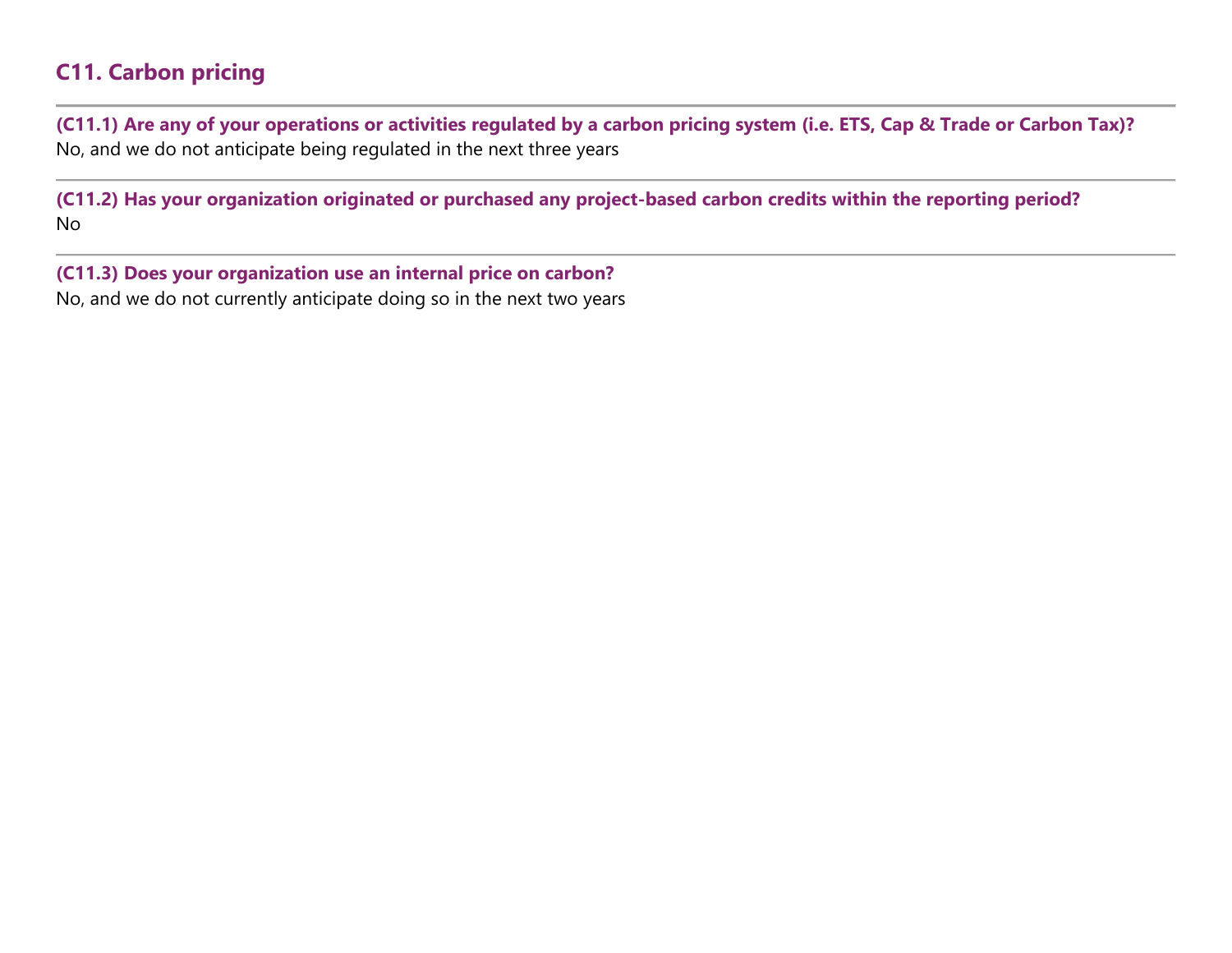# **C12. Engagement**

#### **(C12.1) Do you engage with your value chain on climate-related issues?**

Yes, our customers Yes, other partners in the value chain

#### **(C12.1b) Give details of your climate-related engagement strategy with your customers.**

#### **Type of engagement**

Education/information sharing

#### **Details of engagement**

Run an engagement campaign to educate customers about the climate change impacts of (using) your products, goods, and/or services **Size of engagement**

35

#### **% Scope 3 emissions as reported in C6.5**

10

#### **Please explain the rationale for selecting this group of customers and scope of engagement**

We educate consumers and regulators about the benefits of adopting climate-resilient improvements when constructing or repairing homes. To incentivize these behaviors, we offer discounts for those who have fortified their homes to mitigate the impacts of floods, hurricanes or other severe weather. Most of our international home policies offer discounts for customers who build with more resilient materials and install wind mitigation features. For example, through the Federal Emergency Management Agency's Community Ratings System, we can discount flood insurance rates if the customer lives in a community that is taking action to mitigate long-term risks. We also offer index-based insurance in certain geographies susceptible to climate change to protect consumers who are indirectly affected by extreme weather events. Index-based insurance provides coverage to businesses that are indirectly impacted by climate change, such as a business owner whose surrounding neighborhood damaged a natural disaster.

#### **Impact of engagement, including measures of success**

We monitor and measure success by the adoption rate and overall percentage of home insurance policies that take advantage of climate-resilience discounts or credits. Another related measure of success is our yearly premiums for property catastrophe reinsurance program. Adopting climate resilience improvements may reduce catastrophe claims, which may reduce business travel emissions related to servicing those claims. We loosely estimate 5 to 15 percent of Scope 3 emissions reported in C6.5 are attributed to business travel related to catastrophe claims based on the severity weather in the year.

#### **(C12.1c) Give details of your climate-related engagement strategy with other partners in the value chain.** Assurant works closely with state and national regulators and our reinsurance partners.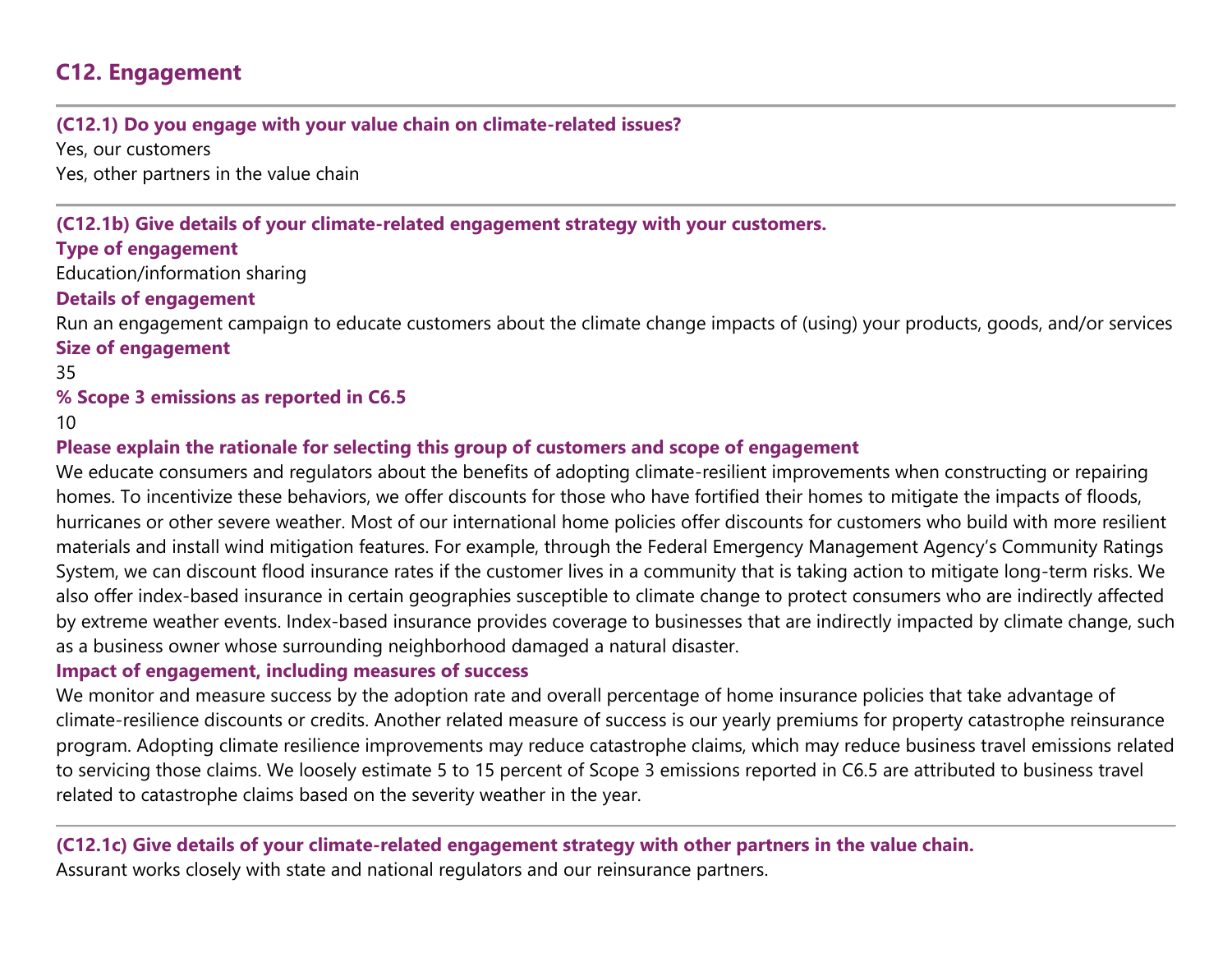Assurant works with state and national regulators, focusing especially on our relationships in areas facing elevated risk from climate change, such as those along the coasts, or national programs exposed to this risk, like FEMA. We believe engagement with regulators provides the best path to address climate-related risks while ensuring access to fair-priced insurance. We also offer lower insurance rates for structures that are built inland or adopt climate-resilient improvements in regions where local regulations allow it.

Our approach to regulator engagement advocates for policies that help to mitigate climate-related risk. For example, insurance policies that incent lower-risk behaviors, like adopting climate resilient construction practices. We also work closely with state and local insurance departments to promote fair assessments of building construction that actively mitigate their properties' climate change risks.

Assurant views its reinsurers as strategic partners and credits transparency to our good standing with over 40 global firms. Assurant limits the amount of risk placed with any given reinsurance firm based on the firm's financial health and insurer rating to spread risk across many well capitalized companies. Assurant combines after-market data on lender-placed properties with projections from catastrophe models to manage internal risk exposure and to share with reinsurers. In 2018, we finalized our property catastrophe reinsurance program with more than 40 reinsurers that are all rated A- or better by A.M. Best.

#### **(C12.3) Do you engage in activities that could either directly or indirectly influence public policy on climate-related issues through any of the following?**

Direct engagement with policy makers Trade associations

| <b>Focus of</b><br><b>legislation</b><br>position | Corporate                  | <b>Details of engagement</b>                                                                                                                                                                                                                                                                                                                                                                                                                                                                                                                                             | <b>Proposed legislative solution</b>                                                                                                                                                                                                                                                                                                                                                                                                                                                                                                                                                                                                                                                                                              |
|---------------------------------------------------|----------------------------|--------------------------------------------------------------------------------------------------------------------------------------------------------------------------------------------------------------------------------------------------------------------------------------------------------------------------------------------------------------------------------------------------------------------------------------------------------------------------------------------------------------------------------------------------------------------------|-----------------------------------------------------------------------------------------------------------------------------------------------------------------------------------------------------------------------------------------------------------------------------------------------------------------------------------------------------------------------------------------------------------------------------------------------------------------------------------------------------------------------------------------------------------------------------------------------------------------------------------------------------------------------------------------------------------------------------------|
| Adaptation<br>or resilience<br>minor              | Support with<br>exceptions | Assurant works with state and national regulators, focusing<br>especially on our relationships in areas facing elevated risk from<br>climate change, such as those along the coasts, or national<br>programs exposed to this risk, like FEMA. We believe<br>engagement with regulators provides the best path to address<br>climate-related risks while ensuring access to fair-priced<br>insurance. We also offer lower insurance rates for structures that<br>are built inland or adopt climate-resilient improvements in<br>regions where local regulations allow it. | Our approach to regulator engagement advocates for policies<br>that help to mitigate climate-related risk. For example,<br>insurance policies that incent lower-risk behaviors, like adopting<br>climate resilient construction practices. We also work closely<br>with state and local insurance departments to promote fair<br>assessments of building construction that actively mitigate their<br>properties' climate change risks. Several Assurant employees<br>also serve on committees of the Insurance Institute for Business<br>and Home Safety (IBHS) and we provide financial support<br>through our company's membership to further research<br>methods aimed at fortifying homes and improving flood<br>resiliency. |

#### **(C12.3a) On what issues have you been engaging directly with policy makers?**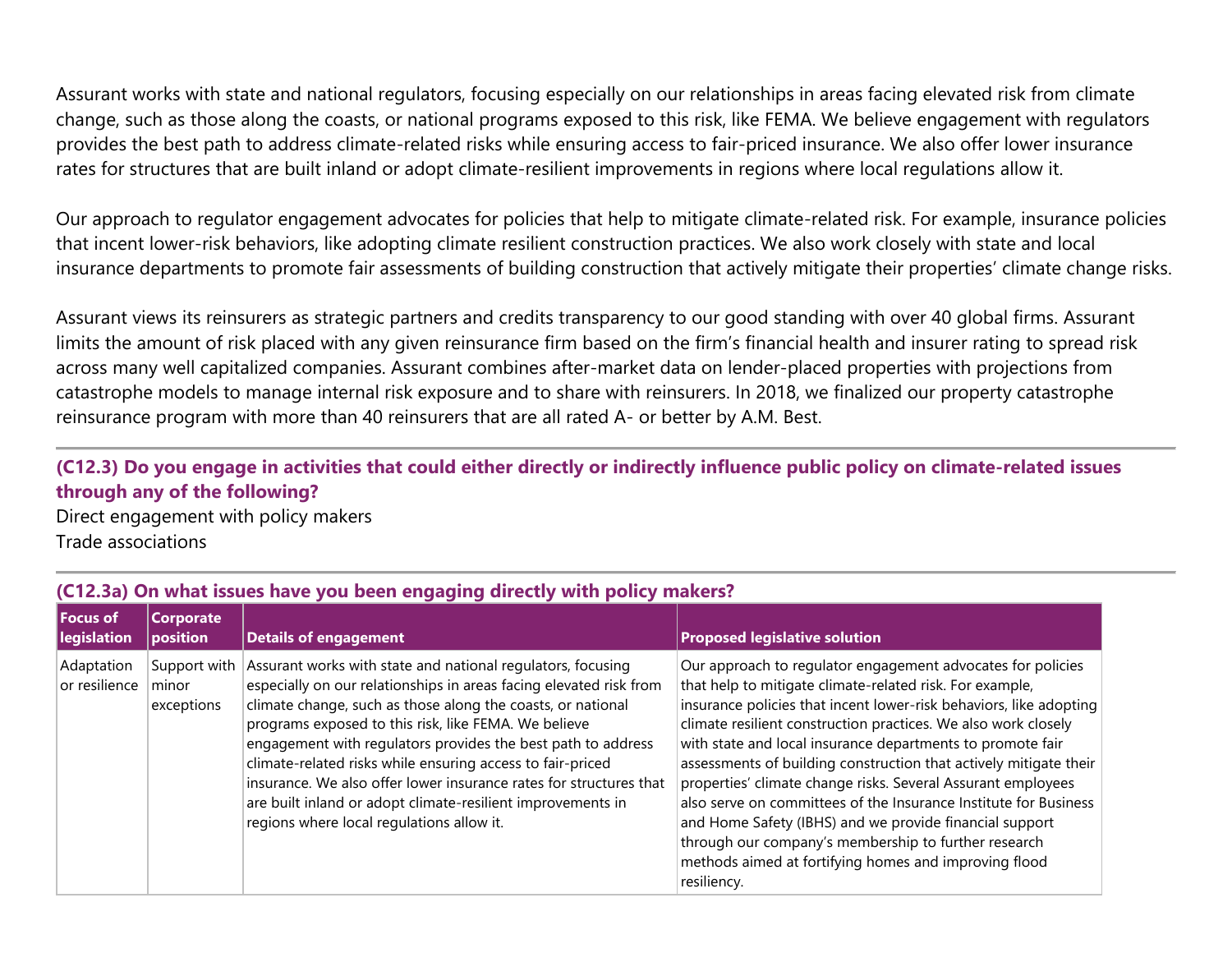#### **(C12.3b) Are you on the board of any trade associations or do you provide funding beyond membership?** No

#### **(C12.3f) What processes do you have in place to ensure that all of your direct and indirect activities that influence policy are consistent with your overall climate change strategy?**

Our government relations group work closely with Assurant's Management Committee to ensure our direct and indirect activities that influence policy stay consistent with our climate strategy.

**(C12.4) Have you published information about your organization's response to climate change and GHG emissions performance for this reporting year in places other than in your CDP response? If so, please attach the publication(s). Publication** In voluntary sustainability report **Status** Underway – this is our first year **Attach the document Content elements** Governance Strategy Risks & opportunities Other metrics **Publication** In voluntary communications **Status** Complete **Attach the document** [aiz-news-2018-06-28-financial.pdf](https://www.cdp.net/en/formatted_responses/files?file_path=k9me76vz7u2sozvqoi2gbw-cdp-credit360-com/tJVWeJlCS0GUAaWbsAcUtQ/aiznews20180628financial.pdf) **Content elements**

Strategy Risks & opportunities